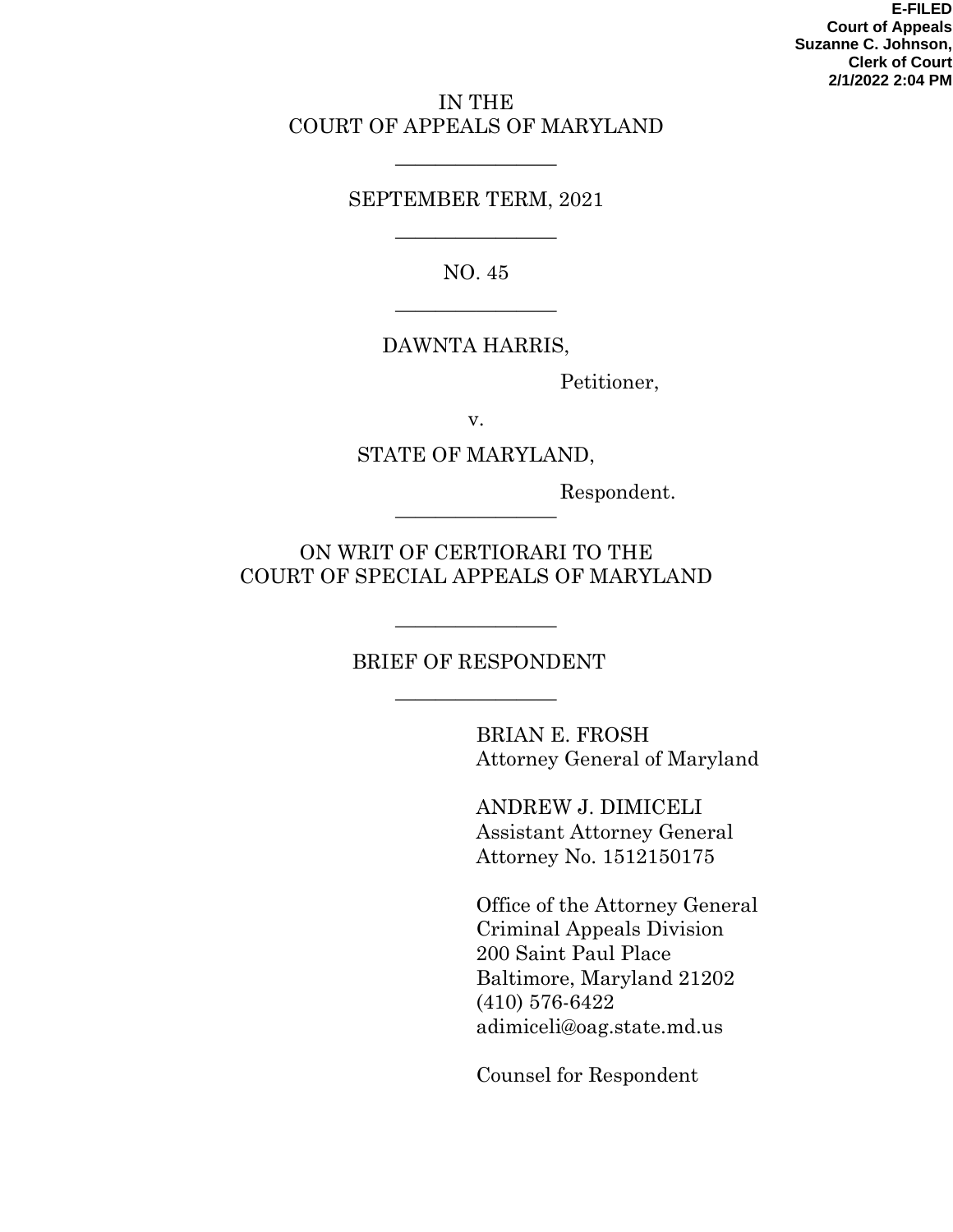# TABLE OF CONTENTS

| $\mathbf{I}$ . |    | THE COURT OF SPECIAL APPEALS CORRECTLY<br>HELD THAT THE MANSLAUGHTER-BY-VEHICLE<br>STATUTE DOES NOT PREEMPT THE COMMON-                                                      |
|----------------|----|------------------------------------------------------------------------------------------------------------------------------------------------------------------------------|
| $\mathbf{A}$ . |    | In the absence of clear legislative intent, the<br>Court must presume that the General Assembly<br>did not intend to preempt the common-law                                  |
|                | 1. | A "conflict preemption" analysis reveals<br>that the felony-murder doctrine is not<br>preempted because it is not in conflict with<br>the manslaughter-by-vehicle statute 13 |
|                | 2. | To the extent that the legislature intended<br>to preempt an entire subject matter, that<br>field does not encompass felony murder 21                                        |
|                | i. | The legislature intended to limit any<br>preemption to the field of vehicular<br>manslaughters committed with gross<br>negligence and related offenses.  21                  |
|                |    | ii. Felony murder is not an "unintended<br>homicide" as contemplated by <i>Gibson</i><br>because the offender intends to commit<br>a felony that is inherently dangerous 26  |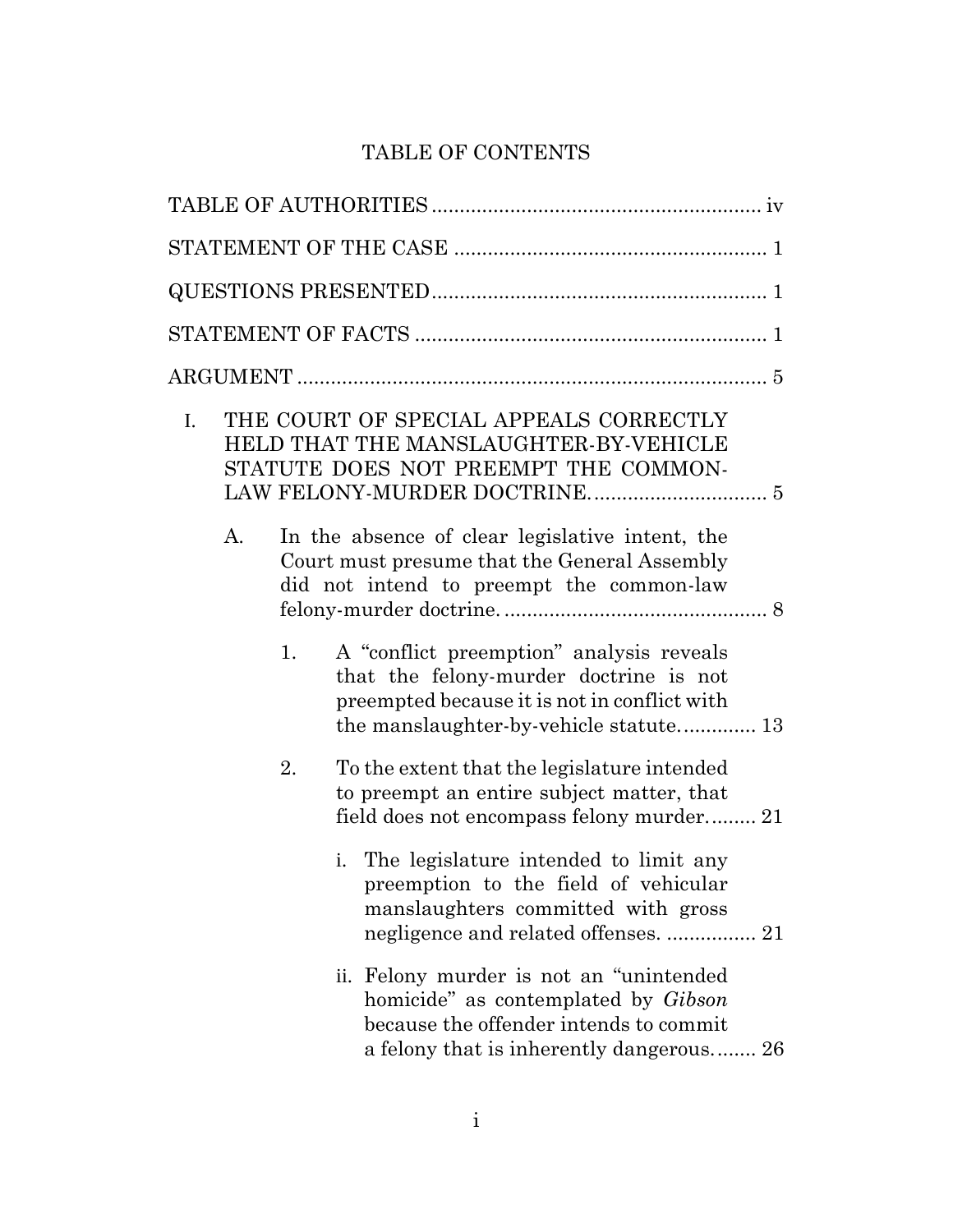|    | В.            |    | Even if the manslaughter-by-vehicle statute<br>preempts felony murder in some cases, it does<br>not necessarily reach cases, like this, where<br>there is evidence of intentional homicide 30       |  |
|----|---------------|----|-----------------------------------------------------------------------------------------------------------------------------------------------------------------------------------------------------|--|
| П. | <b>HARRIS</b> |    | NOT ENTITLED<br>WAS<br>TO T<br>$\mathbf{A}$<br>CONSTITUTIONALLY-HEIGHTENED<br>SENTENCING PROCEDURE IN ACCORDANCE<br>WITH MILLER V. ALABAMA, 567 U.S. 460 (2012),<br>BUT HE EFFECTIVELY RECEIVED ONE |  |
|    | A.            |    | Harris's sentence of life <i>with</i> the possibility of<br>parole does not violate the Eighth Amendment 37                                                                                         |  |
|    |               | 1. | Pertinent Eighth Amendment                                                                                                                                                                          |  |
|    |               |    |                                                                                                                                                                                                     |  |
|    |               |    |                                                                                                                                                                                                     |  |
|    |               |    |                                                                                                                                                                                                     |  |
|    |               |    |                                                                                                                                                                                                     |  |
|    |               |    |                                                                                                                                                                                                     |  |
|    |               | 2. | The Eighth Amendment does not require<br>a sentencing court to expressly consider a<br>list of youth-related factors or make any<br>findings when imposing a life-with-parole                       |  |
|    |               | 3. | Harris's felony-murder conviction does not<br>him to a constitutionally-<br>entitle                                                                                                                 |  |
|    | <b>B.</b>     |    | Harris's life with parole sentence does not<br>violate Article 25 of the Maryland Declaration of                                                                                                    |  |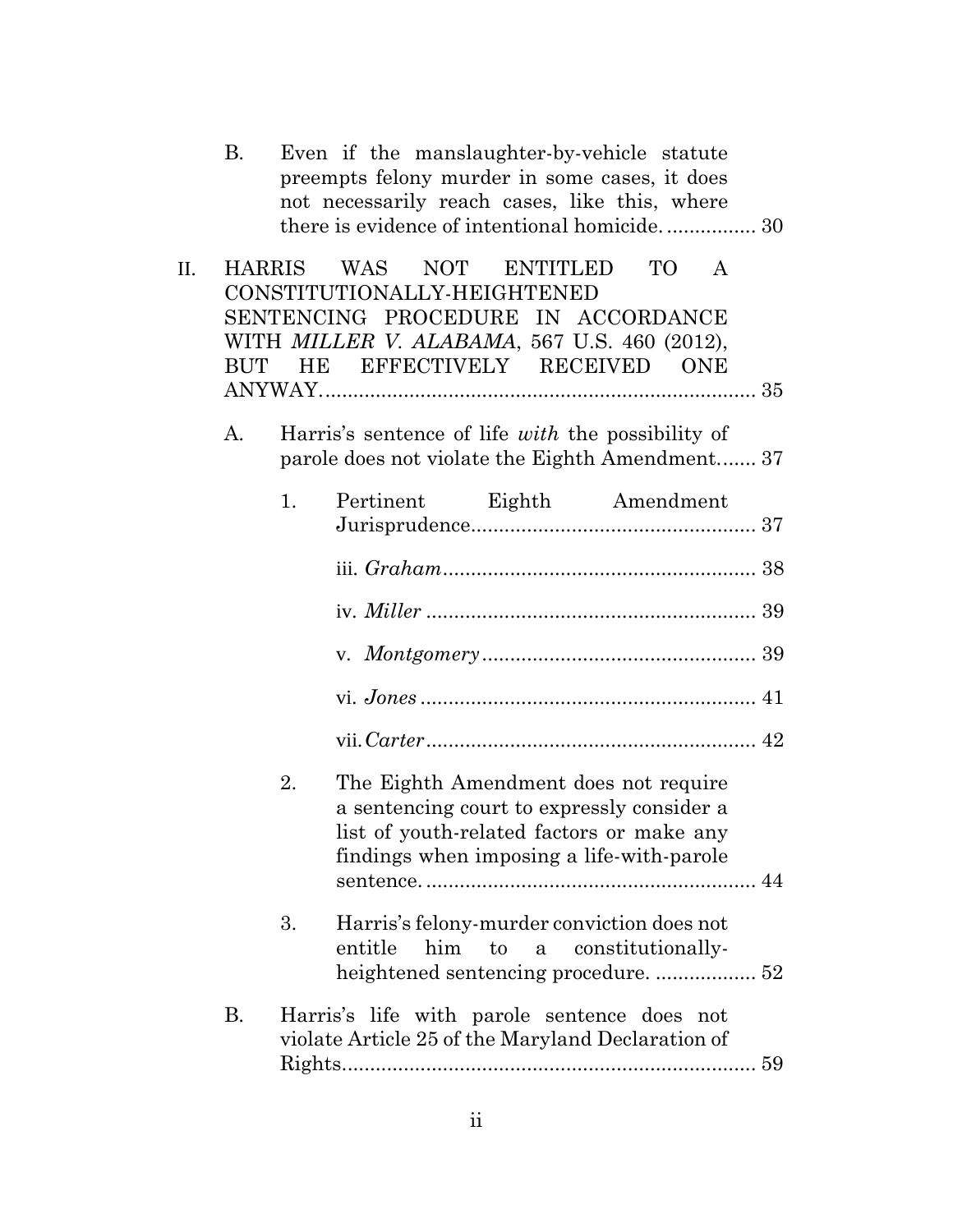| $C_{\cdot}$ | Harris's youth and its attendant characteristics                                               |  |
|-------------|------------------------------------------------------------------------------------------------|--|
| D.          | Reviewed for as-applied proportionality under<br>the Eighth Amendment and Article 25, Harris's |  |
|             |                                                                                                |  |
|             | CERTIFICATION OF WORD COUNT AND                                                                |  |
|             | COMPLIANCE WITH THE MARYLAND RULES  71                                                         |  |
|             |                                                                                                |  |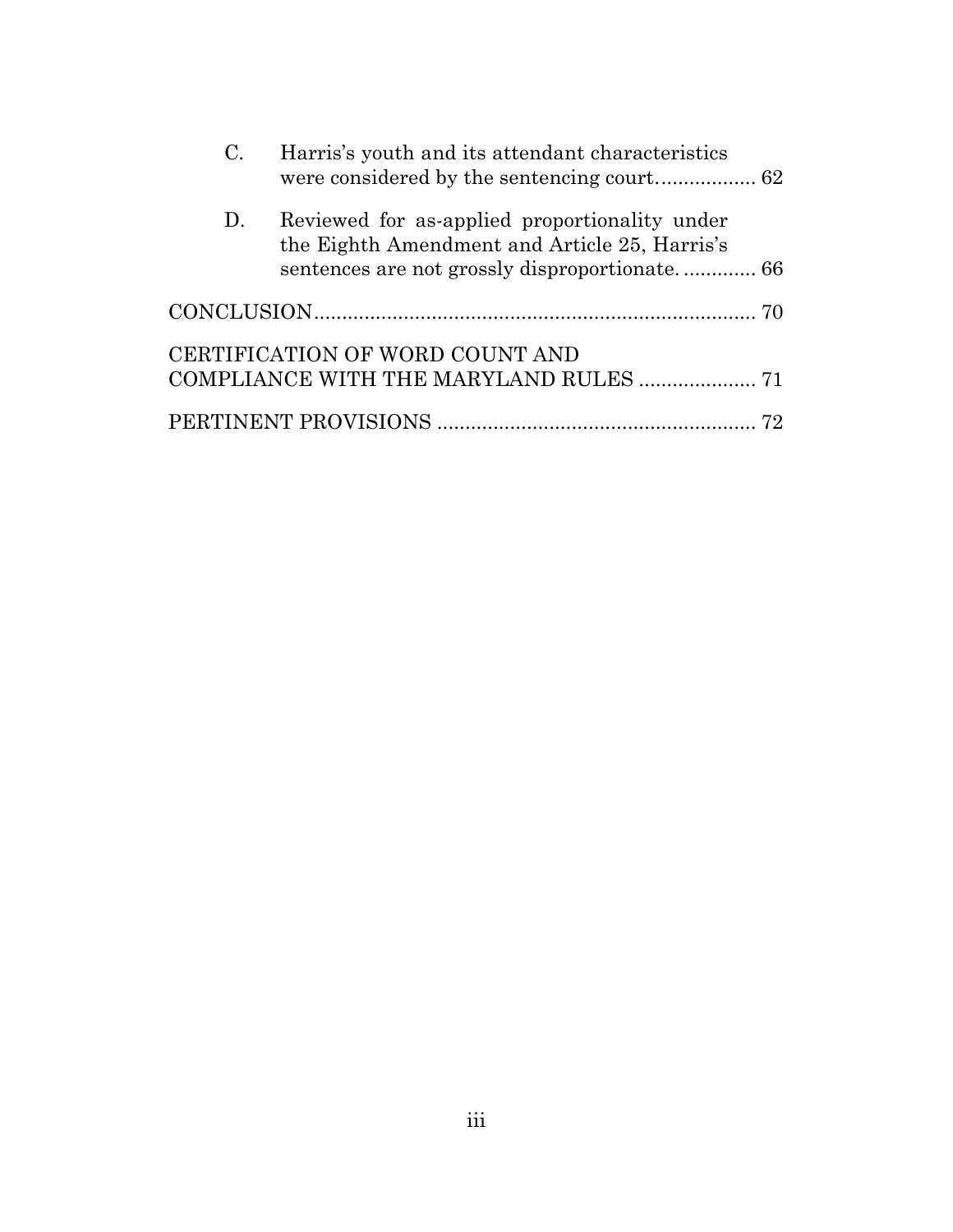# TABLE OF AUTHORITIES

# *Cases*

<span id="page-4-0"></span>

| Anderson v. State,                                                                  |
|-------------------------------------------------------------------------------------|
| Anne Arundel County v. Reeves,                                                      |
| Aravanis v. Somerset County,                                                        |
| Ashe v. State,                                                                      |
| Beckwitt v. State,<br><u>Md. , No. 16, Sept. Term 2021 (filed Jan. 28, 2022)</u> 24 |
| Bell v. Chance,                                                                     |
| Berry v. Queen,                                                                     |
| Blackwell v. State,                                                                 |
| Bratt v. State,                                                                     |
| Carter v. State,                                                                    |
| Christian v. State,                                                                 |
| Evans v. State,                                                                     |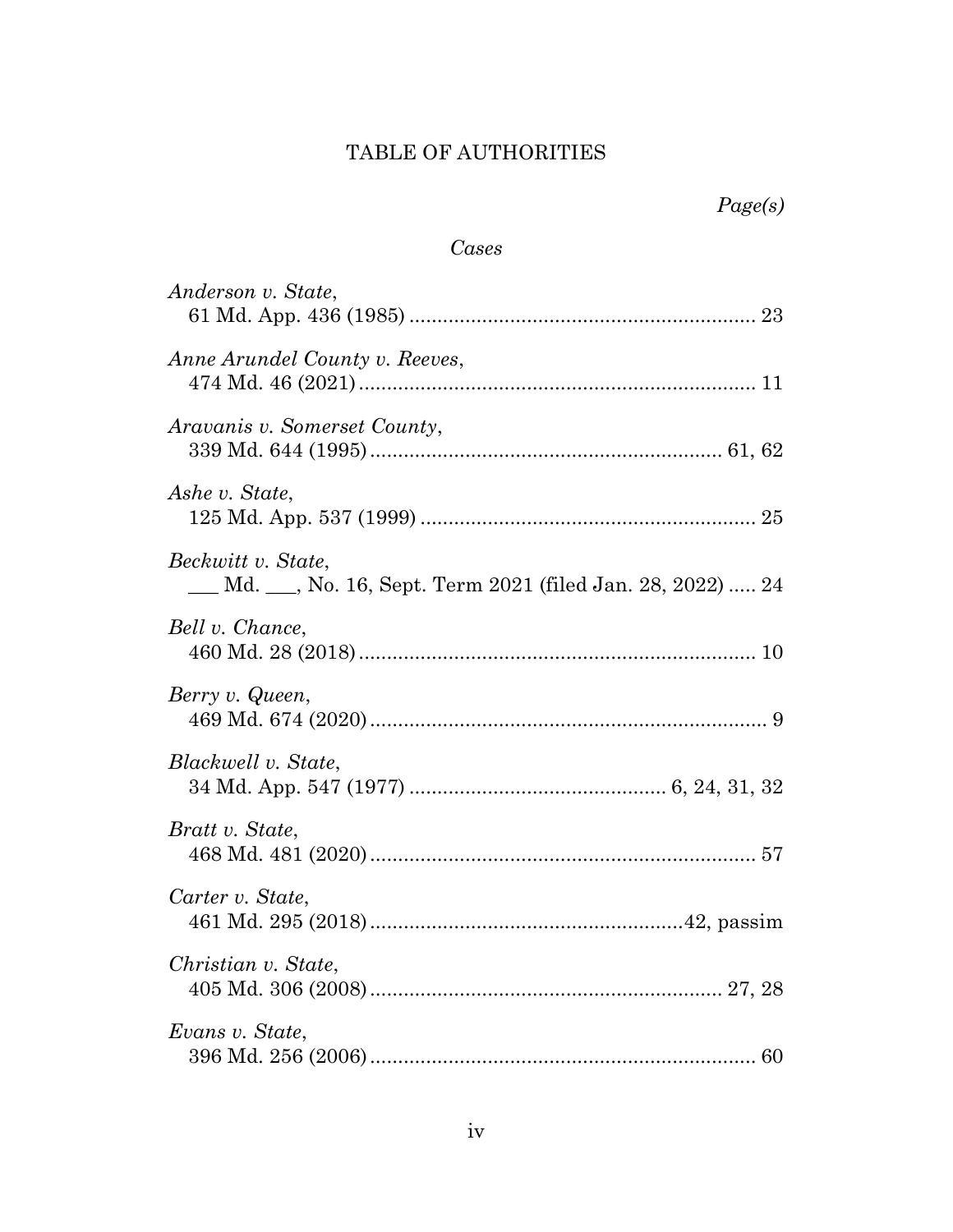| Fisher v. State,      |
|-----------------------|
| Forbes v. State,      |
| Ford v. State,        |
| Genies v. State,      |
| Gladden v. State,     |
| Goldstein v. State,   |
| Graham v. State,      |
| Graham v. Florida,    |
| Hardy v. State,       |
| Harmelin v. Michigan, |
| Jones v. Mississippi, |
| Leidig v. State,      |
| Lutz v. State,        |
| Malik v. State,       |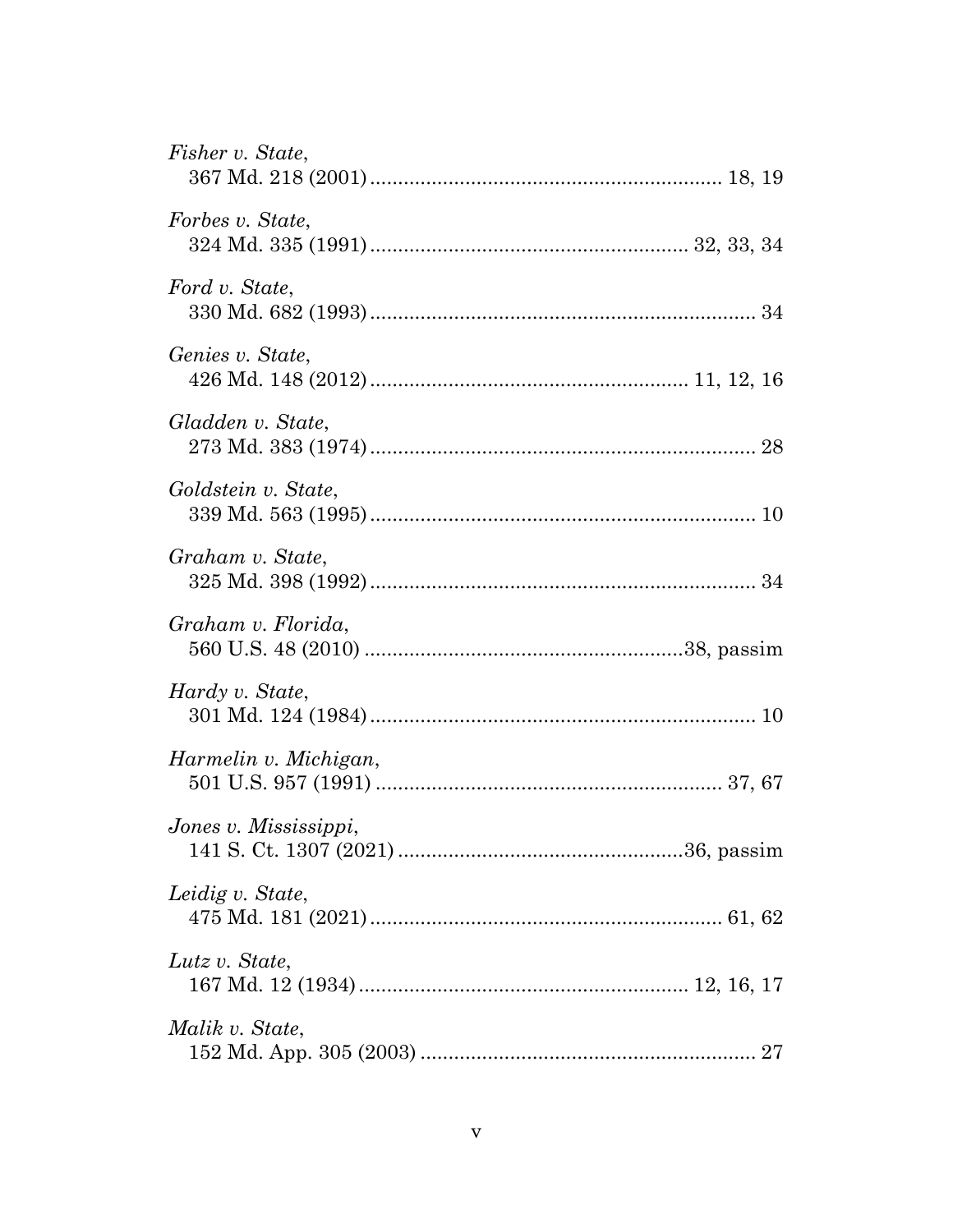| Miller v. Alabama,            |
|-------------------------------|
| Montgomery County v. Cochran, |
| Montgomery v. Louisiana,      |
| Robinson v. State,            |
| Sacchet v. Blan,              |
| Selby v. State,               |
| Solem v. Helm,                |
| State v. Allen,               |
| State v. Bey,                 |
| State v. Chaney,              |
| State v. Frye,                |
| State v. Gibson,              |
| State v. Gibson,              |
| State v. Goldsberry,          |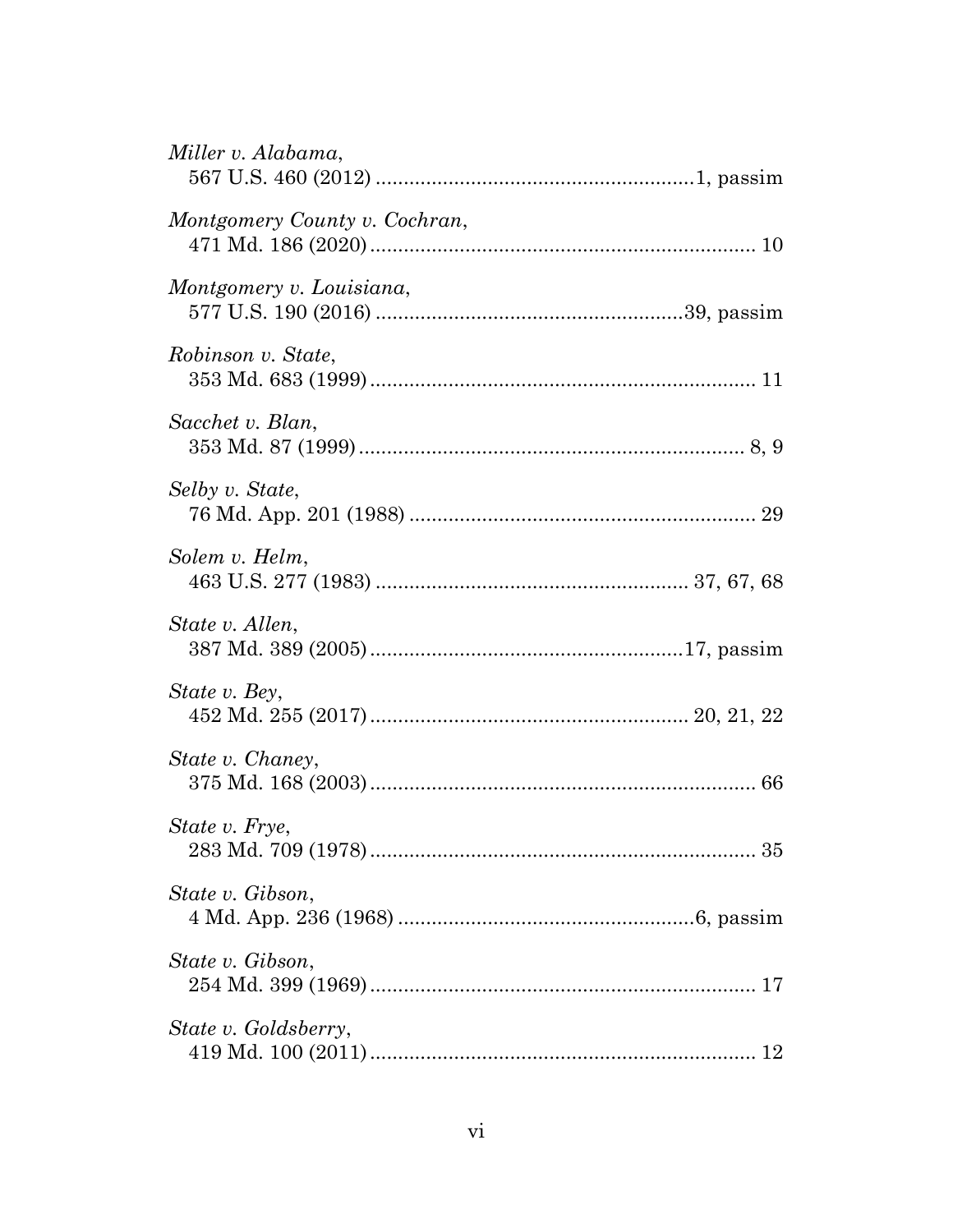| WSC/2005 LLC v. Trio Ventures Associates, |
|-------------------------------------------|
|                                           |
|                                           |
|                                           |
|                                           |
|                                           |
|                                           |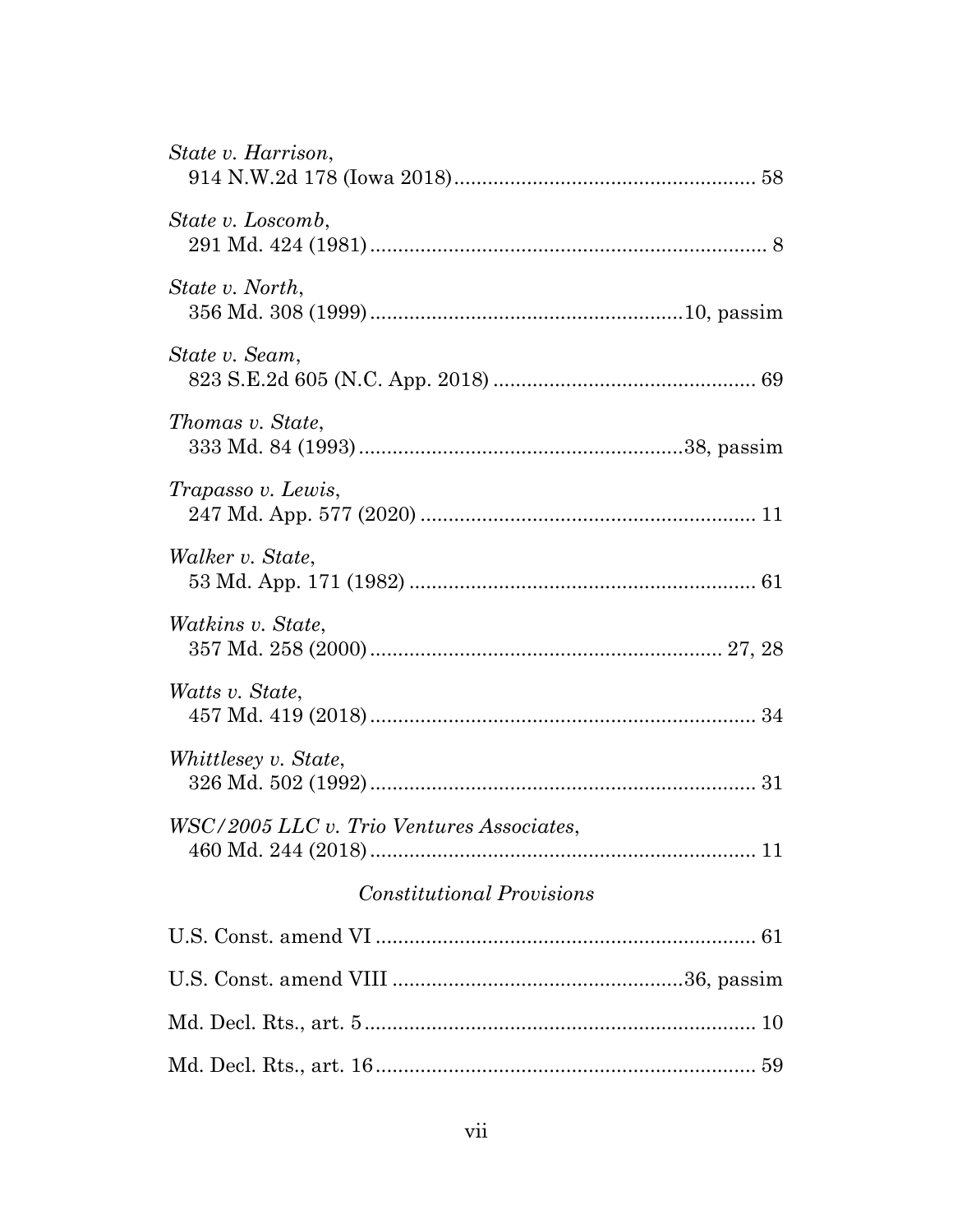Md. Decl. Rts., art. 25.......................................................36, passim

# *Maryland Statutes*

| Md. Code Ann., Art. 27 § 436A |  |
|-------------------------------|--|
|                               |  |
|                               |  |
|                               |  |
|                               |  |
|                               |  |
|                               |  |
|                               |  |
|                               |  |

# *Out-of-State Statutes*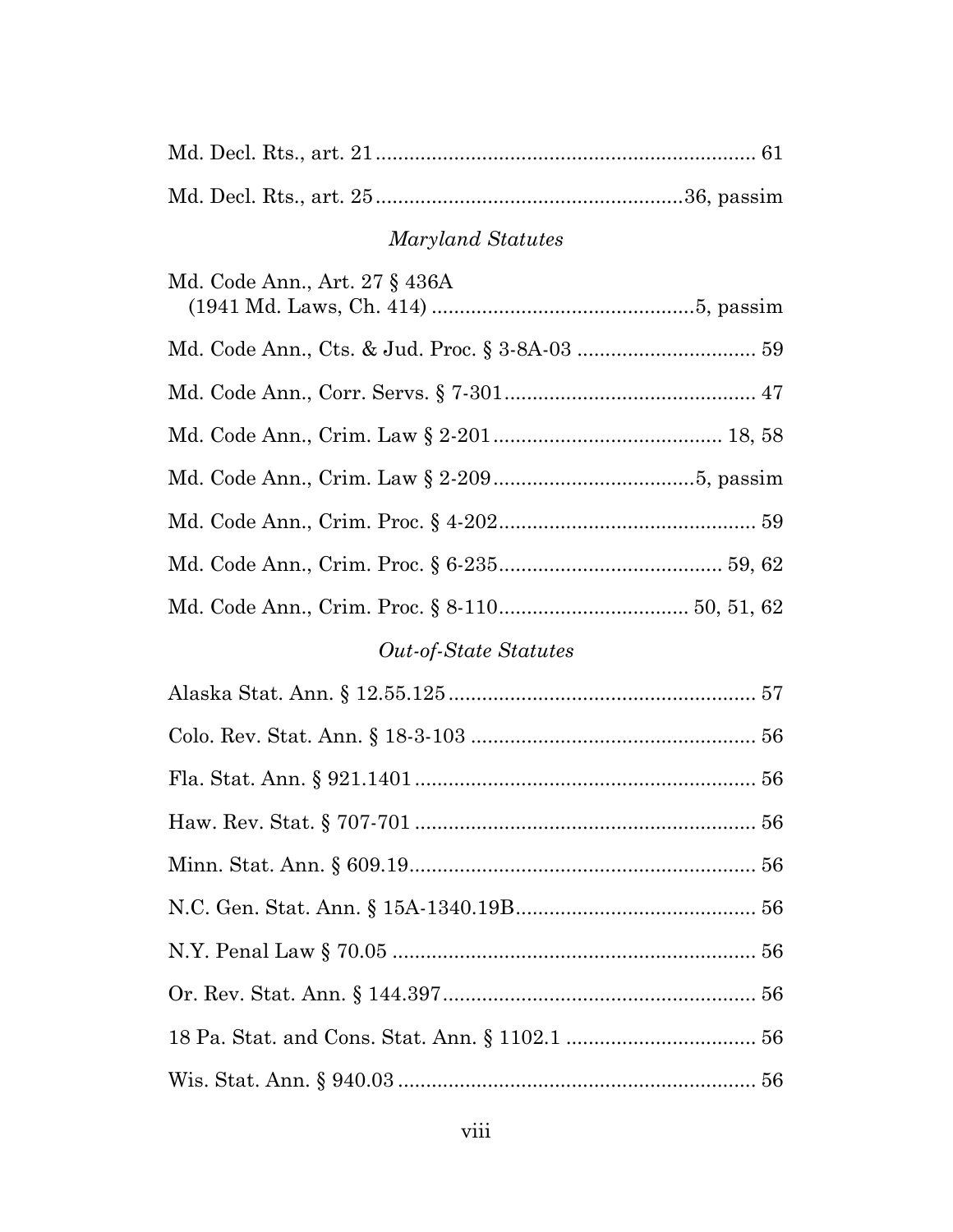# *Regulations*

| <i>Treatises</i> |  |
|------------------|--|

| Judge Charles E. Moylan, Jr., |  |
|-------------------------------|--|
|                               |  |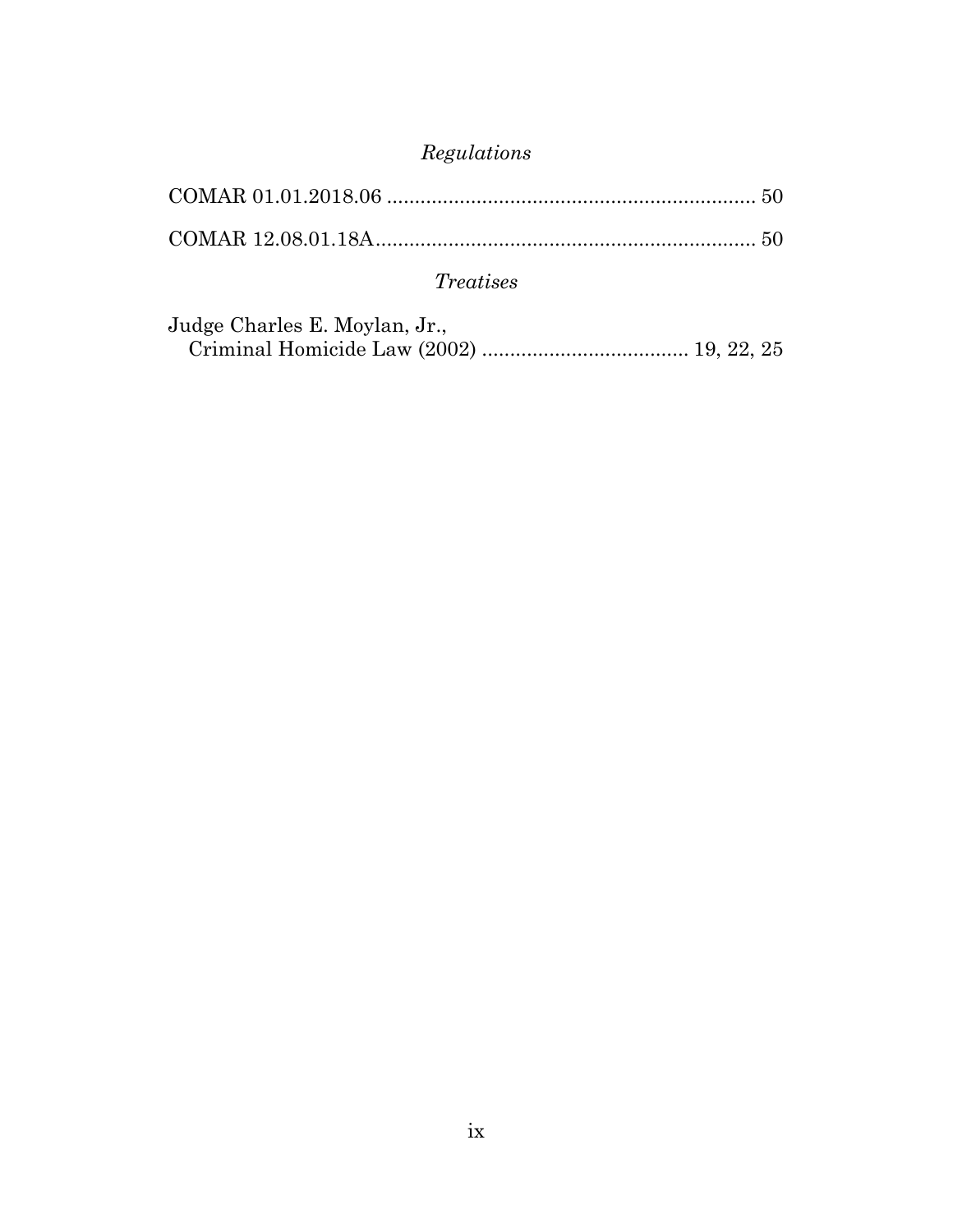### STATEMENT OF THE CASE

<span id="page-10-0"></span>Respondent, the State of Maryland, accepts the Statement of the Case in Petitioner Dawnta Harris's brief.

### QUESTIONS PRESENTED

<span id="page-10-1"></span>1. Did the Court of Special Appeals correctly hold that the manslaughter-by-vehicle statute does not preempt the common-law felony-murder doctrine?

2. Did the Court of Special Appeals correctly hold that Harris was not entitled to a constitutionally-heightened sentencing procedure in accordance with *Miller v. Alabama*, 567 U.S. 460 (2012), but he effectively received one anyway?

### STATEMENT OF FACTS

<span id="page-10-2"></span>The State of Maryland accepts the Statement of Facts in Harris's brief with the exception of his conclusory statement that his conviction was "for an unintended homicide." (Petitioner's Br. at 9). In addition, several clarifications about the homicide are in order.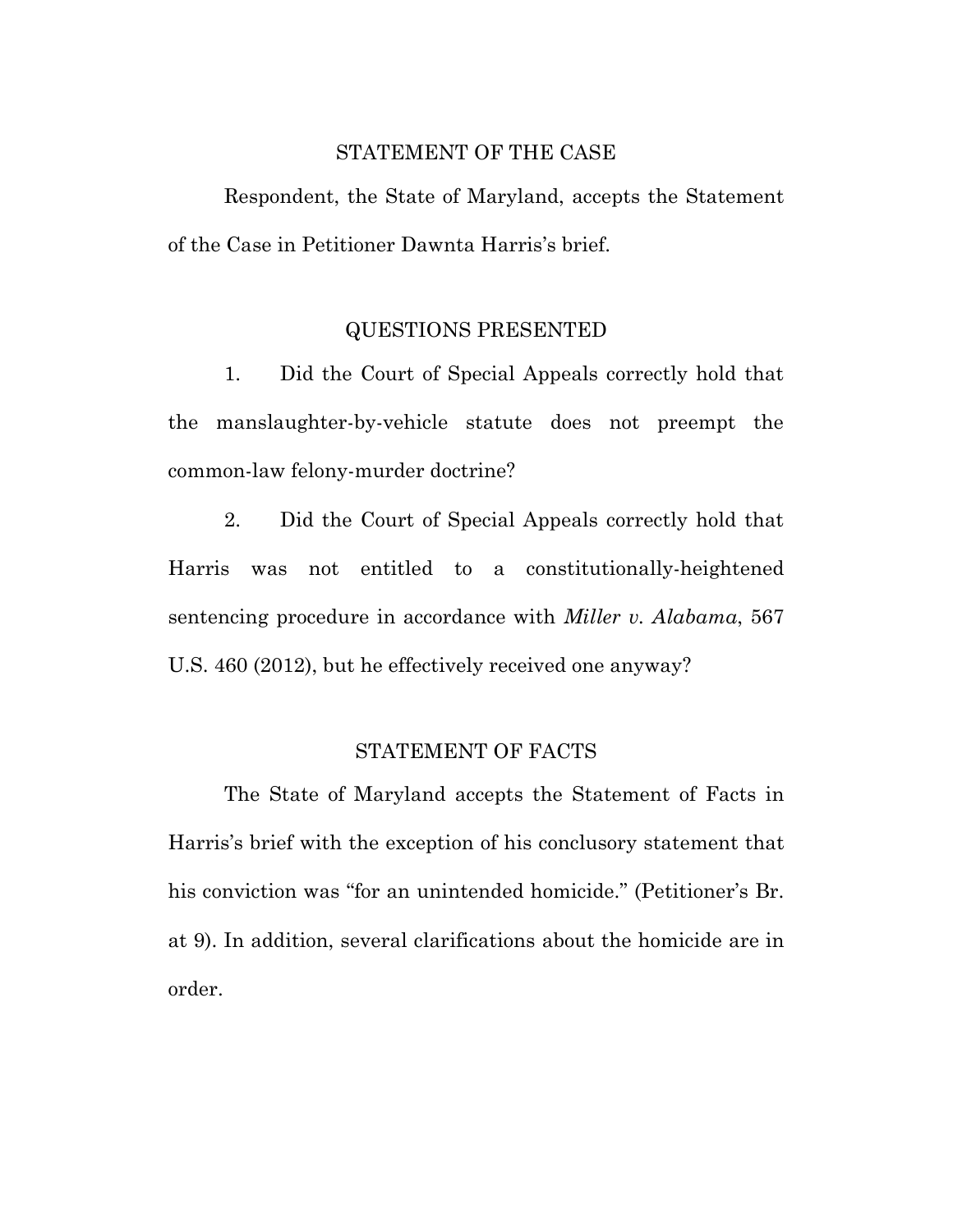First, Harris asserts that when he turned his stolen Jeep around in the cul-de-sac and began driving toward Officer Amy Caprio, she directed him to stop, and he "stopped." (Petitioner's Br. at 3-4). Officer Caprio's body worn camera footage (and Detective Alvin Barton's analysis of that footage at trial) shows that Harris drove the Jeep *into* Officer Caprio—causing her to step backward and place her hand on the front grille of the Jeep—before he stopped. (E. 29, 39, 238-39, 299-304; State's Ex. 27a).

Second, Harris asserts that the body worn camera footage "shows the driver's door open slightly, whereupon Officer Caprio stepped in front of the Jeep and placed her hand on the Jeep." (Petitioner's Br. at 4). A careful examination of the body worn camera footage shows that after Harris initially drove the Jeep into Officer Caprio (stopping just short of running her over), she twice directed Harris to "get out of the car." (State's Ex. 27a). Officer Caprio then stepped to her right (toward her police cruiser and away from the center of the Jeep) and told Harris to "get out of the car right now." (*Id.*). Almost simultaneously, Harris opened the driver's door several inches. (*Id.*). Harris then seemed to hesitate for a moment, not fully opening the door. (*Id.*). Officer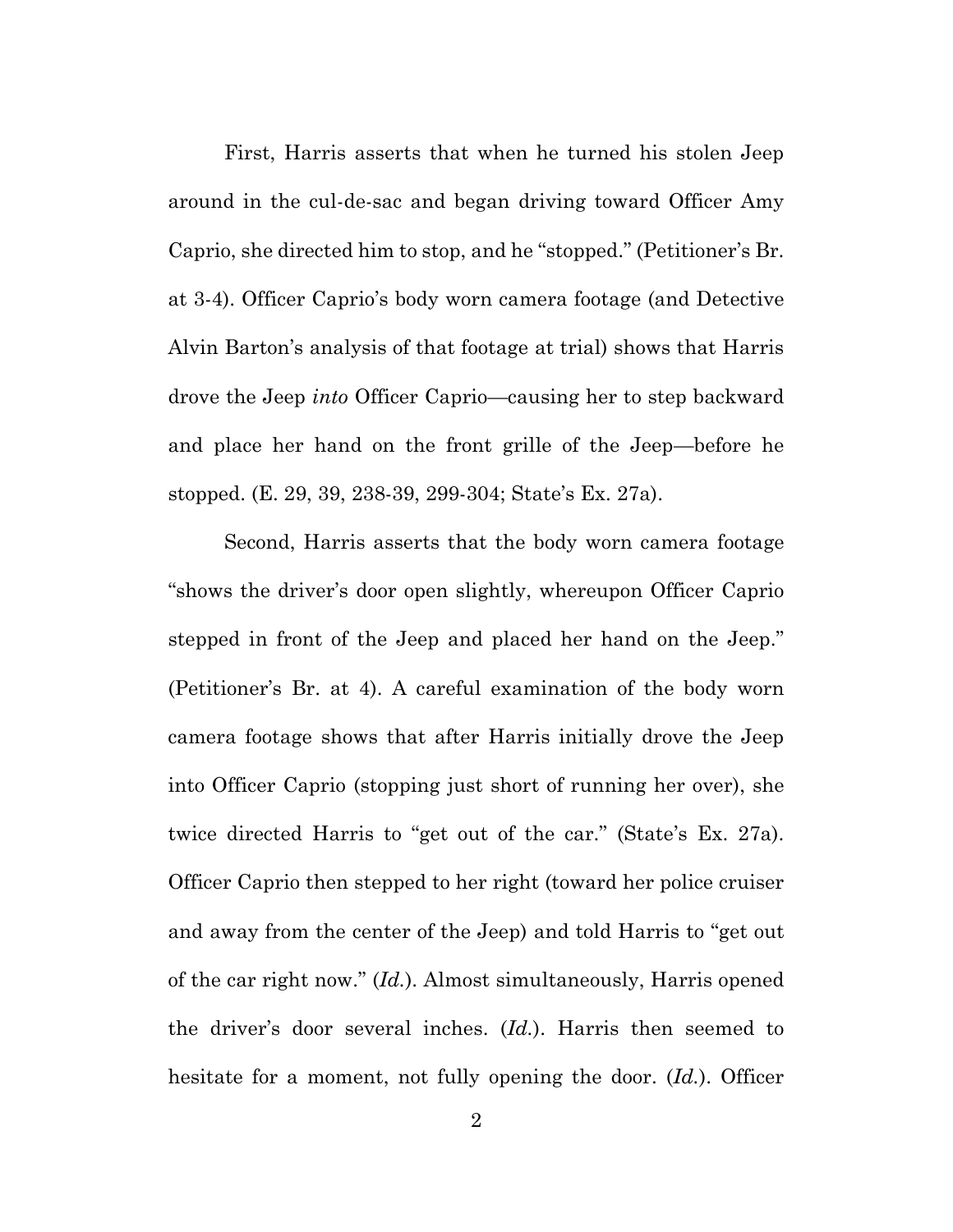Caprio then slapped the Jeep's fender with her left hand, moved back toward the center of the front of the Jeep, and again shouted at Harris to get out of the vehicle. (*Id.*). As defense counsel put it at trial, Officer Caprio moved "right dead in front of the [Jeep]." (E. 258). After Officer Caprio moved back in front of the Jeep, Harris continued to open the Jeep door. (State's Ex. 27a). The body worn camera footage shows that Officer Caprio was standing in front of the Jeep for a considerable period of time (approximately six seconds) before Harris closed the Jeep door and accelerated. (State's Ex. 27a).

Third, Harris implies that Officer Caprio fired her pistol through the windshield of the Jeep before he accelerated and ran over her. (Petitioner's Br. at 4). Detective Barton's testimony, the body worn camera footage itself, and the still images captured from that footage, establish that Harris accelerated first. (E. 240-41, 244, 311-14; State's Exs. 27a, 27t-27w).

Fourth, Harris cites his police interview and asserts that he "knew that the officer had been standing alongside of the Jeep, but he did not know that she stepped in front of it." (Petitioner's Br. at 8). His statements to the police do not support that assertion.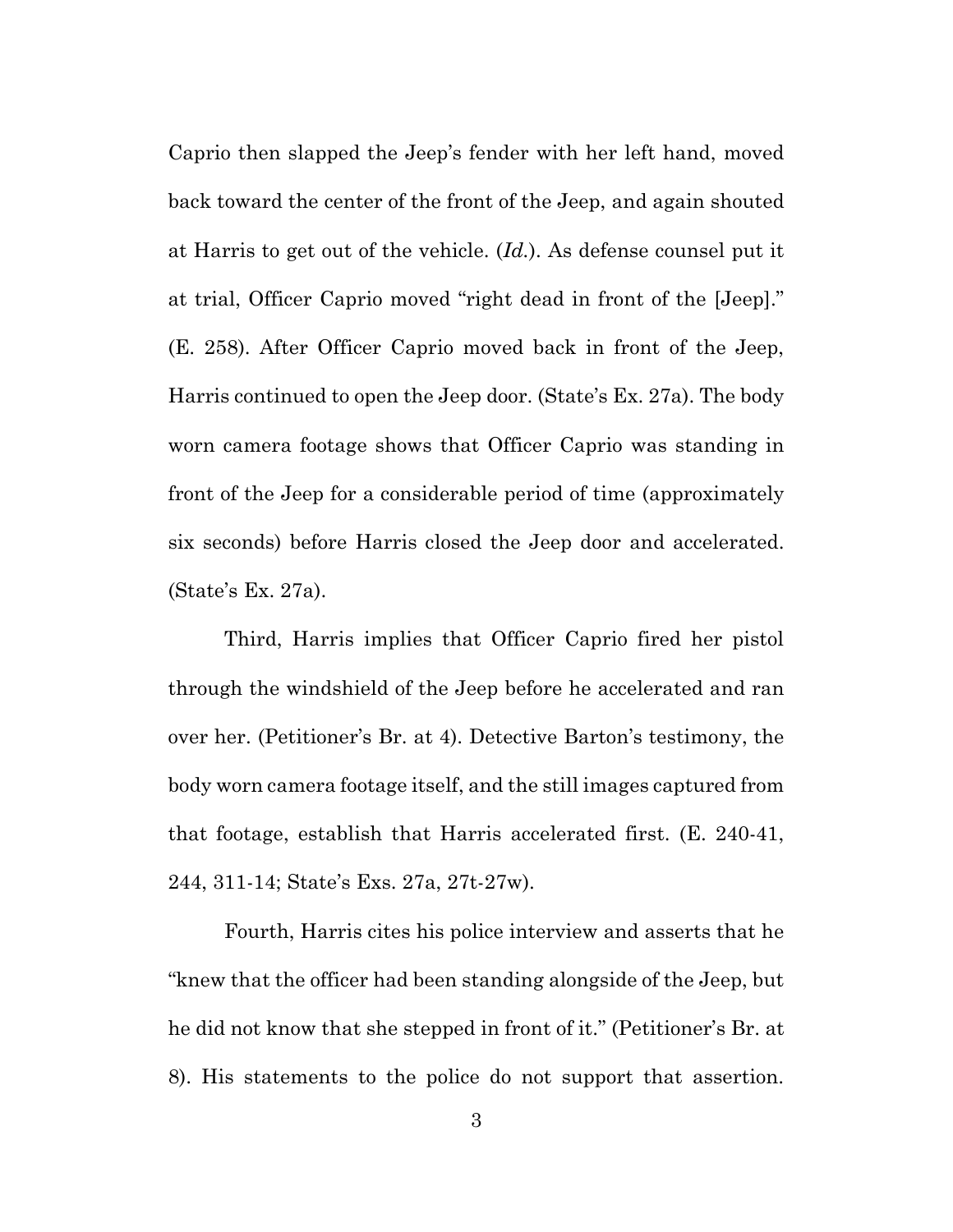Harris told Detective Barton that he saw Officer Caprio pointing a gun "directly at [him]" and "knew she was standing there" when he accelerated the Jeep. (E. 228-29). Harris also told Detective Barton: "Once I seen [sic] the gun, I had put my head down and closed my eyes." (E. 230). Officer Caprio's body worn camera footage shows that she began pointing her pistol at Harris just before he drove the Jeep into her the first time and stopped. (State's Ex. 27a). She then continued pointing her pistol at him and directed him to get out of the Jeep. (*Id.*). At that point, she was standing directly in front of the Jeep. (*Id.*). If Harris closed his eyes when he saw Officer Caprio point her gun at him, then the last place he saw her standing was directly in front of the Jeep.

Lastly, Harris asserts that the "only theory of murder pursued at trial was felony murder." (Petitioner's Br. at 8). To be clear, Harris was charged with premeditated first-degree murder. (E. 72). In opening argument, the prosecution argued that

Officer Caprio gave [Harris] eight different chances to get out of the car and comply, but he refused every one.

What he did instead, his choice was to get out of there however he could. The evidence will show that he chose to escape punishment by any means necessary, whatever happens, happens. His choice,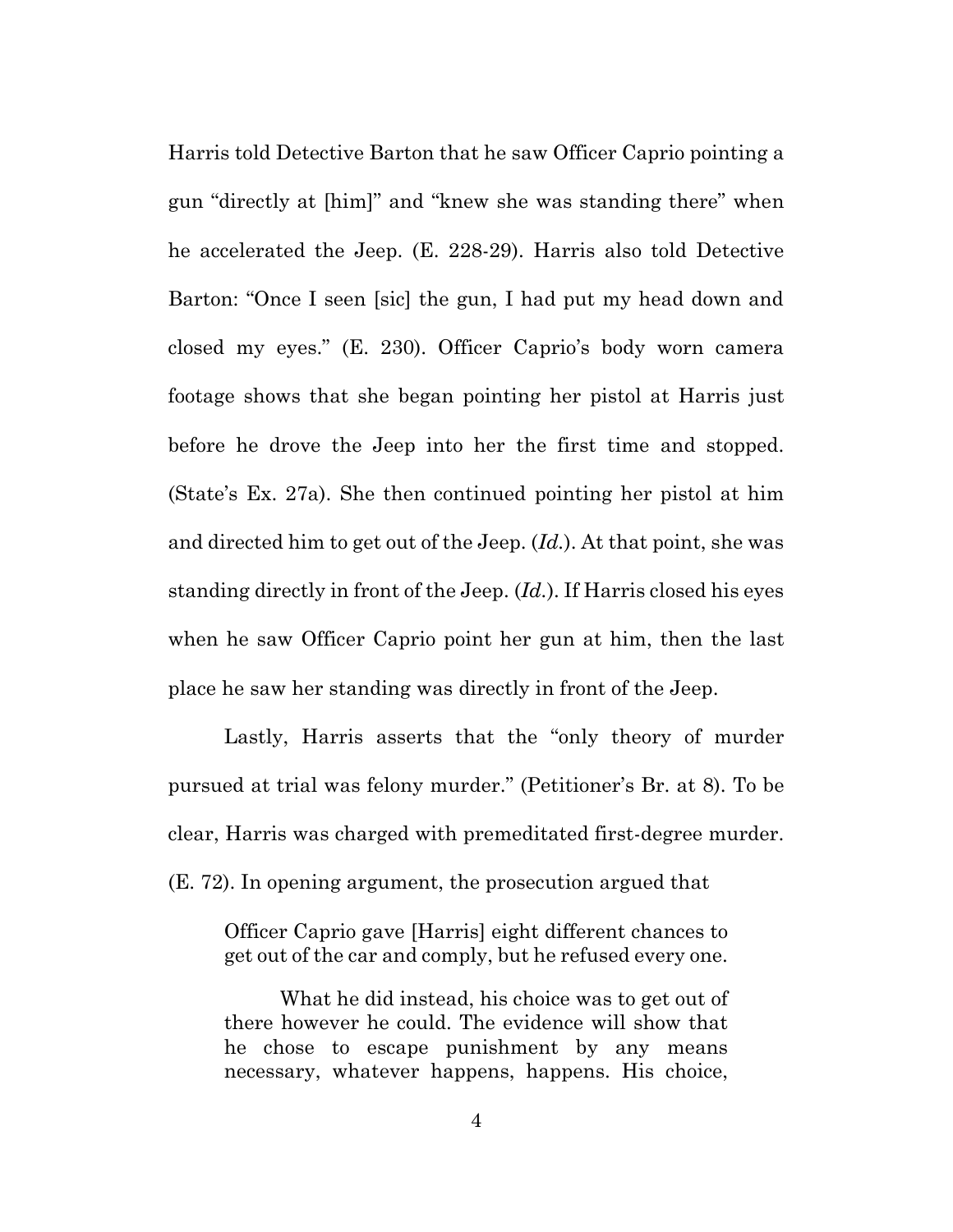ladies and gentlemen, was to run Officer Caprio over breaking 19 of her ribs, puncturing her lung and hemorrhaging her spinal cord.

(T. 04/23/2019 at 27). Even defense counsel believed throughout trial that the State was going to argue that Harris committed premeditated murder. (E. 267-68). However, as there was no request for an instruction on premeditated murder, Harris is correct that the State never submitted the case on the theory of intent to kill murder; the only homicide offense submitted to the jury was first-degree felony murder. (E. 293).

#### ARGUMENT

#### I.

# <span id="page-14-1"></span><span id="page-14-0"></span>THE COURT OF SPECIAL APPEALS CORRECTLY HELD THAT THE MANSLAUGHTER-BY-VEHICLE STATUTE DOES NOT PREEMPT THE COMMON-LAW FELONY-MURDER DOCTRINE.

Harris argues that his conviction for first-degree felony murder is unlawful because that crime, when committed with a vehicle, effectively no longer exists in Maryland law. (Petitioner's Br. at 10-11). He claims that in enacting the manslaughter-byvehicle statute, 1941 Md. Laws, Ch. 414—codified today in § 2-209 of the Criminal Law Article—the General Assembly preempted all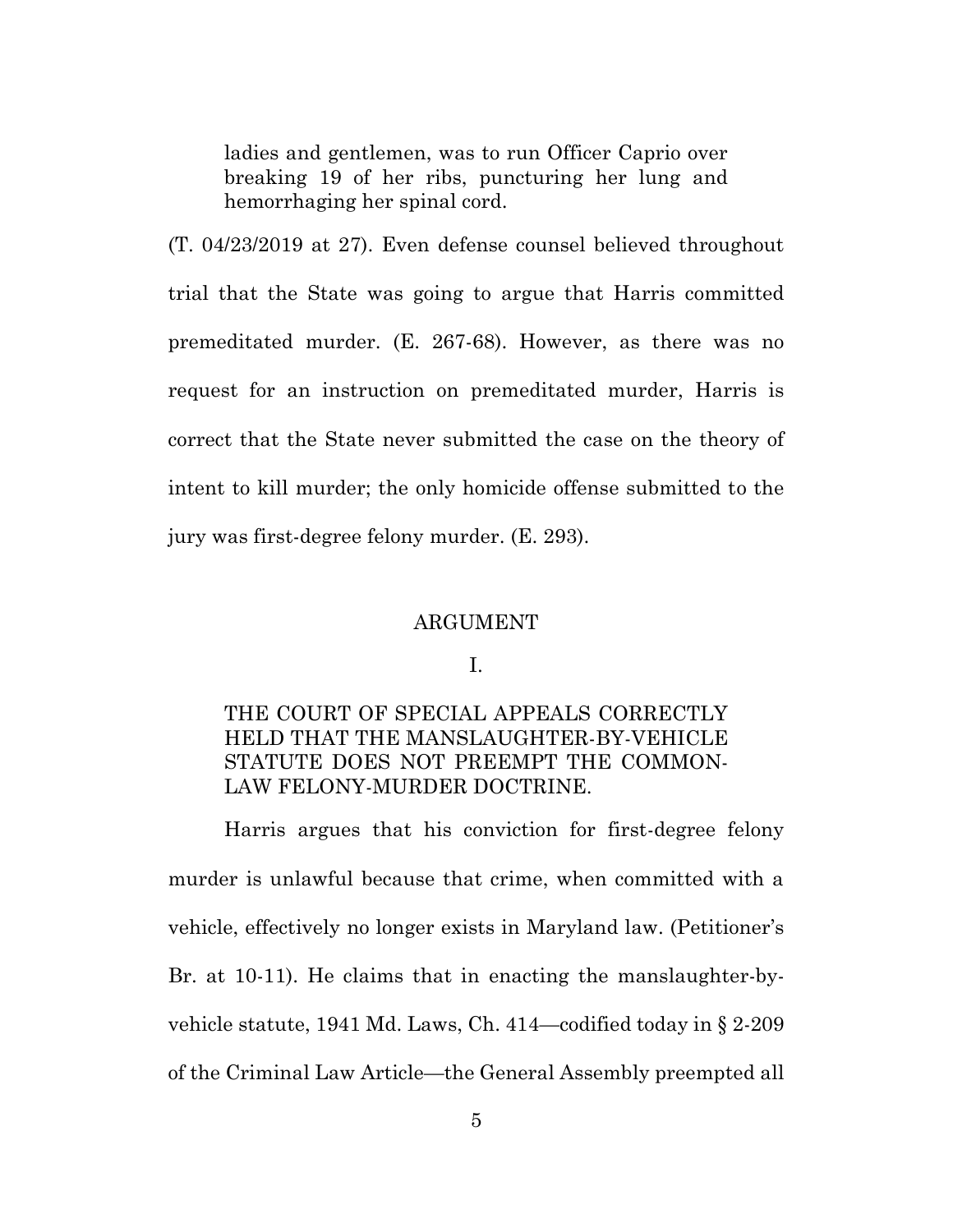unintended homicides committed with a motor vehicle. He reasons that the vehicular homicide he committed was "unintentional," and so he was unlawfully convicted of common-law felony murder because that offense has been preempted. In support of his argument, Harris relies on the Court of Special Appeals' interpretation of the scope of the manslaughter-by-vehicle statute in *State v. Gibson*, 4 Md. App. 236 (1968) *aff'd*, 254 Md. 399 (1969), which held that the manslaughter-by-vehicle statute preempted common-law manslaughters committed with a vehicle, and *Blackwell v. State*, 34 Md. App. 547, *cert. denied*, 280 Md. 728 (1977), which held that the statute preempted depraved-heart murders committed with a vehicle. The Court of Special Appeals correctly rejected the claim that felony murder, where the killing is unintended and committed with a vehicle, is preempted by the manslaughter-by-vehicle statute.

First, there is no indication that the General Assembly intended the manslaughter-by-vehicle statute to supplant common-law felony murder. Applying to felony murder the same conflict preemption analysis that the Court of Special Appeals employed in *Gibson*, which this Court expressly adopted as its own,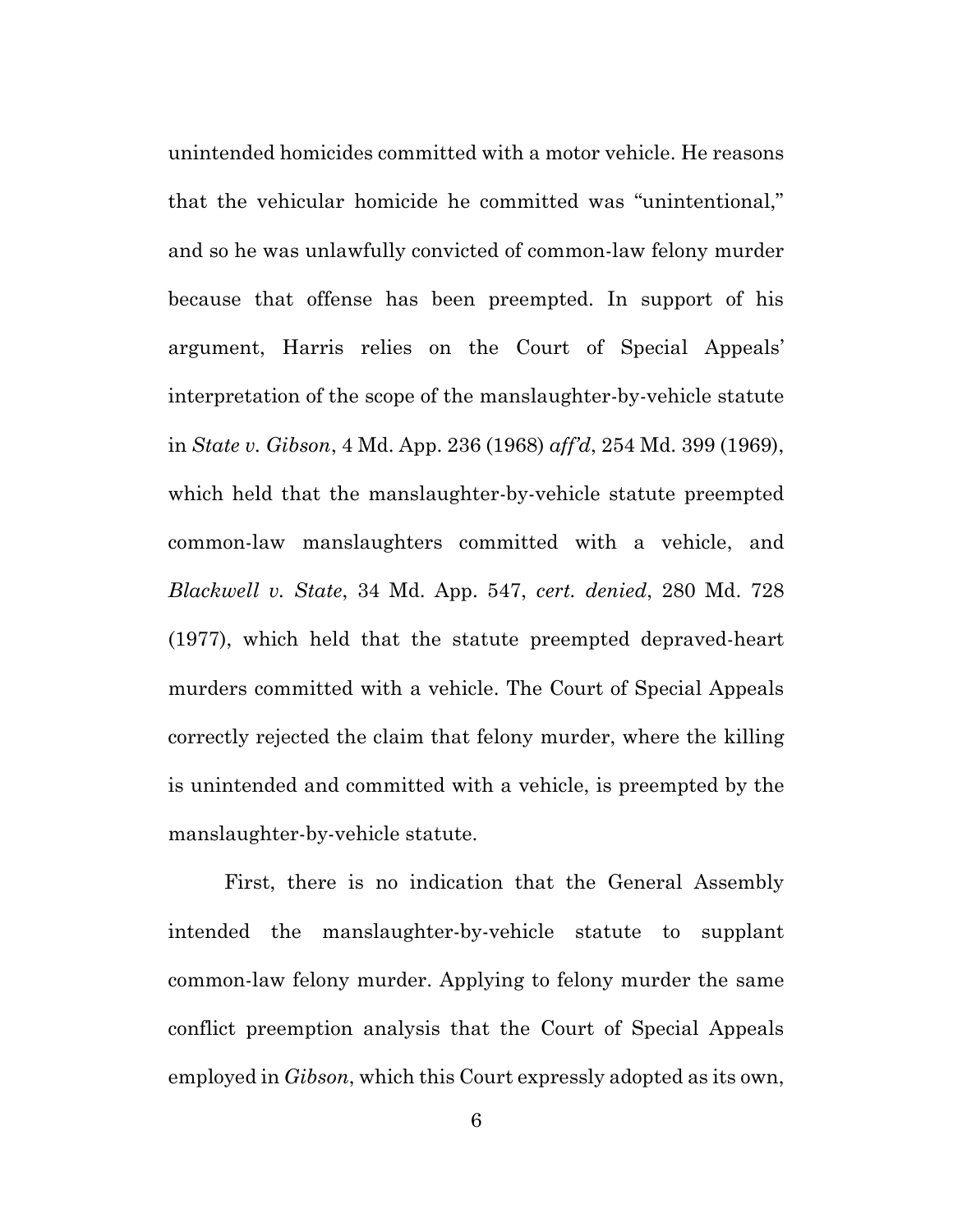this Court should conclude that felony murder is not in conflict with the manslaughter-by-vehicle statute. Moreover, even if this Court concludes that the legislature intended the manslaughterby-vehicle statute to occupy an entire field, there is no evidence that the legislature intended that the field be so broad as to encompass common-law felony murder.

Second, felony murder is not an "unintended homicide" as contemplated by *Gibson*. The offender's intent as to the homicide victim is not an element of felony murder. Moreover, unlike gross negligence, felony murder has an element of malicious intent. Much like the doctrine of transferred intent, with felony murder, the offender's intent to commit a felony dangerous to human life is transferred to the homicide offense and satisfies the malice required for a murder conviction.

Lastly, even if vehicular felony murder is preempted by the manslaughter-by-vehicle statute when the homicide is unintended, vehicular felony murders that are committed with an intent to kill (or an intent to run over the victim) are not. And, if Harris is correct that intent to kill becomes an element of felony murder in vehicular homicide cases like this, it was incumbent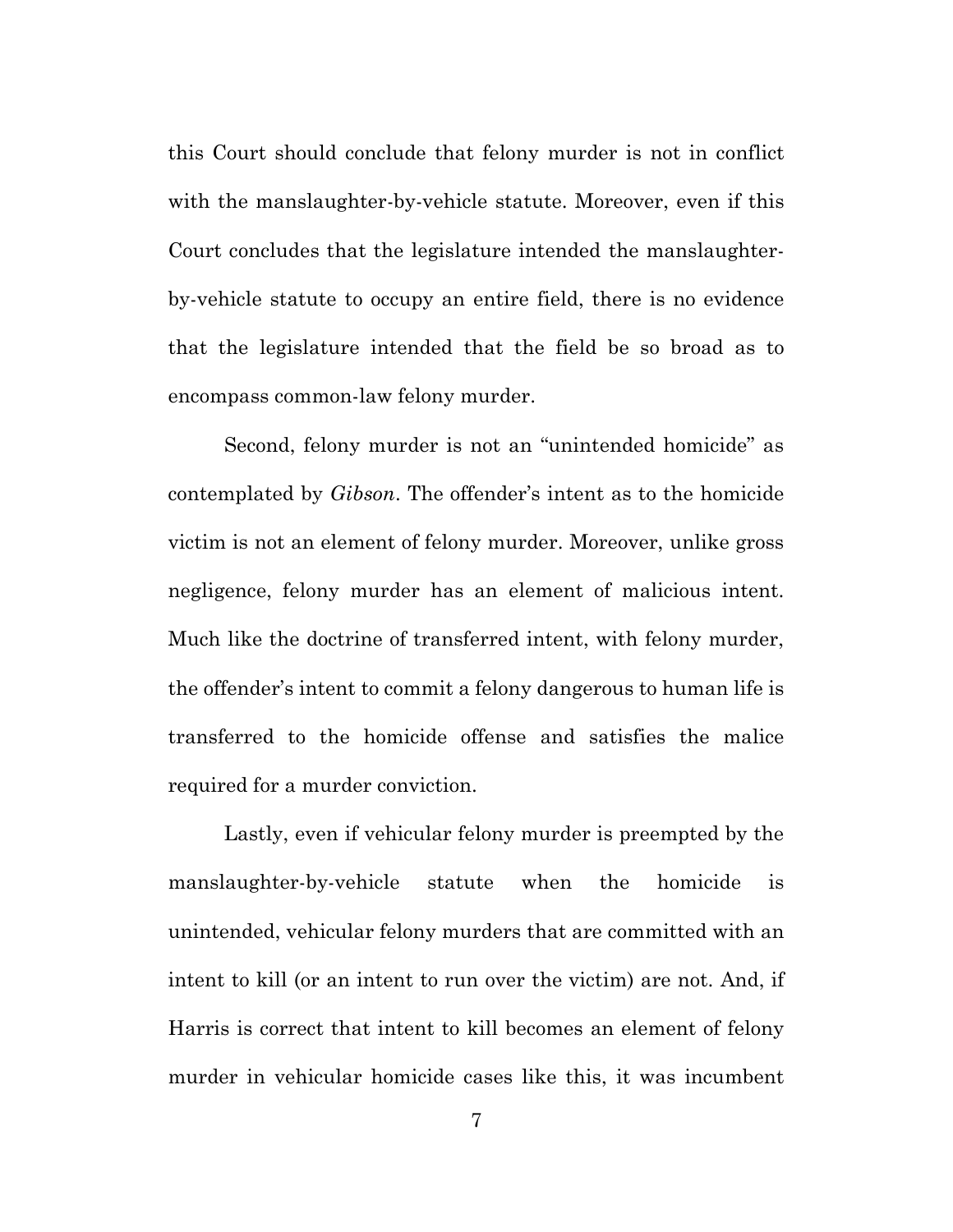upon him to raise the issue at trial, but he did not. He should not be heard to complain for the first time on appeal that his murder conviction is invalid because the jury was not properly instructed on the elements of vehicular felony murder.

# <span id="page-17-0"></span>**A. In the absence of clear legislative intent, the Court must presume that the General Assembly did not intend to preempt the common-law felony-murder doctrine.**

At issue here is the preemptive effect of the General Assembly's enactment of the manslaughter-by-vehicle statute. As originally adopted, the statute criminalized homicide by operation of a vehicle "in a grossly negligent manner." 1941 Md. Laws, Ch. 414. The statute currently provides, in pertinent part: "A person may not cause the death of another as a result of the person's driving, operating, or controlling a vehicle or vessel in a grossly negligent manner." Md. Code Ann., Crim. Law ("CR") § 2-209(b)**<sup>1</sup>**

<sup>&</sup>lt;sup>1</sup> The original manslaughter-by-vehicle statute was codified as Article 27, Section 436A, and made it a misdemeanor, punishable by up to three years' imprisonment, to drive a vehicle "in a grossly negligent manner" that causes the death of another. 1941 Md. Laws, Ch. 414. The legislature later recodified the statute as Article 27, Section 455, and again as Article 27, Section 388, before moving it to the Criminal Law Article. *Sacchet v. Blan*, 353 Md. 87, 90 nn.2-3 (1999); *State v. Loscomb*, 291 Md. 424, 428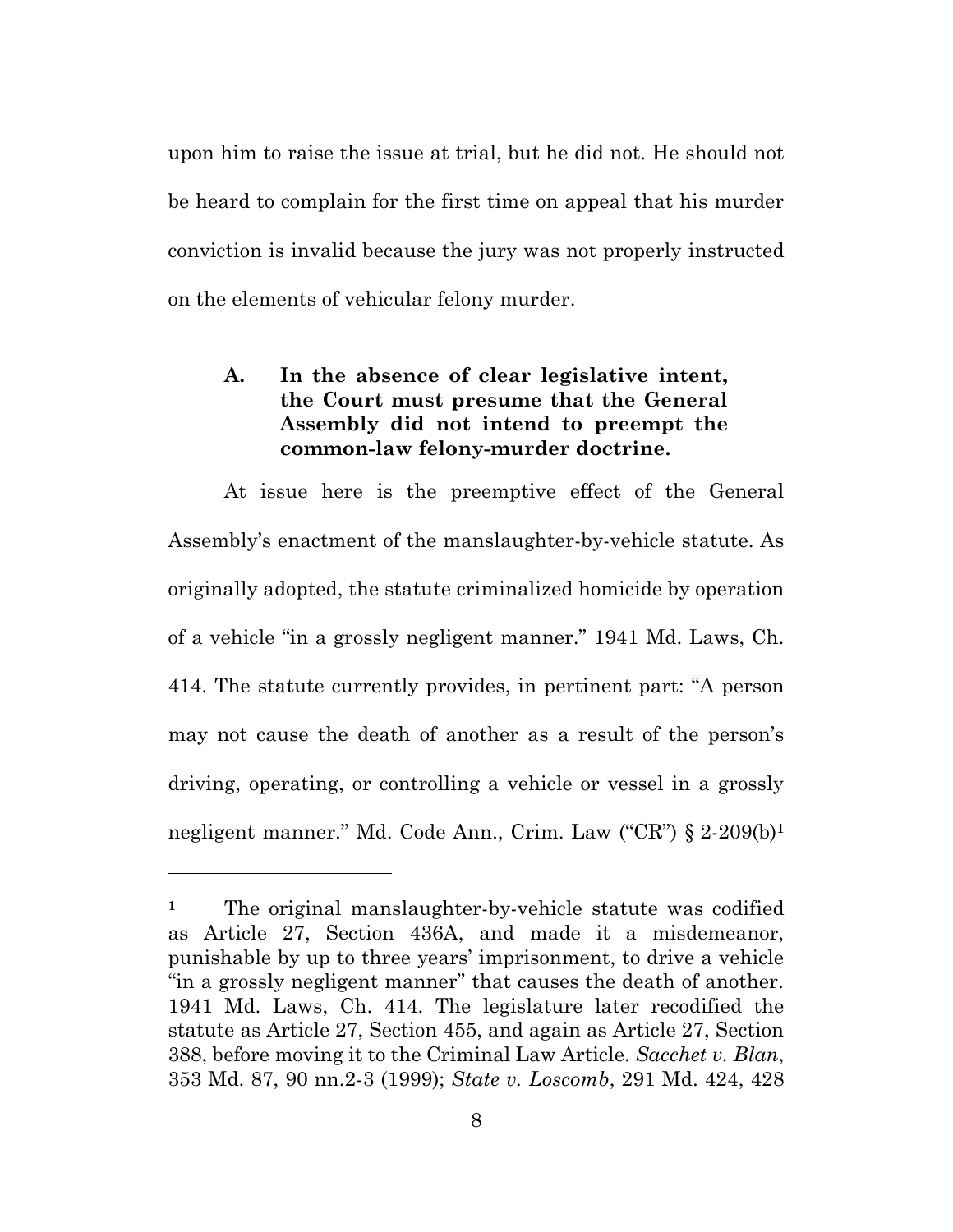(Westlaw).**<sup>2</sup>** Harris argues that common-law felony murder, when committed with a vehicle, has been preempted by the manslaughter-by-vehicle statute. (Petitioner's Br. at 16). He is wrong.

As will be explained in more detail below, employing the same analysis used in *Gibson* reveals that the General Assembly did not intend to displace the felony-murder doctrine because the offenses are not in conflict. Nor is there any evidence of an intent to occupy an entire field that includes felony murder. The preemption intended by the legislature was limited to vehicular homicides committed with gross negligence and closely related offenses.

"The interpretation of a statute is a question of law that this Court reviews *de novo*." *Berry v. Queen*, 469 Md. 674, 686 (2020). "The goal of statutory interpretation is to effectuate the General

n.1 (1981). It was reclassified as a felony in 1997. *Sacchet*, 353 Md. at 90 (citing 1997 Md. Laws, Chs. 372, 373). A violation of the current manslaughter-by-vehicle statute is a felony punishable by up to ten years' incarceration (or up to 15 years where the defendant previously has been convicted of certain homicide or DUI offenses). CR § 2-209.

**<sup>2</sup>** All code citations, Maryland and out-of-state, are to Westlaw current through 2021 legislation.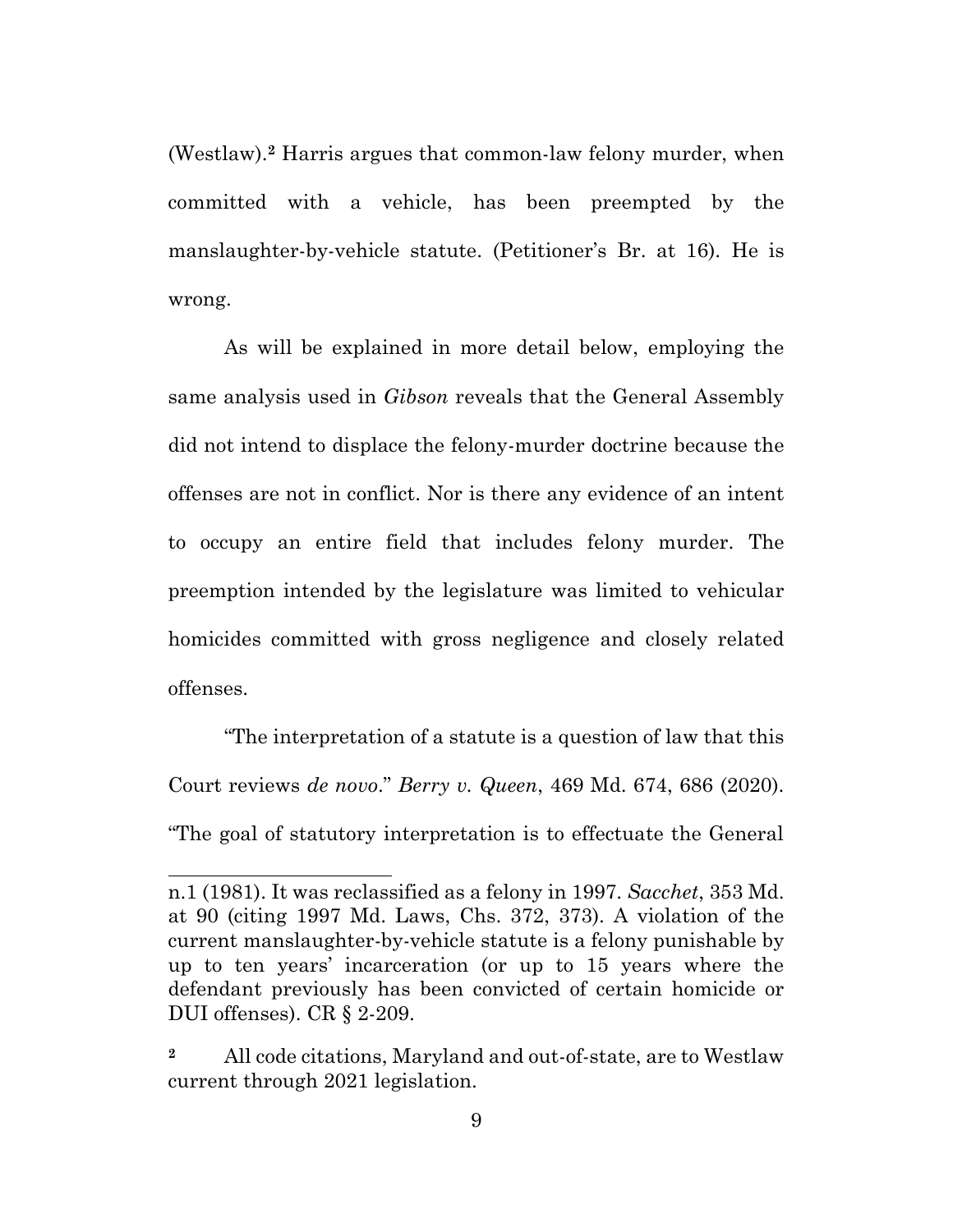Assembly's intent." *Montgomery County v. Cochran*, 471 Md. 186, 208 (2020) (citation omitted). "Throughout this process, [courts should] avoid constructions that are illogical or nonsensical, or that render a statute meaningless." *Bell v. Chance*, 460 Md. 28, 53 (2018).

Under "Article 5 of the Declaration of Rights, the common law is Constitutionally guaranteed to the inhabitants of the State. Although that common law may be altered or repealed through statutes duly enacted by the General Assembly, given the Constitutional underpinning, its erosion is not lightly to be implied." *State v. North*, 356 Md. 308, 312 (1999). The "enactment of a statute ordinarily will not displace the common law," *Goldstein v. State*, 339 Md. 563, 571 (1995), and "statutes are not to be construed to alter the common-law by implication," *Hardy v. State*, 301 Md. 124, 131 (1984). "Thus, there is a presumption against statutory preemption of the common-law." *Id.*

"[S]tatutes in derogation of the common law are strictly construed, and it is not to be presumed that the Legislature by creating a statute intended to make any alteration in the common law other than what has been specified and plainly pronounced."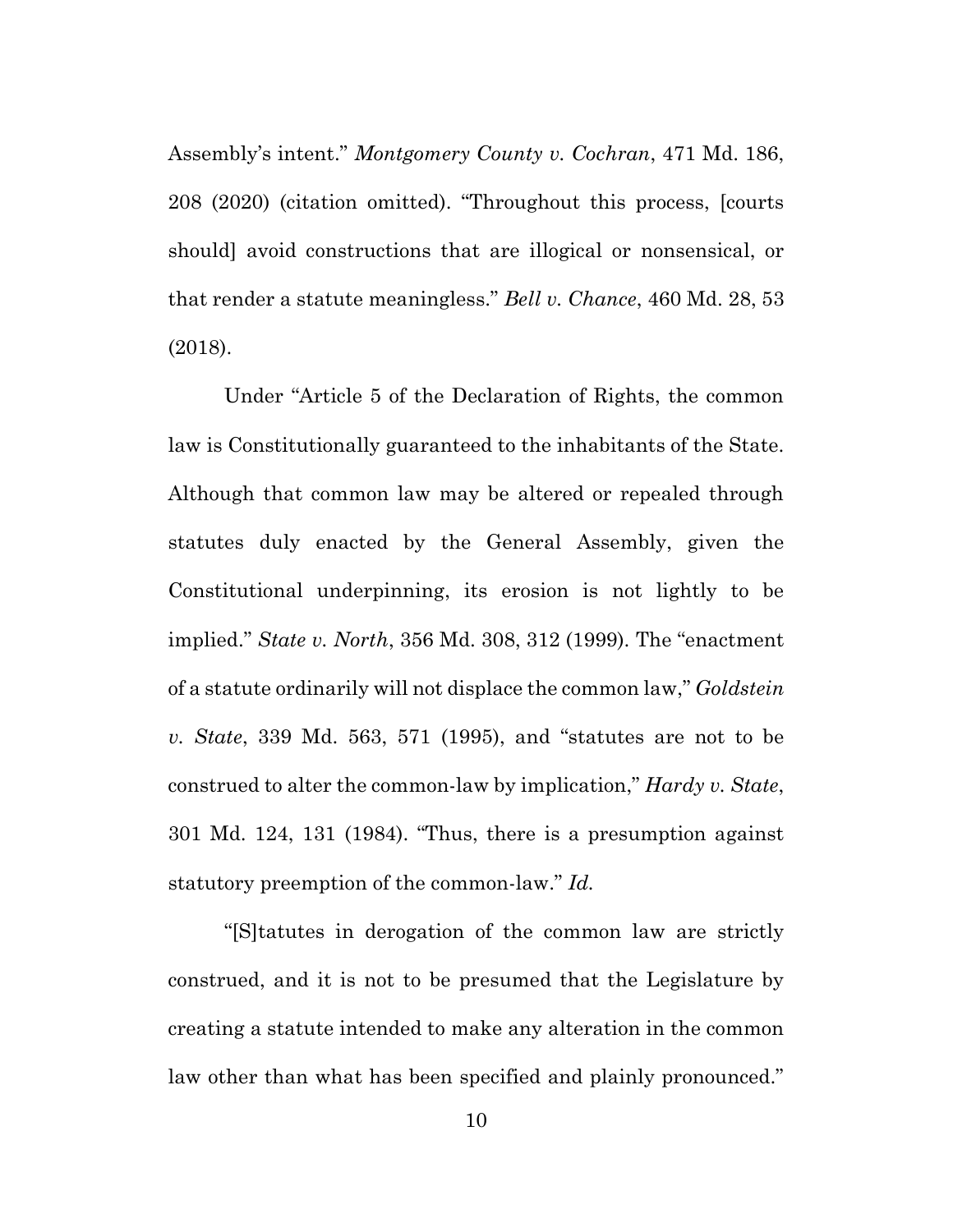*Trapasso v. Lewis*, 247 Md. App. 577, 586-87 (2020) (cleaned up). That is, courts are "bound to interpret statutes that displace common law as narrowly as possible." *Anne Arundel County v. Reeves*, 474 Md. 46, 78 (2021).

Although abrogation by implication is "highly disfavored," it is "possible." *WSC/2005 LLC v. Trio Ventures Associates*, 460 Md. 244, 258 (2018). And when abrogation by implication occurs, it can take two possible forms: field preemption or conflict preemption. *Id.*

"Field preemption is implicated when an entire body of law is occupied on a comprehensive basis by a statute." *Genies v. State*, 426 Md. 148, 155 (2012). In *Robinson v. State*, 353 Md. 683 (1999), for example, this Court concluded that the 1996 enactment of Maryland's assault statutes was intended to occupy the field and subsume all statutory and common-law assault and battery offenses. *Genies*, 426 Md. at 155. In reaching that conclusion, the Court looked to legislative history—including "bill analyses and a floor report, which stated that the statutes would consolidate and replace the common law offenses"—as well as "the statute's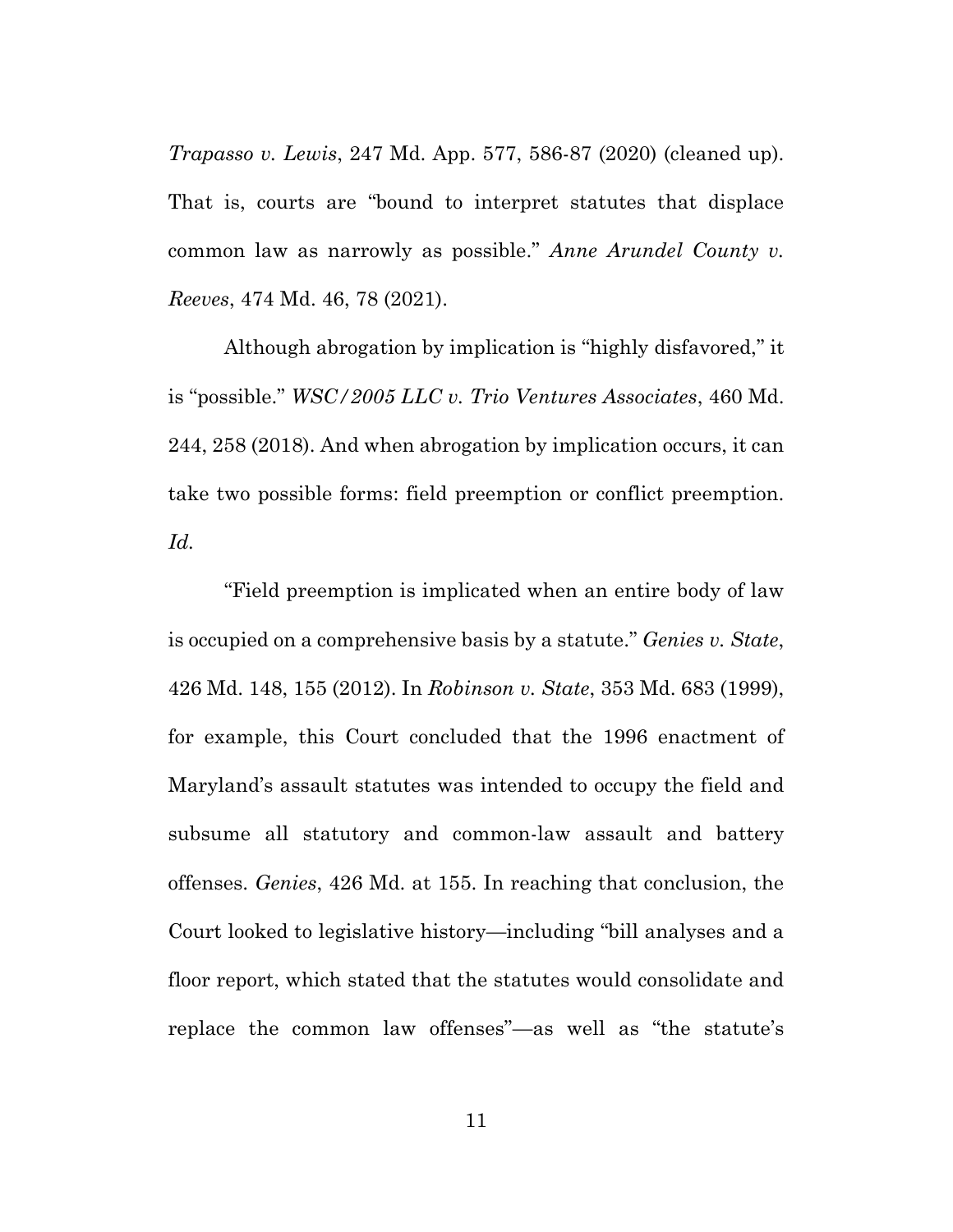expressed repeal of the entire existing statutory scheme" as evidence of the legislature's intent. *Id.*

"Conflict preemption is implicated when a statute repeals the common law 'to the extent of inconsistency.'" *Id.* (quoting *Lutz v. State*, 167 Md. 12, 15 (1934)). In *North*, for example, the Court considered "whether the crime of attempted possession of a controlled dangerous substance" was "narrowed" by the enactment of a statute that "criminalized the possession or purchase of 'look alike drugs,' or non-controlled substance that the person reasonably believed to be a controlled substance." *Genies*, 426 Md. at 155. In that case, "there was no express preemption in the language of the statute or enacting session law," and so the Court "proceeded to review the statute's legislative history, which revealed an intent on the part of the Legislature to create a wholly separate offense, rather than supplanting the crime of attempt at common law." *Id.*

Here, it is undisputed that the felony-murder doctrine has always been a common-law offense. (Petitioner's Br. at 16); *see State v. Goldsberry*, 419 Md. 100, 136-37 (2011) (recognizing felony murder as a common-law offense). As explained below, however,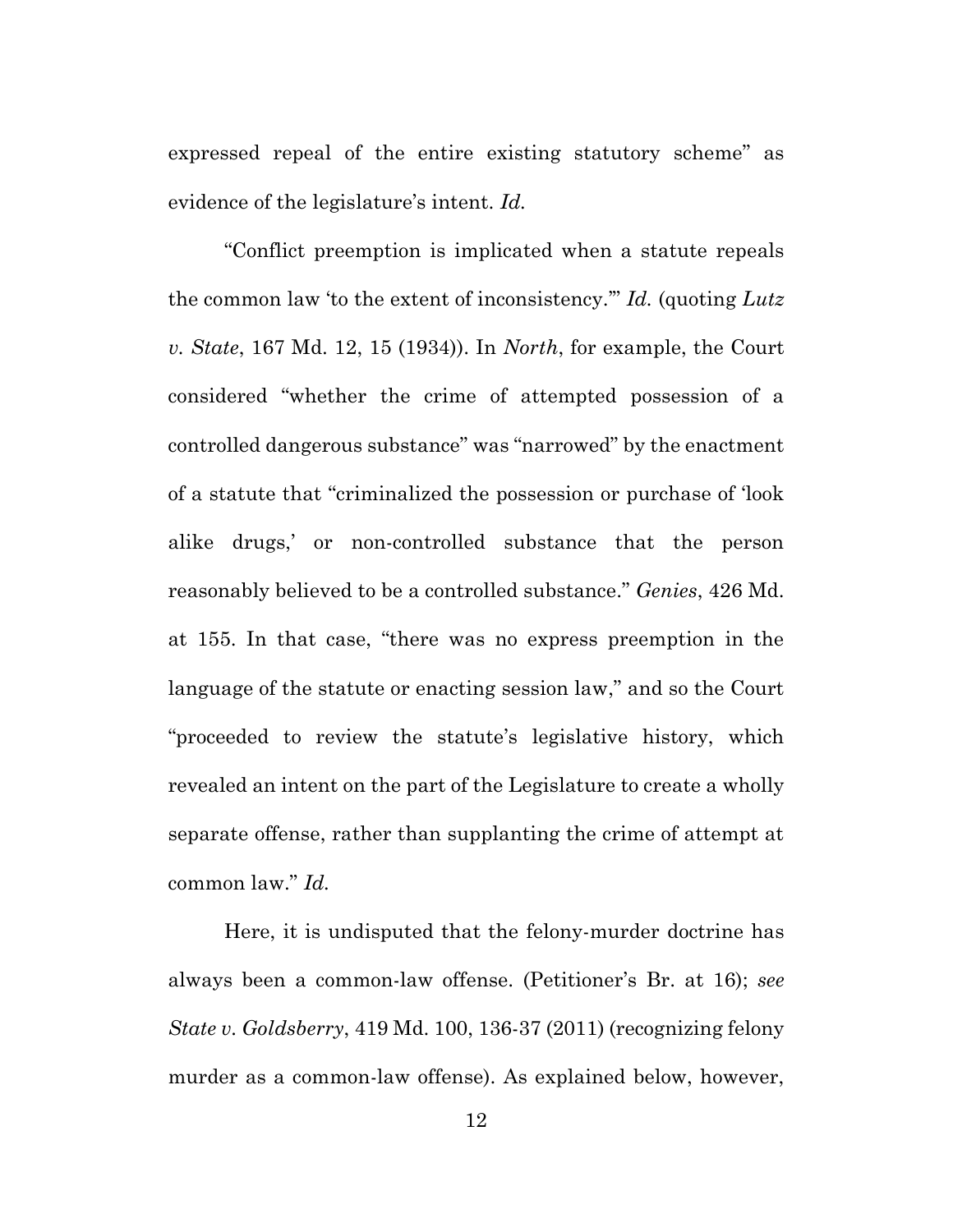there is no evidence of a conflict that reflects a legislative intent to preempt, nor is there evidence of an intent to preempt a field that includes felony murder. In the absence of such clear legislative intent, the presumption stands that the common law remains unaltered.

# <span id="page-22-0"></span>1. *A "conflict preemption" analysis reveals that the felony-murder doctrine is not preempted because it is not in conflict with the manslaughter-byvehicle statute.*

In *Gibson*, the Court of Special Appeals employed, and this Court expressly adopted, a "conflict preemption" analysis of the manslaughter-by-vehicle statute. Using *Gibson*'s conflictpreemption method of analysis, the manslaughter-by-vehicle statute does not conflict with the felony-murder doctrine, and therefore does not preempt it.

*Gibson* arose from a prosecution of Michael Gibson for causing a woman's death by his "illegal and improper operation of a motor vehicle." 4 Md. App. at 238. He was charged with four counts of common-law misdemeanor-manslaughter because the death occurred while he was committing various misdemeanor violations of the motor vehicle laws (as well as underage drinking).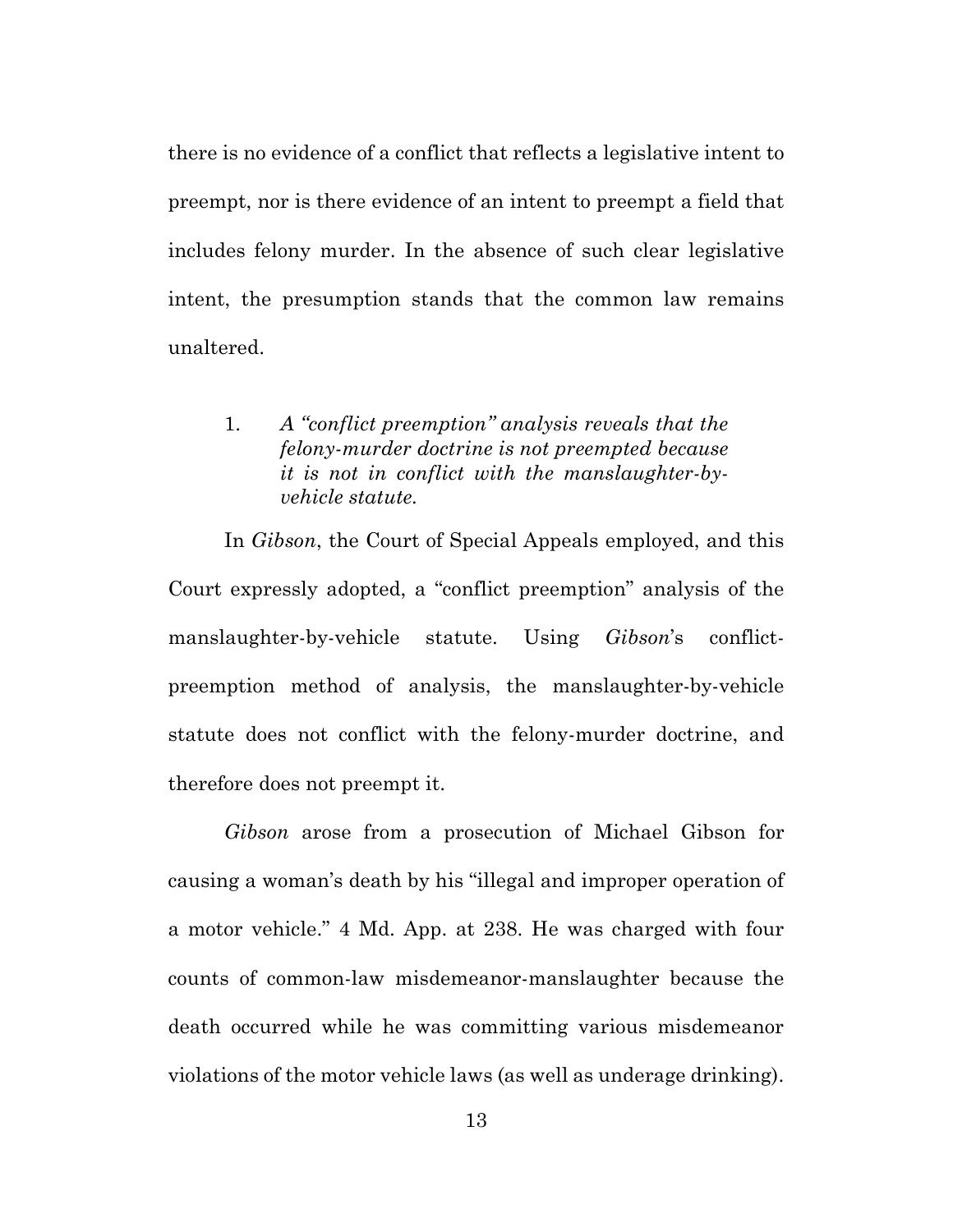*Id.* at 239. He also was charged with one count of violating the manslaughter-by-vehicle statute. *Id.* The trial court dismissed the misdemeanor-manslaughter counts, and the State appealed. *Id.* at 240.

The Court of Special Appeals affirmed, holding that the enactment of the manslaughter-by-vehicle statute preempted the common-law manslaughter offenses at issue. *Id.* at 247-48. In reaching that conclusion, the court explained that there was "no legislative history to which [it could] turn to ascertain the exact reach" or "the effect of that statute upon the common law felony of involuntary manslaughter." *Id.* at 245. In the absence of express legislative clues, the court was left to determine legislative intent by identifying incongruities in the law and reasoning that the legislature must have intended to preempt common-law offenses that "conflict with the statute." *Id.* at 246-47.

The *Gibson* court's rationale for interpreting the manslaughter-by-vehicle statute as preempting common-law manslaughters was to prevent a nonsensical incongruity among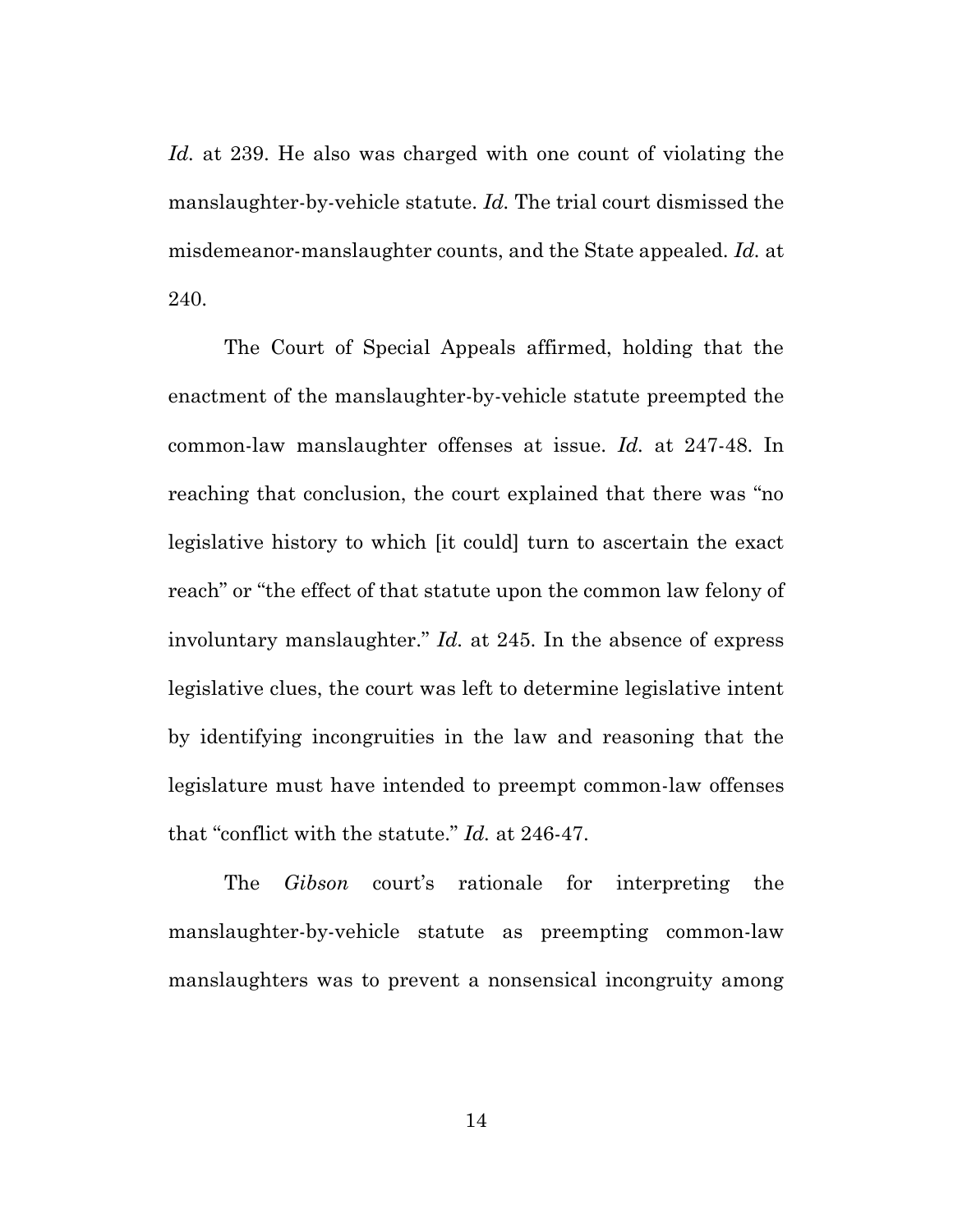the statute and common-law manslaughter offenses. It reasoned

that the legislature would not intend

to permit the prosecution of offenders either for the felony of common law manslaughter, with its ten-year penalty, or for the statutory misdemeanor of manslaughter by automobile, with its three-year penalty, even though, where the prosecution is based upon gross negligence, the proof necessary to justify a conviction in either case would be precisely the same (a wanton or reckless disregard to human life).

*Id.* at 246.

The court also noted a similar conflict between the statute

and misdemeanor-manslaughter:

A similarly incongruous result would follow from attributing an intention to the Legislature to permit a felony conviction and ten-year sentence upon simple proof that the accidental homicide occurred in the commission of an unlawful act (a misdemeanor), while requiring a greater degree of proof under the statute to support a conviction for a lesser grade of homicide, a misdemeanor punishable by a maximum of three years imprisonment.

*Id.* at 246-47 (footnote omitted). As this Court later reiterated, "a contrary conclusion [in *Gibson*] would have rendered [the statute] essentially nugatory" because "prosecutors would likely never use the statute," which required the same or greater degree of proof for a lesser penalty. *North*, 356 Md. at 317.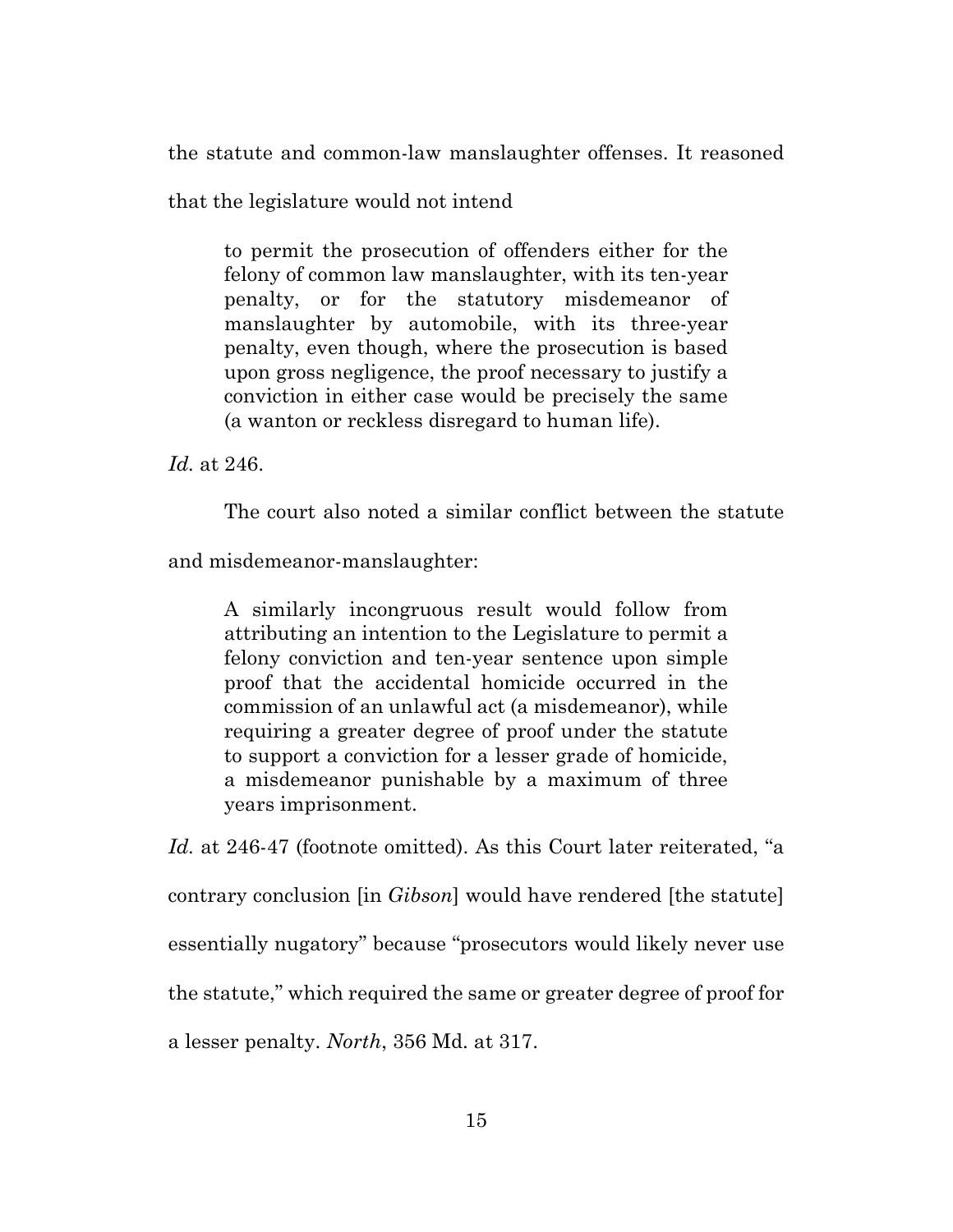With that rationale in mind, the *Gibson* court concluded

that, in enacting the manslaughter-by-vehicle statute, the General

Assembly

intended to deal with an entire subject matter unintended homicides resulting from the operation of a motor vehicle—and that the common law crime of involuntary manslaughter, when based on homicides so occurring, *is in conflict with the statute and must yield to it to the extent of the inconsistency*. *See Lutz v. State*, 167 Md. 12. We observe in this connection that in enacting [the statute], the Legislature expressly provided (Section 2 of Chapter 414 of the Acts of 1941) that "*all acts inconsistent with the provisions of this Act are repealed to the extent of such inconsistency*." . . . The rule is well settled that 'where a statute prohibits a particular act, and imposes a penalty for doing it, and a subsequent statute imposes a different penalty for the same, *or practically the same*, offense, the later statute repeals the earlier one, and this is true whether the penalty is increased or diminished.

*Id.* at 247 (emphasis added) (citation and quotation marks omitted).

The *Gibson* court's quotation of the language from Section 2 of the 1941 Act (repealing other law "to the extent of [any] inconsistency") strongly implies that, notwithstanding the court's "entire subject matter" language, it was finding conflict preemption (not field preemption). *See Genies*, 426 Md. at 155 ("Conflict preemption is implicated when a statute repeals the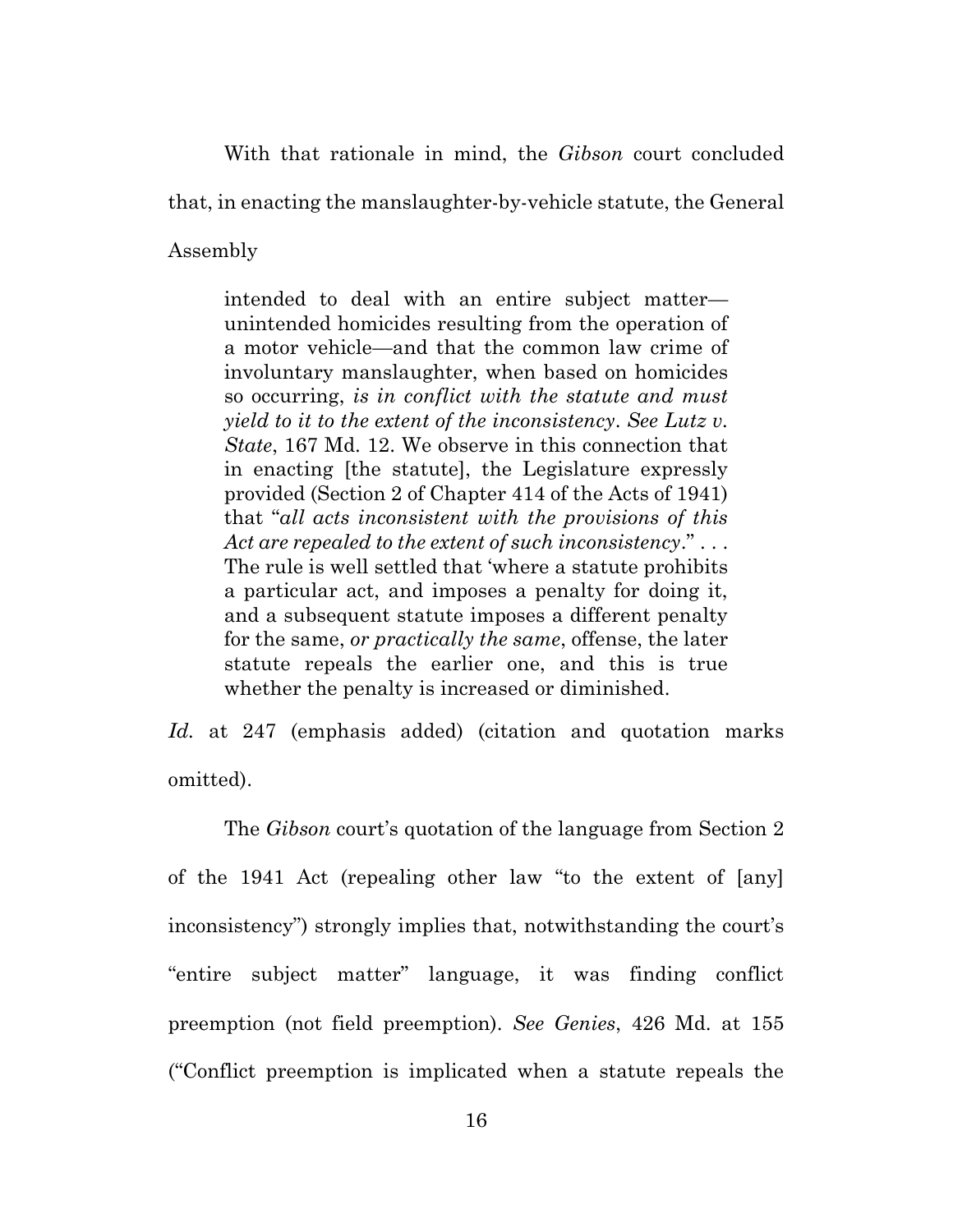common law 'to the extent of inconsistency.'" (quoting *Lutz*, 167 Md. at 15)). That is, a conflict analysis can be replicated for each "unintended homicide[] resulting from the operation of a motor vehicle," and each offense must "yield" to the manslaughter-byvehicle statute only "*to the extent of the inconsistency*." *Gibson*, 4 Md. App. at 247 (emphasis added).

This Court granted certiorari in *Gibson* and affirmed in a short opinion in which this Court adopted the Court of Special Appeals' analysis as its own, stating that "the result reached by the Court of Special Appeals was correct for the reasons given." *State v. Gibson*, 254 Md. 399, 401 (1969).

Employing that analysis here, the conflict between penalty and conduct that supported a conclusion of preemption in *Gibson* does not exist in the case of felony murder. The felony-murder doctrine serves a broader purpose than the manslaughter-byvehicle statute. *See State v. Allen*, 387 Md. 389, 398 (2005) ("The purpose underlying the modern felony-murder rule is one of deterrence; the rule is intended to deter dangerous conduct by punishing as a first degree murder a homicide resulting from dangerous conduct in the perpetration of a felony, even if the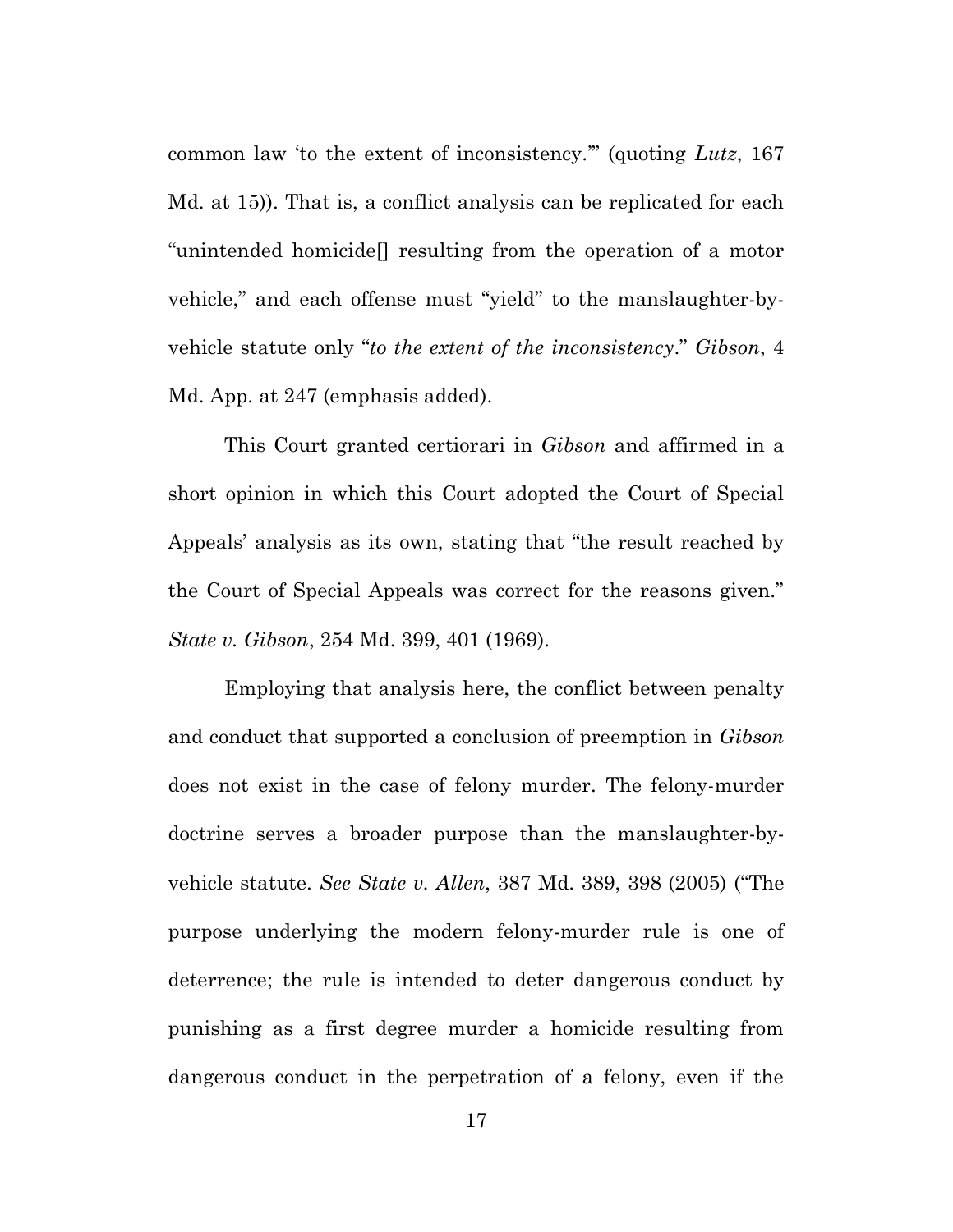defendant did not intend to kill."). It requires proof of the commission of a felony dangerous to human life, the defendant's intent to commit the felony, and a resultant death. *Id.* at 397-98; *see also Fisher v. State*, 367 Md. 218, 263 (2001) (holding that a felony-murder conviction can be predicated on any felony that is dangerous to life, either due to the nature of the crime or the manner in which it was perpetrated in the circumstances of a given case). The prescribed penalty of life imprisonment when the murder occurs in the commission of certain enumerated serious felonies reflects the legislature's assessment of the gravity of the offense. CR § 2-201(b).

The manslaughter-by-vehicle statute, by contrast, requires proof of a death caused by the operation of a vehicle in a grossly negligent manner. CR § 2-209(b). The offense does not require proof of other felonious conduct. *Id.* And the three-year maximum penalty prescribed when the statute was first enacted (which has since been increased to a ten-year maximum) reflects the legislature's assessment that it is a comparatively less serious offense. 1941 Md. Laws, Ch. 414; CR § 2-209. Indeed, "[w]hen an accidental death resulted from even the grossly negligent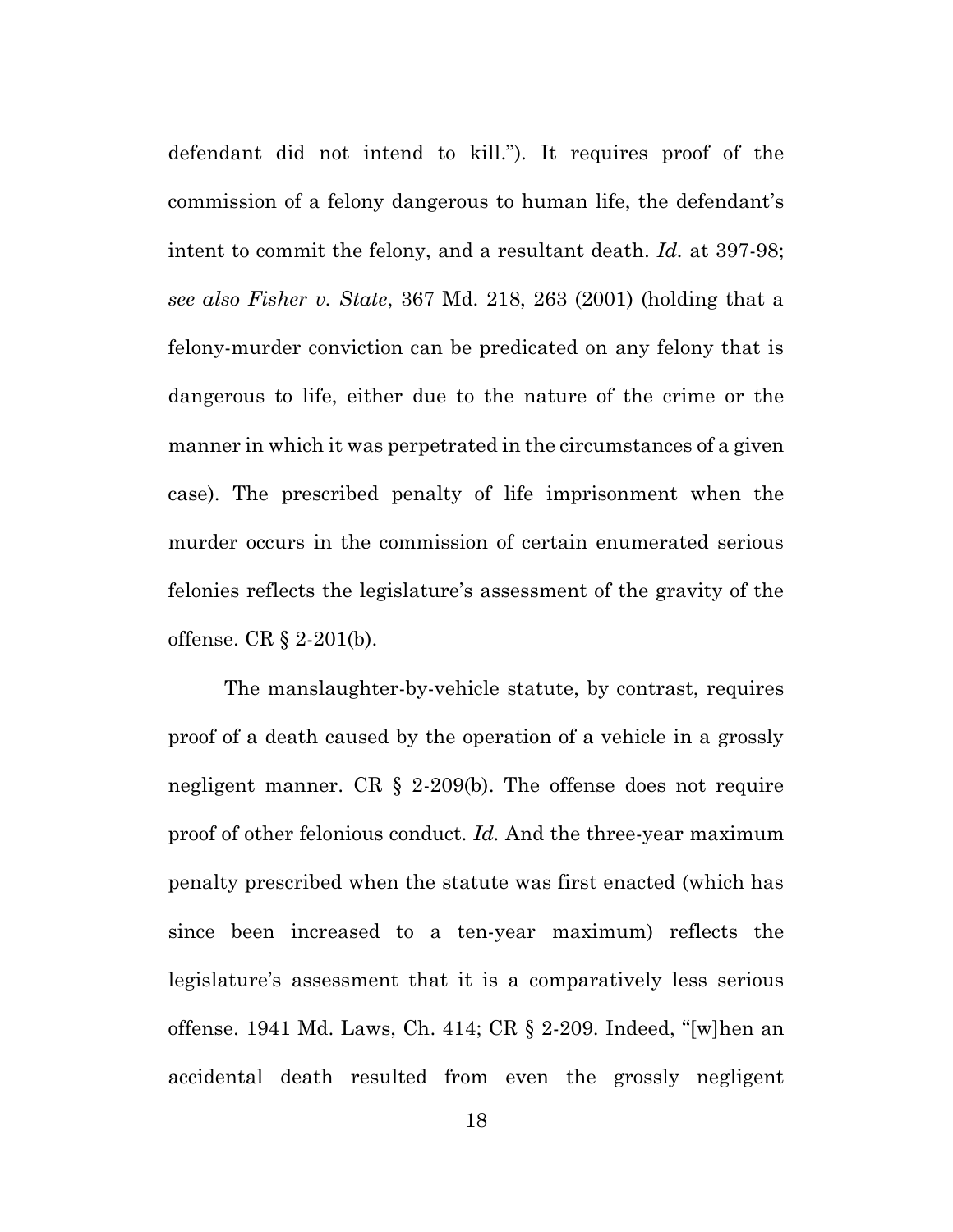operation of an automobile, etc., the image of the perpetrator conjured up in the public mind was not that of the classic criminal." Judge Charles E. Moylan, Jr., *Criminal Homicide Law* § 12.11 at 240 (2002). The General Assembly's purpose for enacting the manslaughter-by-vehicle statute "was to lessen the severity of the crime and to ameliorate its punishment" in such cases. *Id.*

Thus, the two offenses do not prescribe different penalties for the same or similar conduct. The higher penalties for felony murder (life if in the first degree; up to 40 years if in the second degree) contemplate the greater degree of culpability and the legislature's intent to deter dangerous felonious conduct. Recognizing the viability of both felony murder (when committed with a vehicle) and the manslaughter-by-vehicle statute would not lead to an incongruity whereby the State could obtain a greater penalty with a lesser degree of proof by choosing to prosecute one offense over the other. *See North*, 356 Md. at 319 (distinguishing *Gibson* because of, *inter alia*, the "disparity in possible penalties" among the offenses at issue, noting that, "although there [was] some overlap between the two offenses, . . . [they were] by no means identical, or the same for merger purposes"). Nor would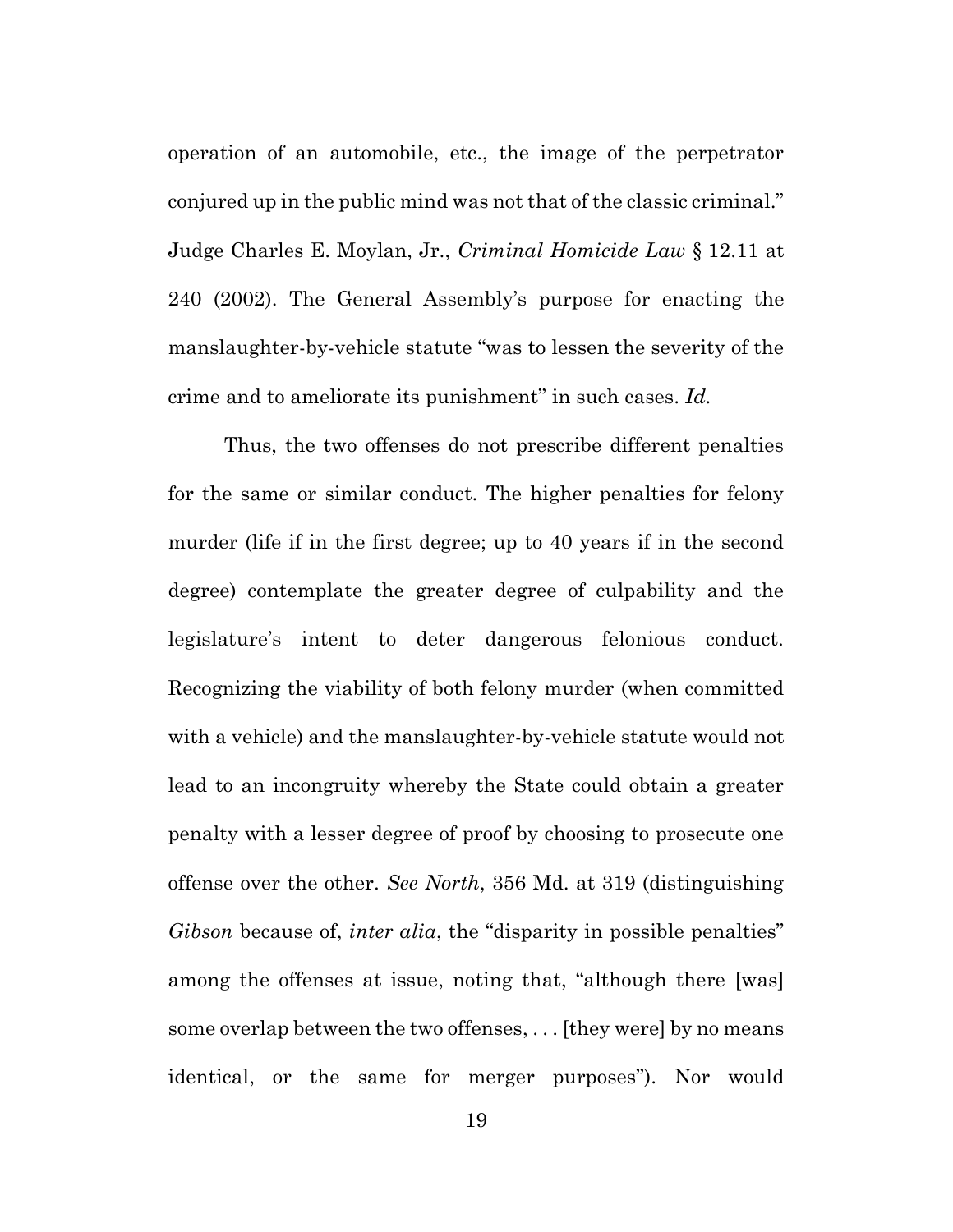recognizing the continued viability of the felony-murder doctrine in cases such as this render the manslaughter-by-vehicle statute "nugatory." *Id.* at 317.

On the other hand, concluding that the enactment of the manslaughter-by-vehicle statute preempts the felony-murder doctrine would lead to illogical and incongruous results. *State v. Bey*, 452 Md. 255, 266 (2017) (noting that, in reviewing a statute, courts will consider "how it relates to other laws, its general purpose and relative rationality and legal effect of various competing constructions" (citation omitted)). Consider that Harris's three co-defendants all pleaded guilty to identical felony murder charges, despite that they were nowhere near the Jeep when Harris ran over Officer Caprio. **<sup>3</sup>** All four convictions stem from the same circumstances. Under the felony-murder doctrine, all four confederates are equally liable for Officer Caprio's death, which is consistent with the deterrent purpose of the doctrine. Yet, it would make little sense that Harris should escape a murder

**<sup>3</sup>** *See State v. Ward,* Circuit Court for Baltimore County case no. 03-K-18-002251; *State v. Matthews,* Circuit Court for Baltimore County case no. 03-K-18-002252; *State v. Genius*, Circuit Court for Baltimore County case no. 03-K-18-002253.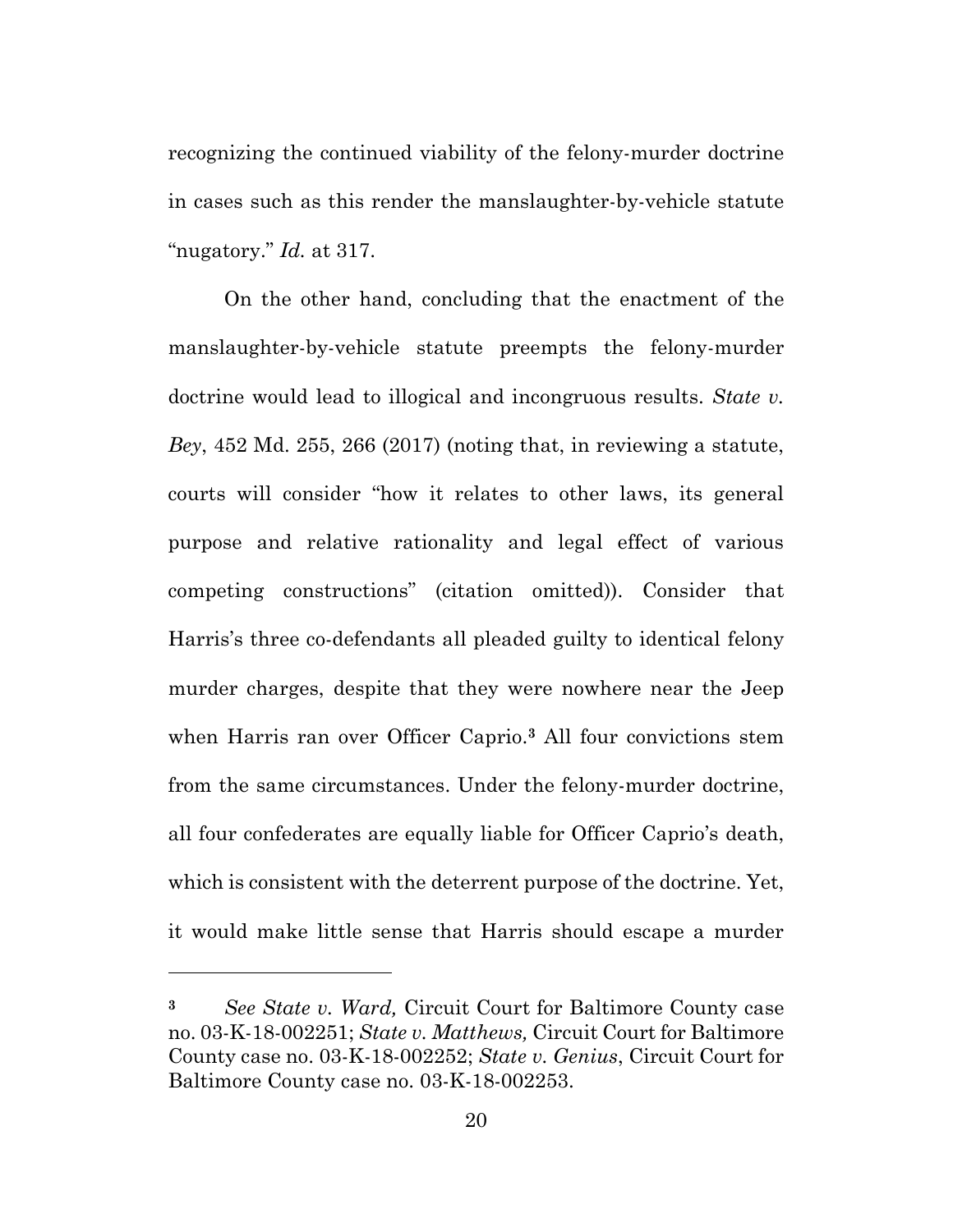conviction for the death that he directly caused while his codefendants each incur first-degree murder convictions for a death that they did not directly cause. In enacting the manslaughter-byvehicle statute, the General Assembly did not intend such absurd results.

- <span id="page-30-1"></span><span id="page-30-0"></span>2. *To the extent that the legislature intended to preempt an entire subject matter, that field does not encompass felony murder.*
	- i. The legislature intended to limit any preemption to the field of vehicular manslaughters committed with gross negligence and related offenses.

As discussed above, the *Gibson* court's language, read in context, implies that it found conflict preemption. However, to the extent that this Court might read *Gibson* as finding field preemption, the Court should again look to legislative intent to reach the conclusion that the field that was preempted does not include felony murder. In doing so, this Court should look to "the normal, plain meaning of the statute." *Bey*, 452 Md. at 265 (citation omitted). Although the Court will not "read statutory language in a vacuum," it also should "not construe a statute with 'forced or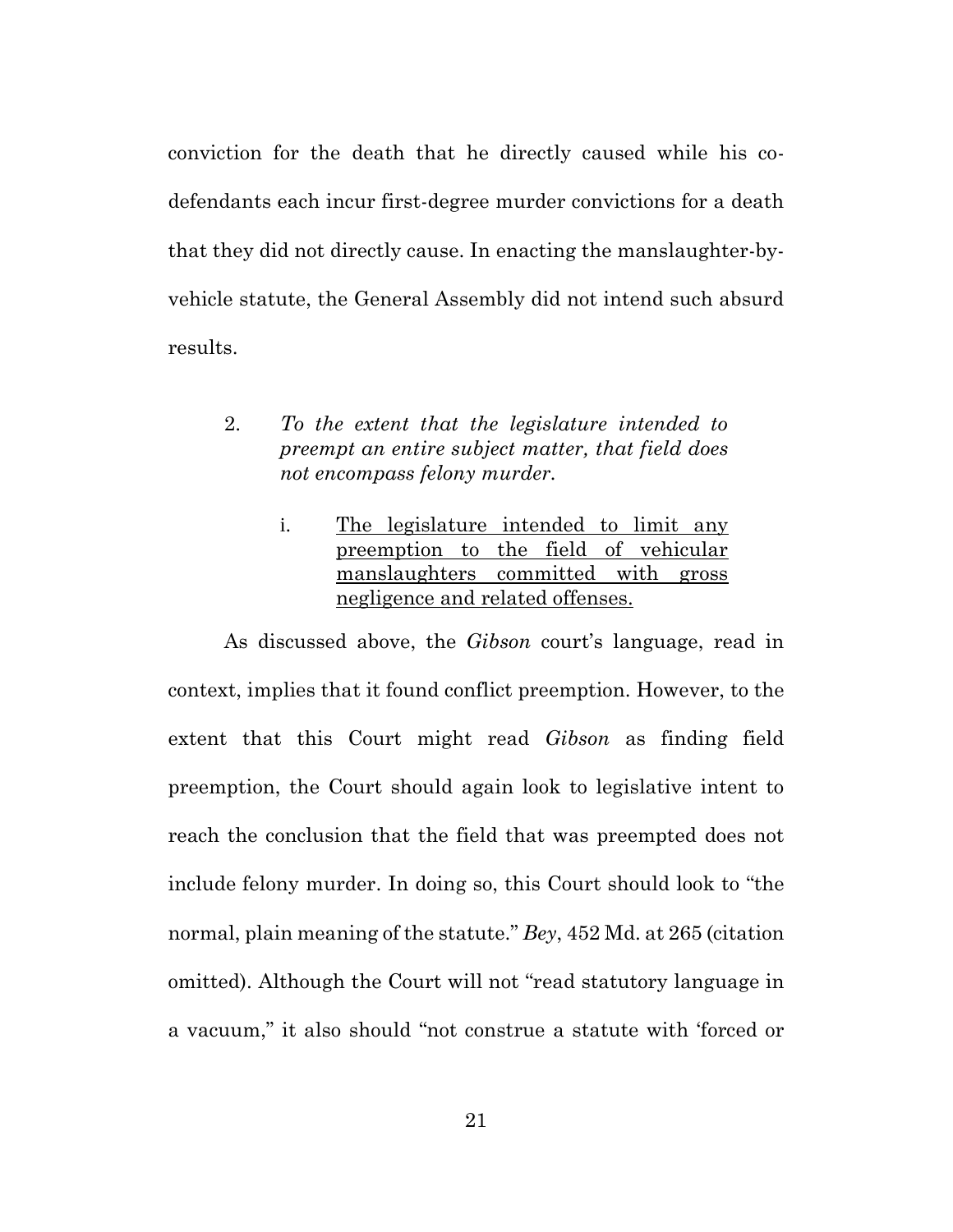subtle interpretations' that limit or extend its application." *Id.* (citation omitted).

The manslaughter-by-vehicle statute, as it was written in 1941 and in its current form, criminalizes homicide by operation of a vehicle "in a grossly negligent manner." 1941 Md. Laws, Ch. 414; CR § 2-209(b). Its plain language therefore indicates that if the statute was intended to preempt a field, that field consists of vehicular homicides committed with gross negligence. *See* Moylan, *supra* § 12.12 at 242 ("[The manslaughter-by-vehicle statute] preempts the field with respect to the unintended death *caused by the gross[ly] negligent operation* of an automobile[.]" (emphasis added)); *see also North*, 356 Md. at 320-21 (Eldridge, J. dissenting) (stating that the manslaughter-by-vehicle statute "did not cover the entire field of common law involuntary manslaughter" but the *Gibson* court nevertheless found preemption in "the limited area of involuntary manslaughter by motor vehicle").

Gross negligence is not an element of felony murder. *Allen*, 387 Md. at 397-98. Nor is felony murder "the same, or practically the same, offense" as gross negligence homicide or misdemeanormanslaughter. *Gibson*, 4 Md. App. at 247 (citation and quotation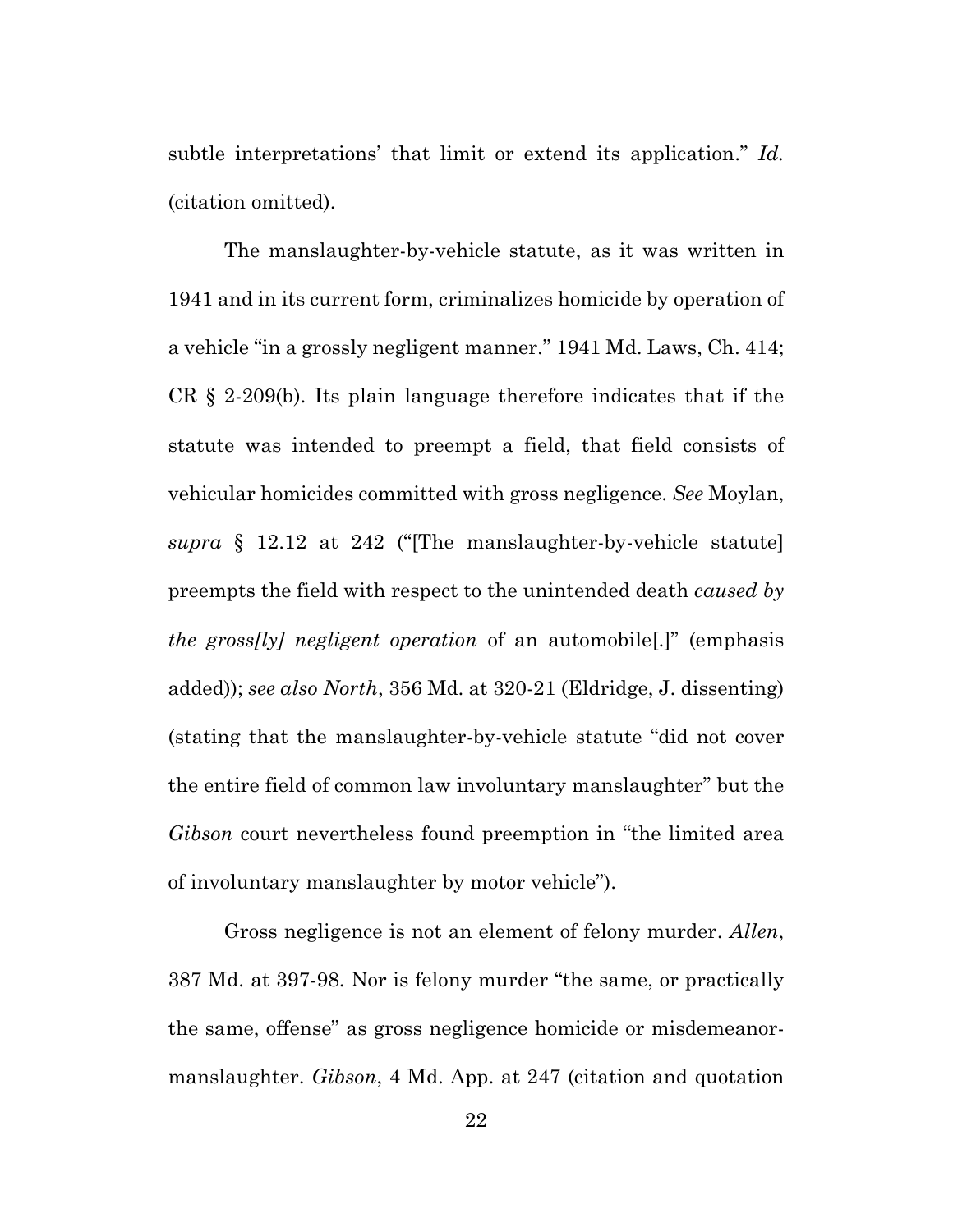marks omitted). The inclusion of a specific *mens rea* in the statute is a legislative limitation that leaves the culpability that arises from a killing in the course of a felony unaffected.

Indeed, the Court of Special Appeals has already said as much in *Anderson v. State*, 61 Md. App. 436, *cert. denied*, 303 Md. 295 (1985). There, Judge Moylan stated (albeit in dicta) that the manslaughter-by-vehicle statute "did not cover all unlawful killings where the instrumentality of death had been a vehicle, but only those where the vehicle had been operated 'in a grossly negligent manner,'" and so "*any vehicular homicide that would have qualified as common law murder was untouched by the statute*. . . . *The only area impacted by the statute was common law involuntary manslaughter* where the instrumentality of death had been a motor vehicle." *Id.* at 454 (emphasis added). Therefore, common-law felony murder remains "untouched by the statute." *Id.*

The Court of Special Appeals' *Blackwell* decision does not compel a different conclusion. There, Blackwell was convicted of second-degree depraved-heart murder and violating the manslaughter-by-vehicle statute on evidence that he was driving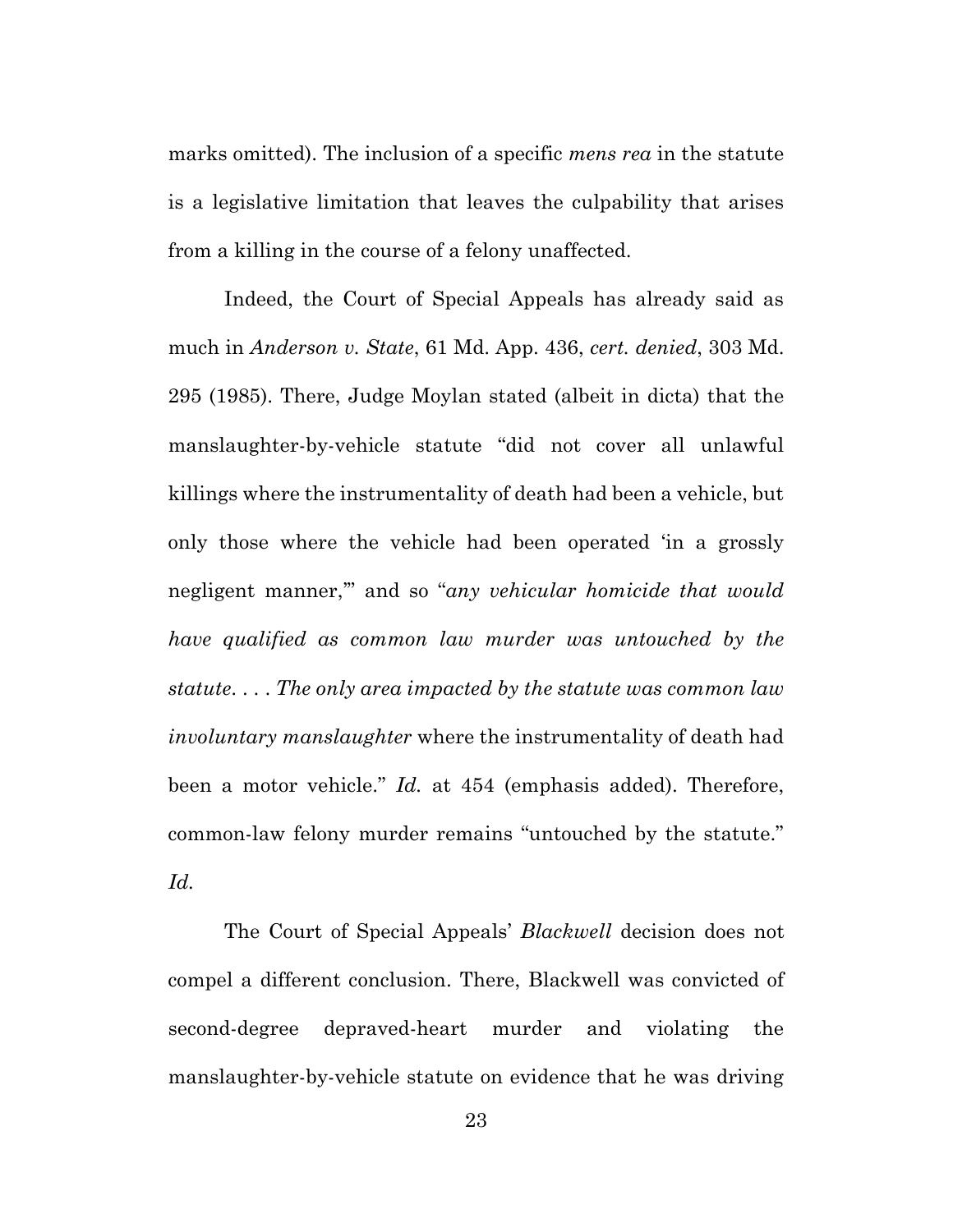his vehicle while intoxicated when he fatally struck a bicyclist. 34 Md. App. at 549, 553. The court first held that evidence of Blackwell's past "drinking habits" was insufficient to establish the "extreme indifference to the value of human life" form of malice, malice being the necessary *mens rea* element of murder. *Id.* at 553- 54. Thus, the State simply failed to meet its evidentiary burden to prove murder.**<sup>4</sup>**

The court offered an alternative conclusion, however. It stated that "[i]n the absence of evidence of intentional homicide, ... the statutory preemption applies as well to second degree murder [of the depraved-heart variety] as it did in *Gibson* to manslaughter." *Id*. at 555.

The Court of Special Appeals' extension of *Gibson* to depraved-heart murder does not compel a similar extension here to felony murder. There is "an extremely close relationship

**<sup>4</sup>** This primary holding of *Blackwell* is reinforced by this Court's recent decision in *Beckwitt v. State*, \_\_\_ Md. \_\_\_, No. 16, Sept. Term 2021 (filed Jan. 28, 2022), which held that the extreme indifference to human life that is necessary to establish the malice element of depraved-heart murder is shown only where the defendant's conduct was reasonably likely, if not certain, to cause death. *Id.*, slip op. at 3-4.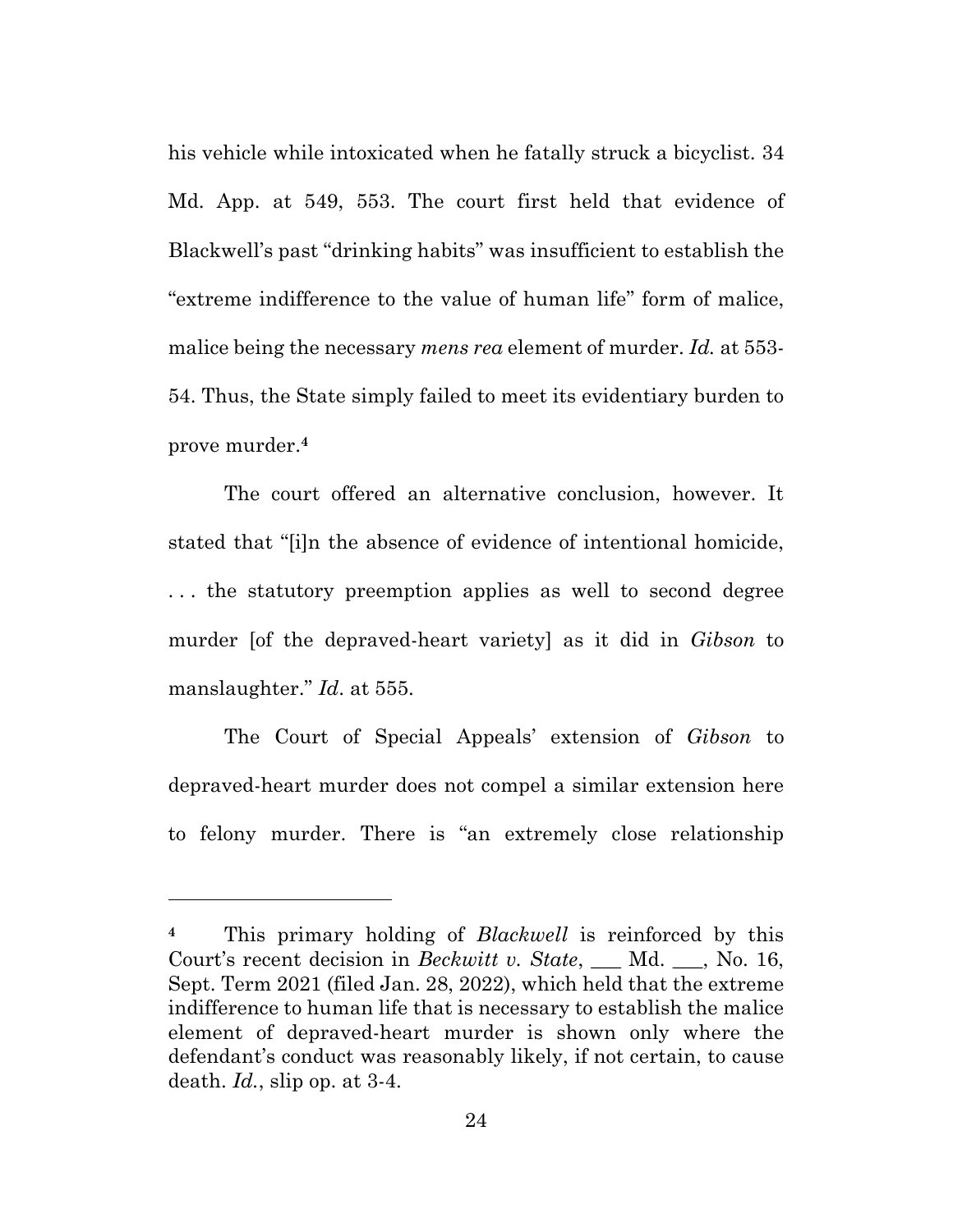between depraved-heart murder and gross negligence manslaughter." Moylan, *supra* § 12.5 at 228. The difference between the two offenses is "simply one of degree," and the variance in their "respective *mentes reae*," is "subtle to the point of being indiscernible." *Id.* §§ 6.4, 12.5 at 137, 228; *see also Ashe v. State*, 125 Md. App. 537, 546 (1999) ("[S]econd degree depraved heart murder is virtually identical to gross negligence involuntary manslaughter."). Given the degree of overlap between depravedheart murder and gross-negligence manslaughter, the *Blackwell* court's conclusion that the manslaughter-by-vehicle statute also preempts depraved-heart murders when committed with a vehicle is arguably consistent with *Gibson's* rationale. *See Gibson*, 4 Md. App. at 247 ("[W]here a statute prohibits a particular act . . . , and a subsequent statute imposes a different penalty for the same, *or practically the same, offense*, the later statute repeals the earlier one[.]" (emphasis added) (citation and quotation marks omitted)).

Unlike depraved-heart murder, felony murder does not involve gross negligence and is not closely related to the conduct prohibited by the manslaughter-by-vehicle statute. As discussed, the felony-murder doctrine is intended to deter and punish conduct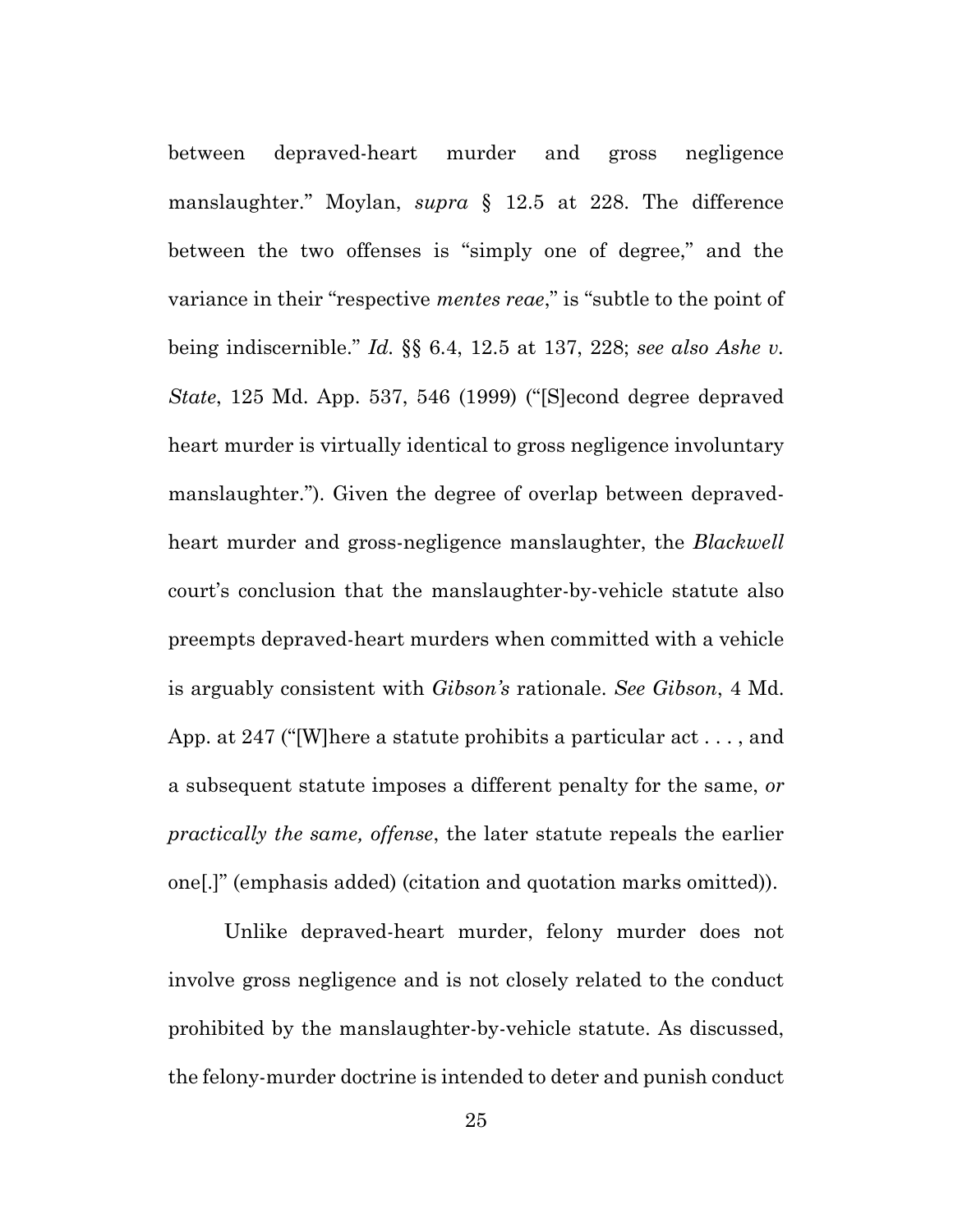that is significantly more blameworthy than the vehicular homicides at issue in *Gibson* and *Blackwell*. There is no overlap with the manslaughter-by-vehicle statute that would justify preemption of the felony-murder doctrine.

### <span id="page-35-0"></span>ii. Felony murder is not an "unintended homicide" as contemplated by *Gibson* because the offender intends to commit a felony that is inherently dangerous.

The Court of Special Appeals rejected Harris's statutory preemption claim on the ground that "[f]elony murder is not . . . within the scope of unintended homicides" as contemplated by *Gibson* because the defendant's intent to do the underlying felony supplies the malice required for a murder conviction. (E. 48). The court's assessment of homicide law is correct.

A defendant's intent to commit an underlying felony is transferred to, and stands in the place of, the intent to kill:

The application of the felony-murder rule relies on the imputation of malice from the underlying predicate felony. In *State v. Allen*, 387 Md. 389 (2005), we limited the felony-murder rule to situations where the intent to commit the underlying felony existed prior to or concurrent with the act causing the death of the victim, and not afterwards. *Id.* at 402. In so doing, we explained: "the felony-murder rule is a legal fiction in which the intent and the malice to commit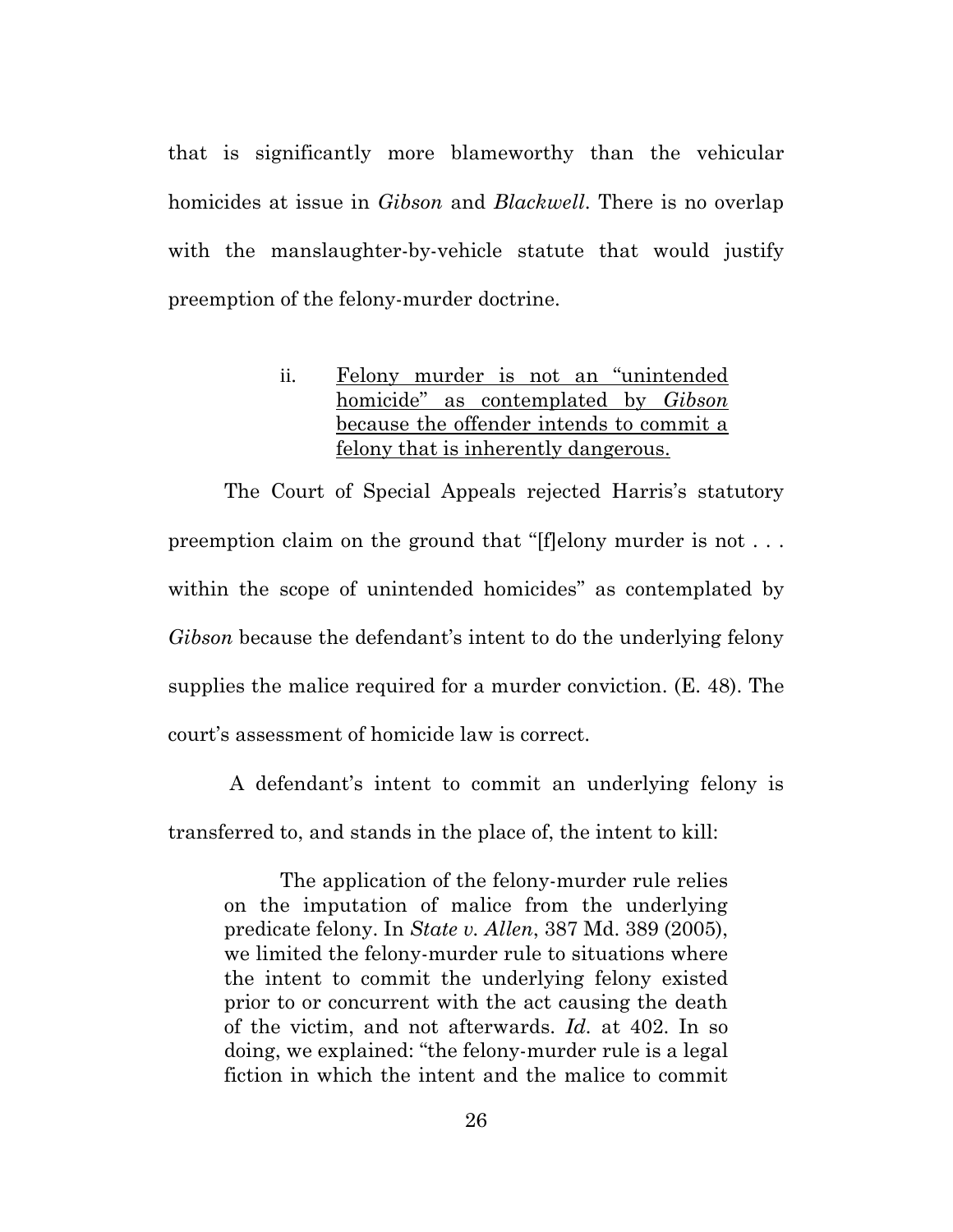the underlying felony is 'transferred' to elevate an unintentional killing to first degree murder . . . ." *Id.* at 401 (citation omitted).

*Christian v. State*, 405 Md. 306, 331-32 (2008).

Harris cites this Court's *Christian* opinion for the proposition that this Court has "classified" felony murder as "an unintentional killing." (Petitioner's Br. at 11). His reliance on the phrase "unintentional killing" is misguided.

First, that an unintentional killing *can be* elevated to murder if committed in the course of a felony does not mean that *all* homicides prosecuted via the felony-murder doctrine are necessarily unintentional. Rather, the defendant's intent with respect to the decedent is legally irrelevant to felony murder. Under Maryland common law, "a homicide arising in the commission of . . . a felony is murder *whether death was intended or not*, the fact that the person was engaged in such perpetration or attempt being sufficient to supply the element of malice." *Watkins v. State*, 357 Md. 258, 267 (2000) (emphasis added) (cleaned up); *see also Malik v. State*, 152 Md. App. 305, 330 (2003) ("A murder committed in the course of the set of enumerated felonies is murder in the first degree, regardless of whether the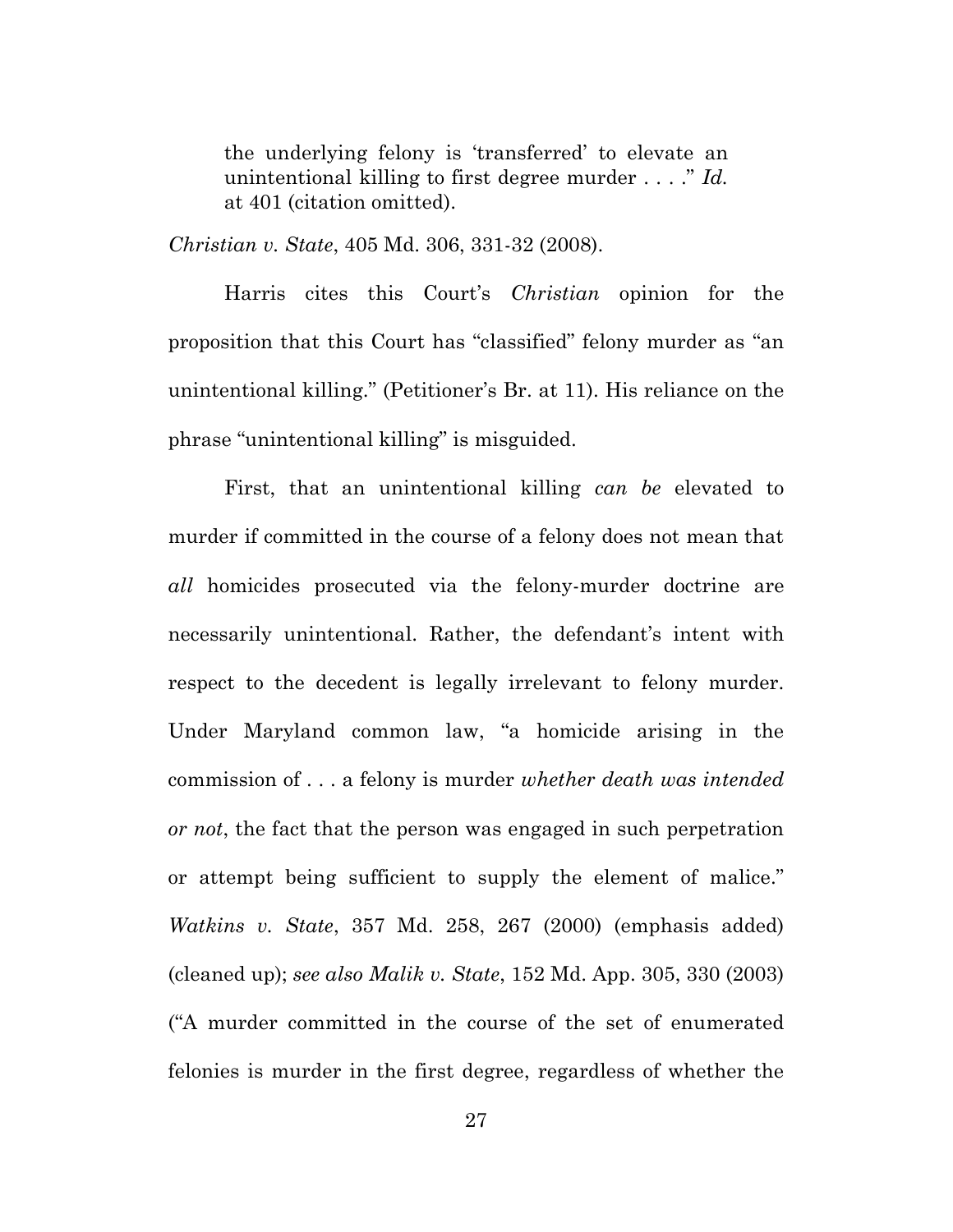murder was reckless, accidental, or premeditated."). Classifying all felony murders as "unintentional" is a fundamental mischaracterization of the offense.

Second, Harris ignores the full context of the Court's statement in *Christian* that "the *intent and the malice* to commit the underlying felony is *'transferred'* to *elevate* an unintentional killing to first degree murder[.]" *Christian*, 405 Md. at 331-32 (emphasis added) (citation and quotation marks omitted); *see also Watkins*, 357 Md. at 267 ("That substituted form of malice represents, in a way, a vertical extension of the normal requirement that, for a homicide to constitute murder, the defendant must intend to kill the victim.").

In *Gladden v. State*, 273 Md. 383, 404 (1974), this Court equated the felony-murder rule to the doctrine of transferred intent. That is, the offender's malice (whether that be from an intent to murder a different person or an intent to commit a separate felony) is transferred to satisfy the *mens rea* for murder. Like the legal theory of transferred intent, the "felony-murder rule has been justified because the defendant is acting maliciously at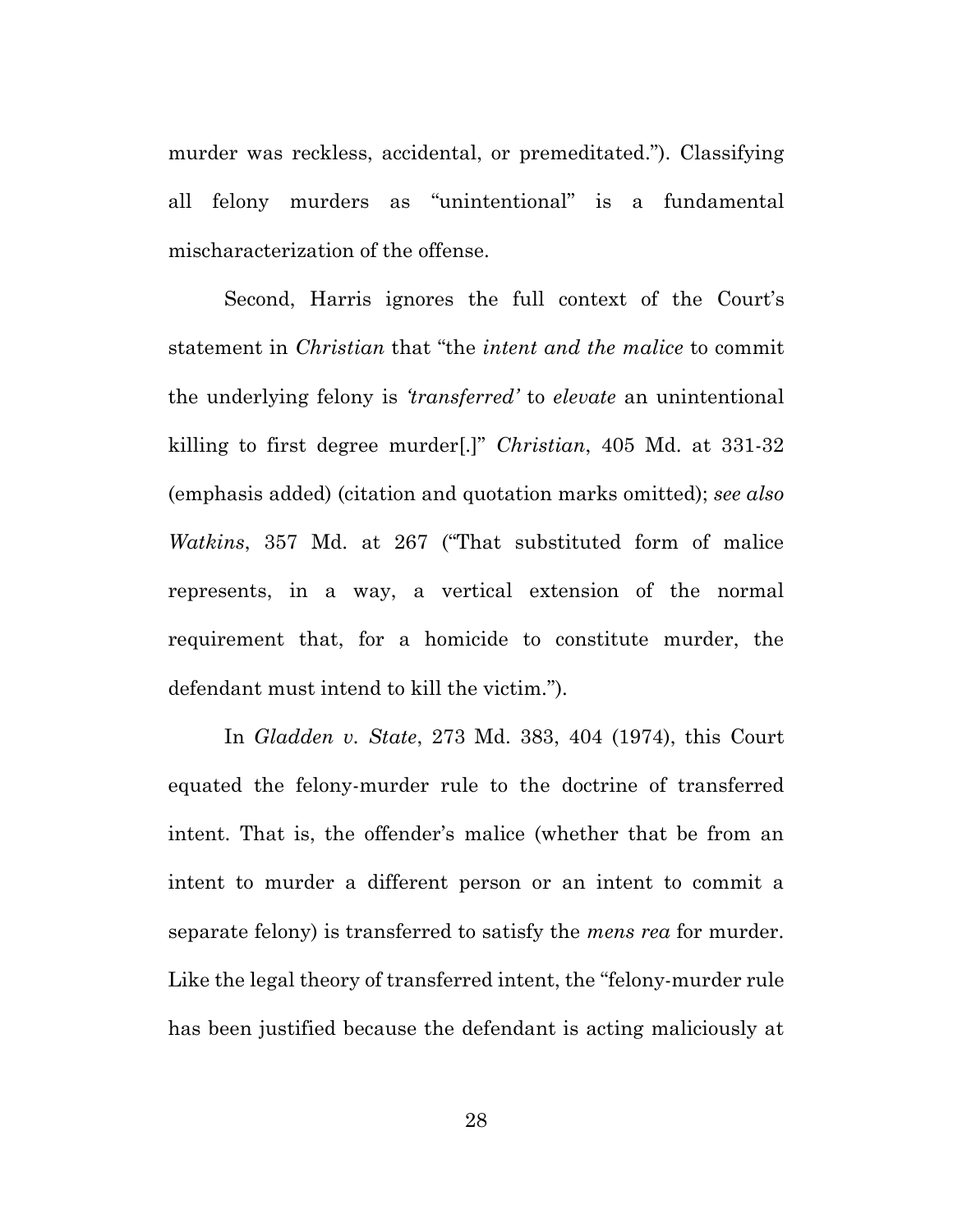the time he kills, even if the object of his malice is unrelated to the victim's death." *Allen*, 387 Md. at 403.

In other words, a death (intentional or not) that occurs during the course of certain felonies can become a murder because the "general intent to do the death-producing act in the course of the commission, or attempted commission, of a felony" is transferred to the homicide offense. *Selby v. State*, 76 Md. App. 201, 210 (1988), *aff'd*, 319 Md. 174 (1990). Felony murder is not an "unintentional" homicide that would be preempted under *Gibson*  because the defendant intends to commit a serious felony that is dangerous to human life, and "the malice involved in the underlying felony is permitted to stand in the place of the malice that would otherwise be required with respect to the killing." *Allen*, 387 Md. at 402.

For this reason as well, *Blackwell* is distinguishable. Unlike depraved-heart murder as addressed in *Blackwell*, which contains a *mens rea* element that falls below the level of criminal intent, felony murder can only arise from the defendant's intentional commission of a life-endangering felony.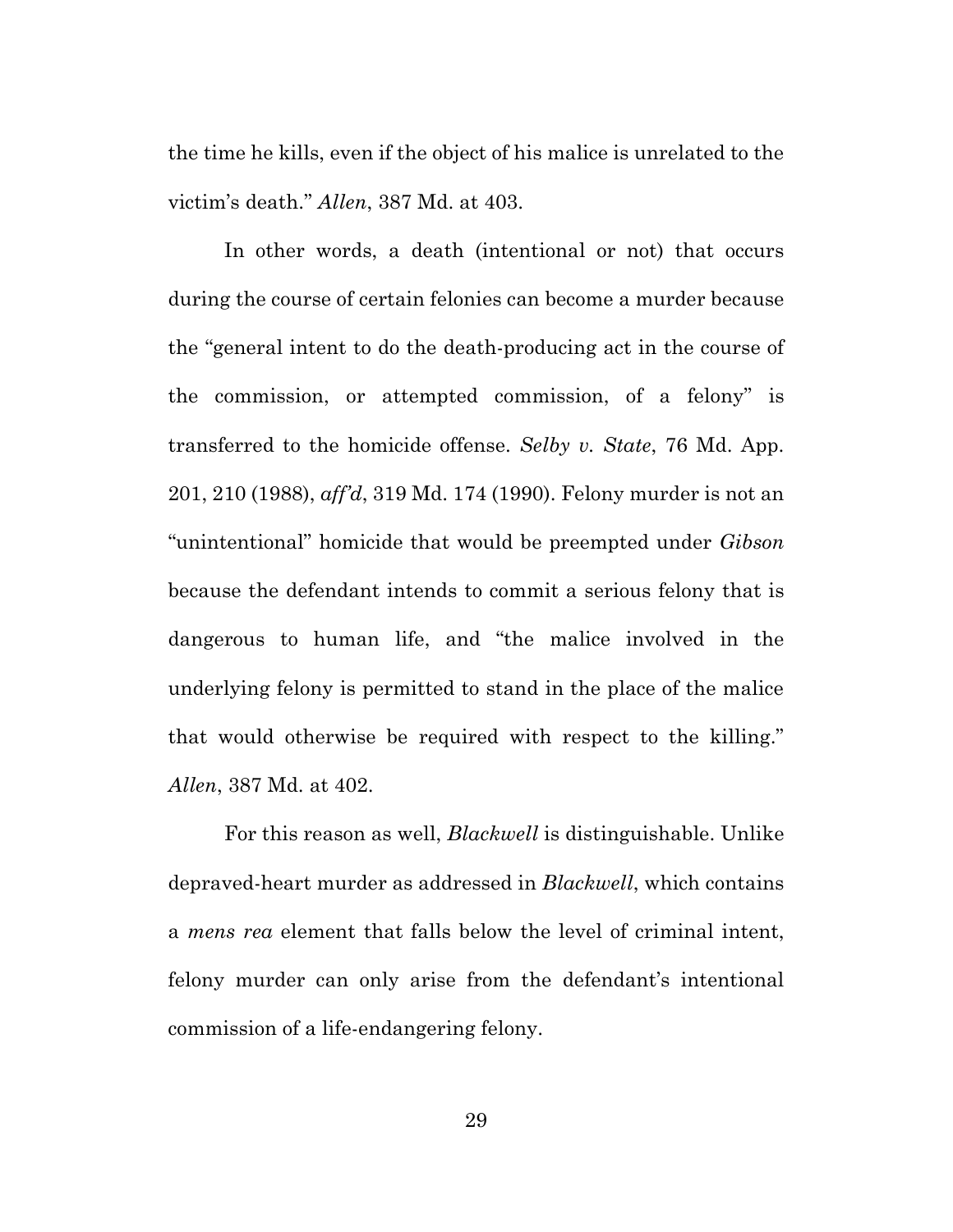In sum, there is no evidence (express or inferred) that the General Assembly intended to displace the common-law felonymurder doctrine. In the absence of that intent, this Court should hold that the manslaughter-by-vehicle statute does not preempt the common-law felony-murder doctrine.

# **B. Even if the manslaughter-by-vehicle statute preempts felony murder in some cases, it does not necessarily reach cases, like this, where there is evidence of intentional homicide.**

Even if Harris is correct that felony murder would be preempted by the manslaughter-by-vehicle statute if the killing were unintended, the *Gibson* court clarified that the statute does not preempt homicides "where the killing was accomplished by intentionally running over the victim in an automobile." 4 Md. App. at 248 n.5. The *Blackwell* court similarly clarified that "[i]n the absence of *evidence* of intentional homicide, . . . statutory preemption applies," but "in a proper case where there is *evidence* of intentional homicide by use of an automobile, it is not improper to charge both crimes, and, if the evidence is sufficient, to submit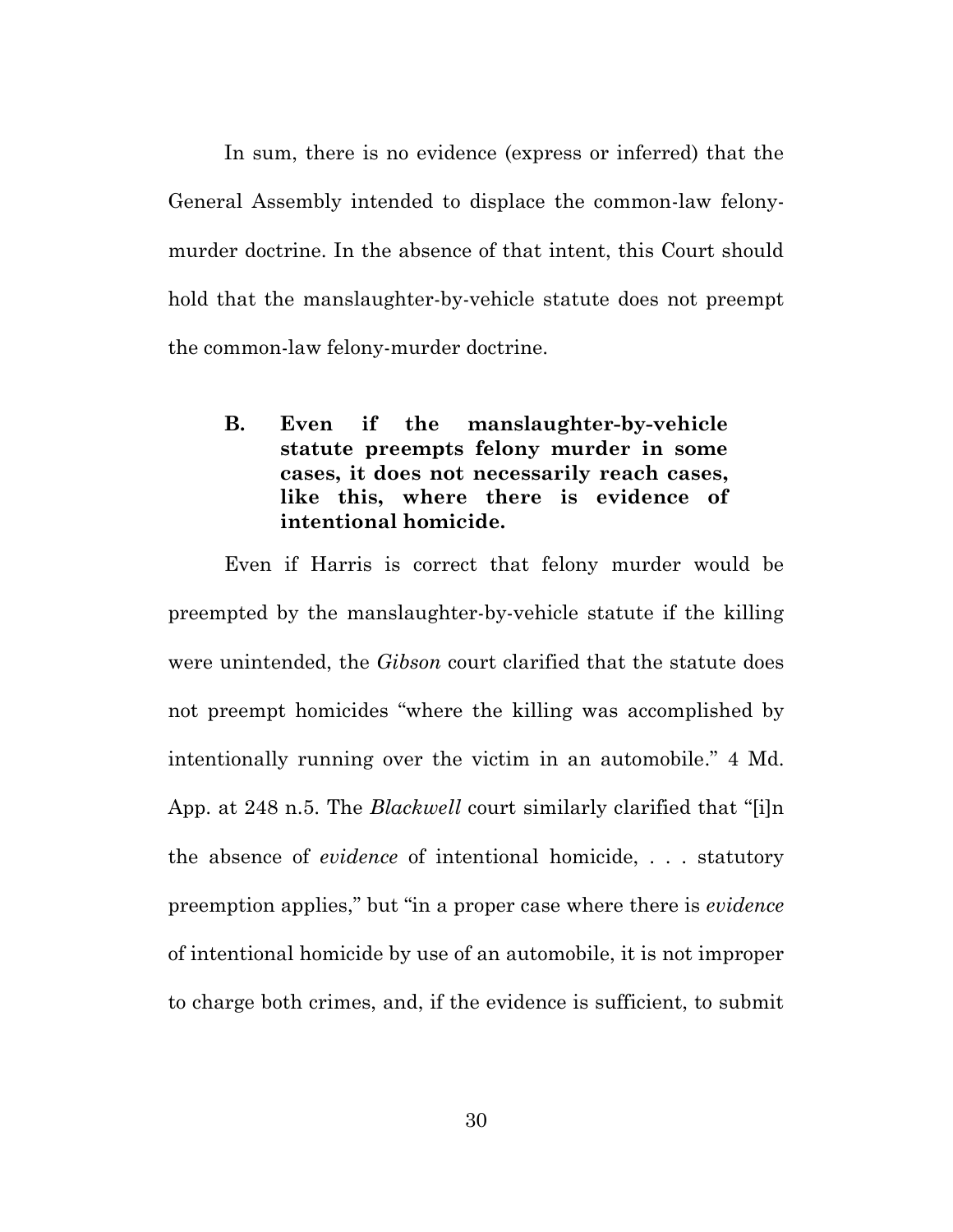both to the jury for its determination of which, if either, is applicable." 34 Md. App. at 555 (emphasis added).

Here, there was *evidence* of intentional homicide. (E. 48) ("The State argued, and the facts would have permitted a finding, that [Harris] intended to run over Officer Caprio when he hit the gas while she was standing in front of the car."). Indeed, Harris does not dispute that the State could have properly submitted to the jury only first-degree felony murder—as he sees it, the State could have done so if the jury had also been required make a finding as to Harris's intent. (Petitioner's Br. at 21-22).

Harris, however, argues that because the jury was not asked to decide whether he intended to run over Officer Caprio, the Court of Special Appeals' alternative conclusion that felony murder was not preempted in this case because there was evidence of intentional homicide constitutes a violation of due process. (Petitioner's Br. at 18-22). His complaint is misguided because the critical question is not whether the jury found intent to kill—which is *not* an element of felony murder, *Whittlesey v. State*, 326 Md. 502, 520-21 (1992)—but, rather, whether felony murder was *preempted* in this case because there was no evidence of intentional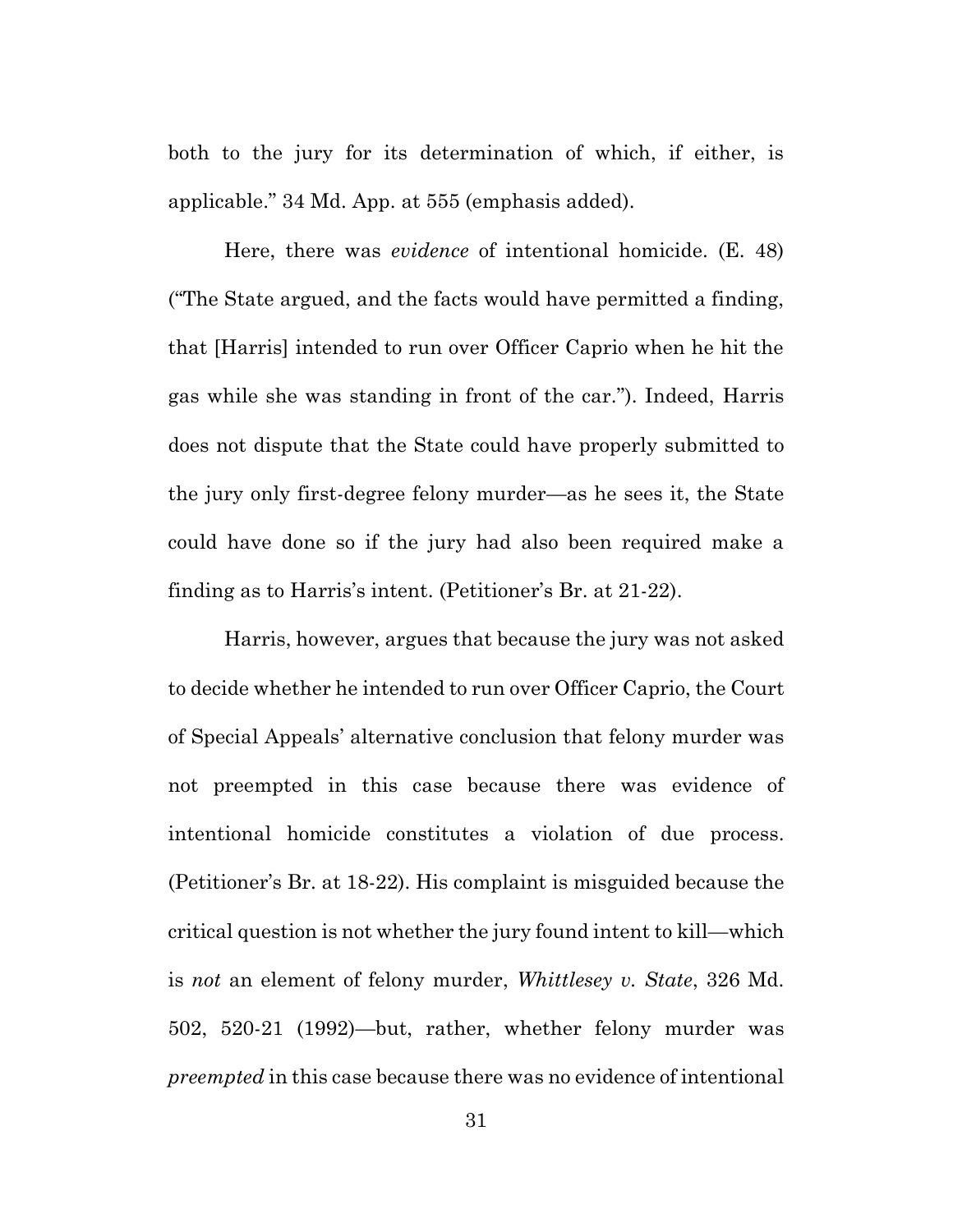homicide. *Gibson*, 4 Md. App. at 248 n.5; *Blackwell*, 34 Md. App. at 555. The Court of Special Appeals was not invading the province of the jury. Rather, it was commenting on the propriety of submitting a murder offense to the jury in accord with *Blackwell*'s instruction that, in the case of where a vehicular homicide may be intentional, it is appropriate to submit to the jury both murder and statutory manslaughter-by-vehicle.

Harris's reliance on *Forbes v. State*, 324 Md. 335 (1991), is misplaced because the jury's verdict in that case *excluded* intentional murder. (Petitioner's Br. at 20-21). There, after an argument with the victim, Forbes got into his vehicle, "'revved' his engine, 'spun his tires' and then drove his car toward" the victim, striking and killing him. *Forbes*, 324 Md. at 337. Eyewitnesses provided conflicting testimony about whether Forbes drove his vehicle "straight at the victim," or whether the victim stepped into the path of Forbes's vehicle, and Forbes tried to swerve, but the victim "leaped up on the hood of Forbes's car." *Id.* "[T]he State's evidence at the trial supported the State's position that Forbes intended to strike the victim with his car, whereas the testimony of a defense witness tended to support the defendant's contention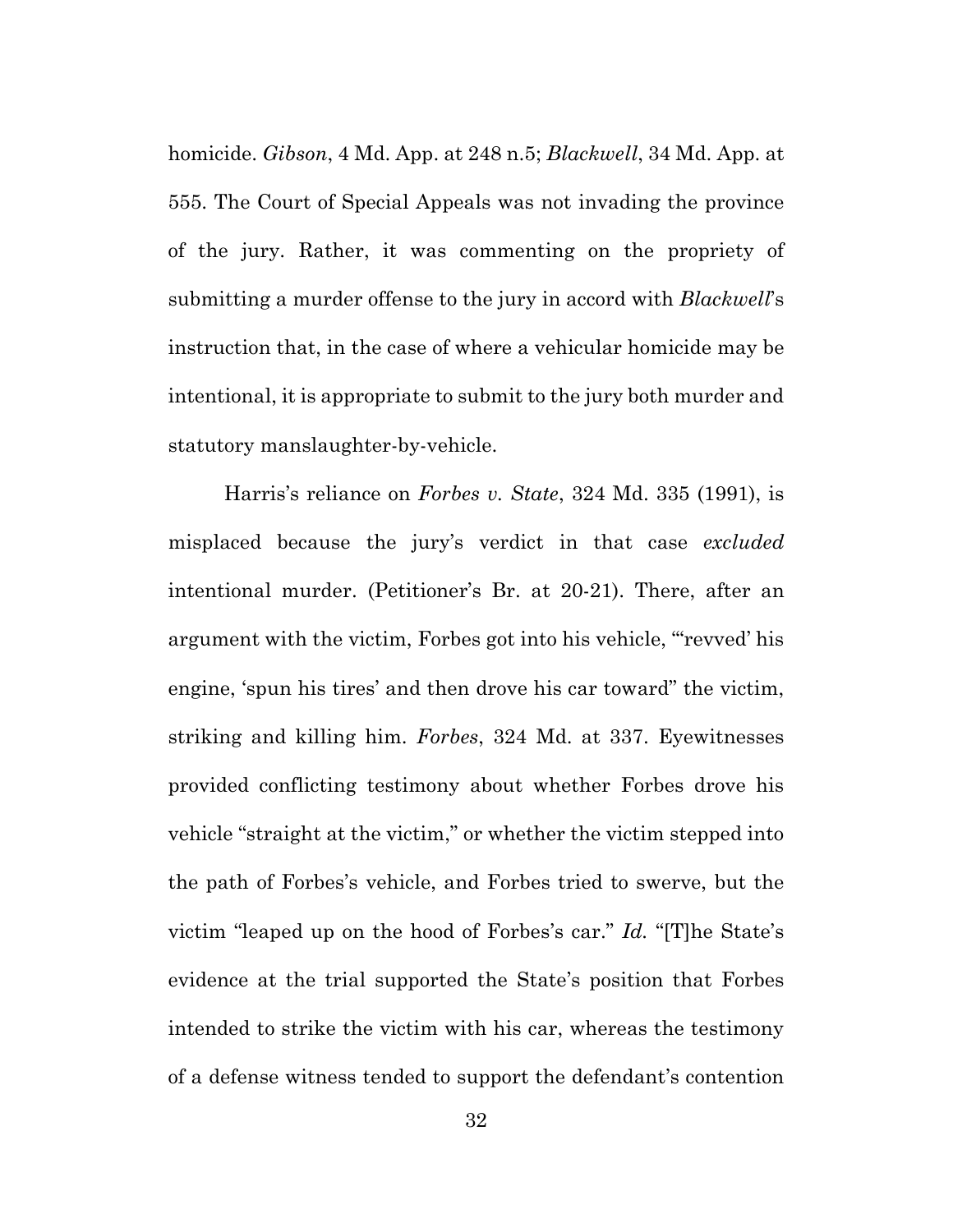that he did not intentionally hit the victim." *Id.* at 338. The State submitted to the jury murder and manslaughter, and the jury acquitted Forbes of murder and voluntary manslaughter, finding him guilty of only involuntary manslaughter. *Id.* at 338, 343. Thus, the jury found that Forbes *did not* intentionally run over his victim; it found that he was guilty only of being grossly negligent, which was squarely preempted per *Gibson. Id.*

*Forbes* stands for the proposition that the defendant's *mens rea* cannot be recharacterized on appeal in a manner that is directly contrary to the jury's verdicts. Unlike in *Forbes*, the jury here did not decide whether the homicide was intentional; the only homicide offense submitted to the jury was felony murder. (E. 293).

In any event, Harris's complaint, reduced to its essence, is that the circuit court failed to properly instruct the jury as to a supposed element of felony murder. He states that although "intent to kill would ordinarily not be an essential element for felony murder, it becomes an essential element in order to sustain a common law homicide offense that is perpetrated [with] a motor vehicle." (Petitioner's Br. at 19). Assuming *arguendo* that Harris is correct, then the defense should have requested a jury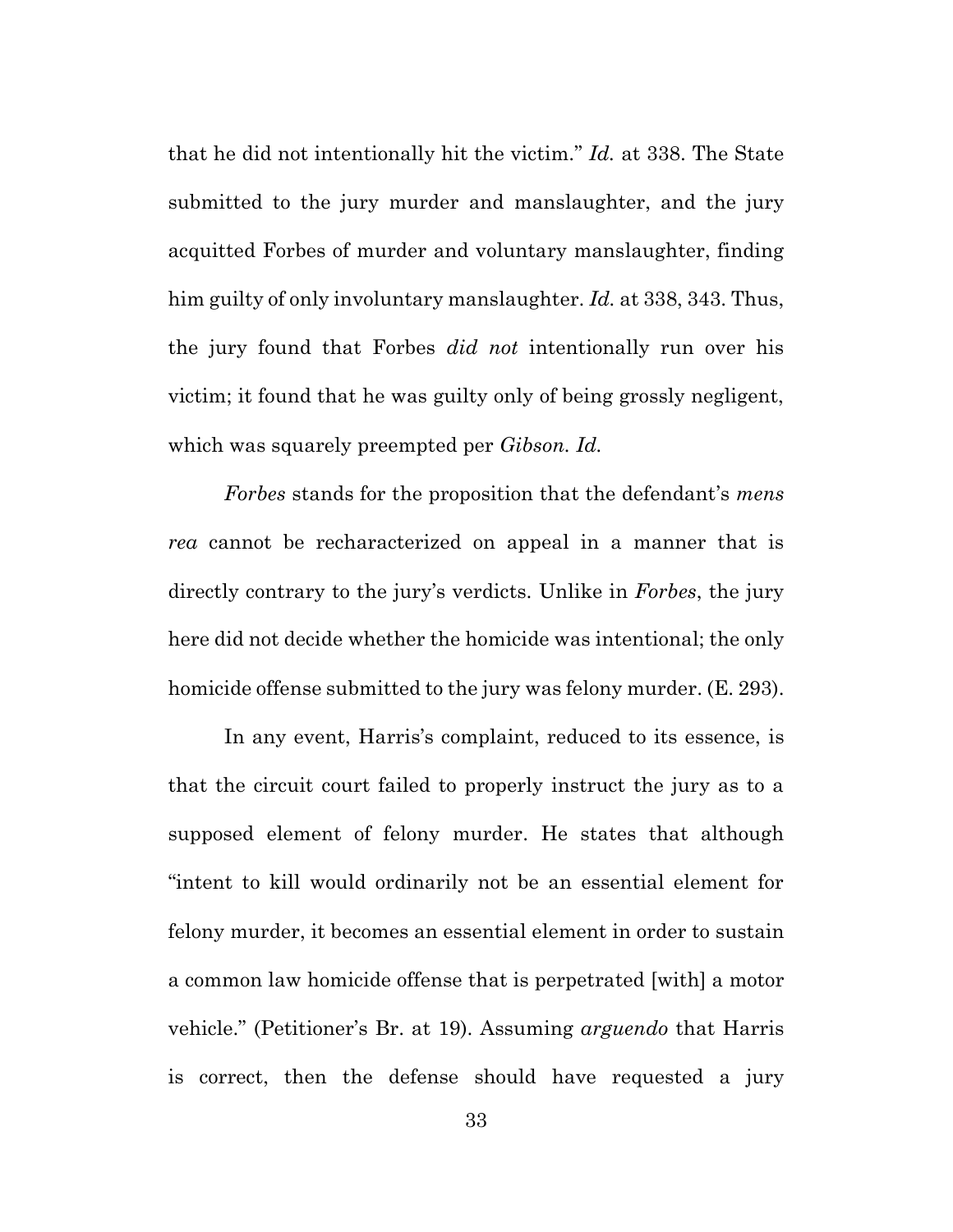instruction to properly reflect that "essential element." Or he could have done what the defense attempted but was precluded from doing in *Forbes*: argue to the jury that if Harris was guilty of anything, he was guilty of an offense that was not charged. 324 Md. at 338. Or, similarly, he could have moved for a judgment of acquittal on the ground that the State failed to prove this supposed element of its case. Harris, however, did not do any of these things—he never asked for a jury instruction, nor did he raise the preemption issue at trial. (E. 42; T. 04/30/2019 at 12-16, 31-32). His complaint should be deemed waived. *See Watts v. State*, 457 Md. 419, 426 (2018) ("This Court has consistently repeated that the failure to object to an instructional error prevents a party on appeal from raising the issue under Rule 4-325(e)."); *Ford v. State*, 330 Md. 682, 698 (1993) ("[Ford] acquiesced in the instructions and verdict sheet. By not objecting when the circuit court construed the indictment to cover both degrees of the misdemeanor and by failing to object after the court instructed the jury, Ford waived the issue and did not preserve it for appellate review."); *Graham v. State*, 325 Md. 398, 417 (1992) ("A claim of insufficiency of the evidence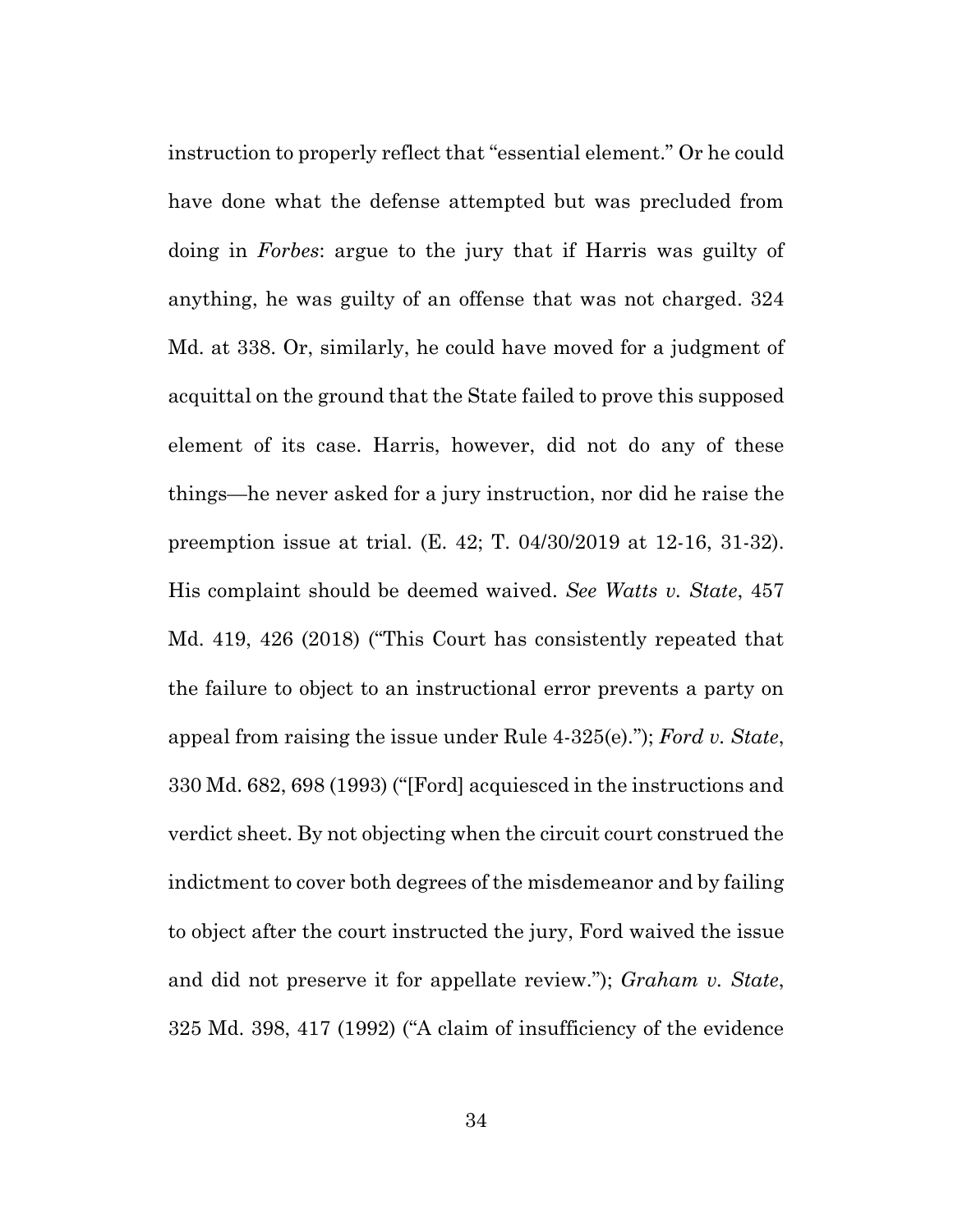is ordinarily not preserved if the claim is not made as a part of the motion for judgment of acquittal.").**<sup>5</sup>**

II.

HARRIS WAS NOT ENTITLED TO A CONSTITUTIONALLY-HEIGHTENED SENTENCING PROCEDURE IN ACCORDANCE WITH *MILLER V. ALABAMA*, 567 U.S. 460 (2012), BUT HE EFFECTIVELY RECEIVED ONE ANYWAY.

Harris argues that "a juvenile offender who is convicted of felony murder, and who is facing a mandatory sentence of life imprisonment with the possibility of parole, is entitled to a constitutionally-heightened sentencing procedure to include consideration of the juvenile's youth, the attendant circumstances, and penological justifications for a life sentence." (Petitioner's Br. at 23). He asserts that "'youth matters in sentencing'" (Petitioner's

**<sup>5</sup>** Considering that Harris never raised the preemption argument below and there was ample evidence that could have supported a finding that Harris had an intent to kill, then at the very least, if the Court agrees with Harris that intent to kill is effectively an element of vehicular felony murder, the Court should remand for a new trial on the first-degree murder count. *See State v. Frye*, 283 Md. 709, 724 (1978) (granting the State the option to retry the defendant on murder and other charges because "[i]t was not in any manner the State's fault that . . . instructions were not given," which would have prevented an ambiguity in the jury's basis for its verdict).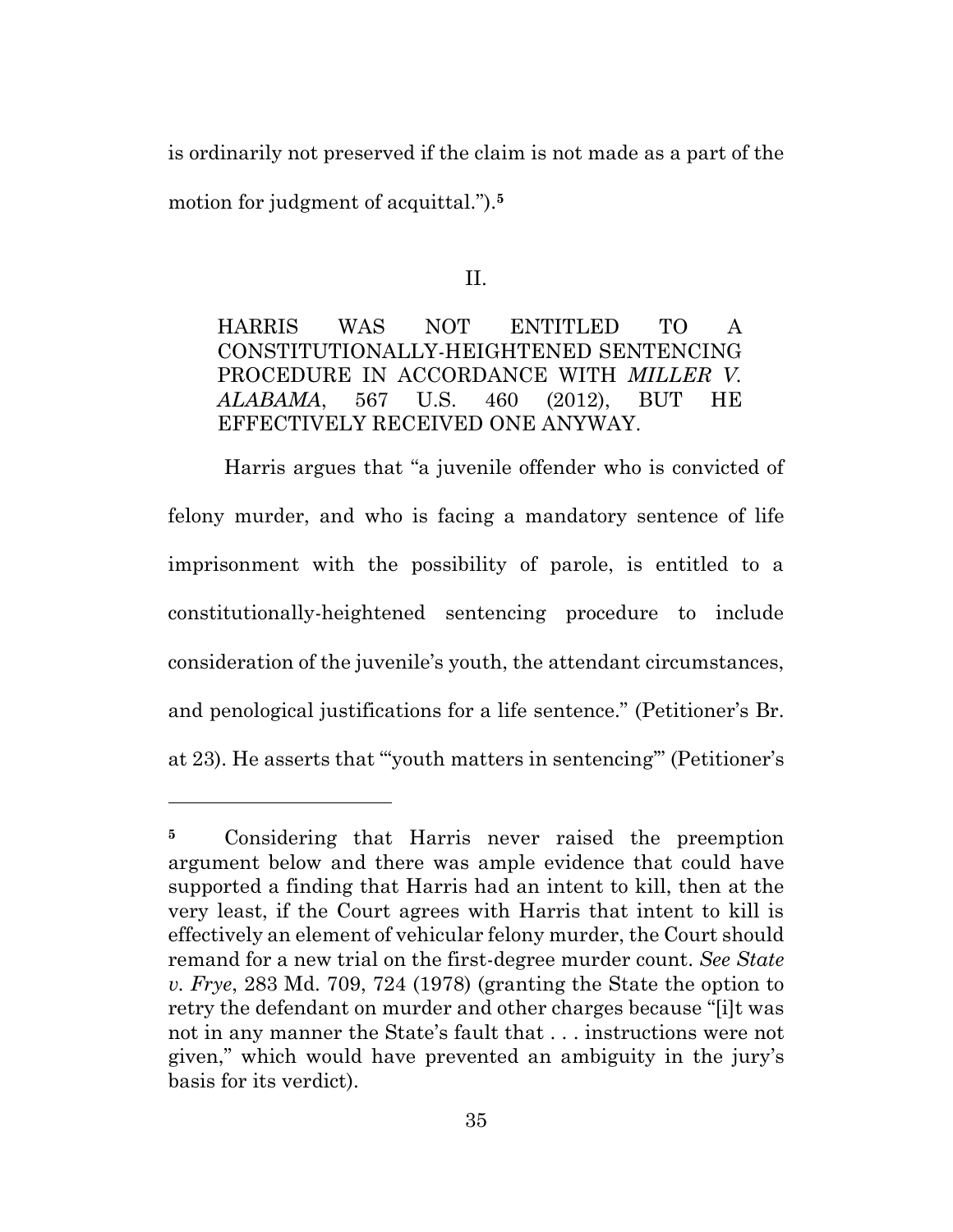Br. at 25-26) (quoting *Jones v. Mississippi*, 141 S. Ct. 1307, 1316 (2021)), and dedicates the bulk of his argument to establishing that juvenile homicide offenders generally have diminished culpability. Harris, however, fails to establish that *his* sentence—which is one of life *with* parole eligibility—was imposed in violation of the Eighth Amendment to the United States Constitution or Article 25 of the Maryland Declaration of Rights.

The Supreme Court's recent decision in *Jones* is clear that the Eighth Amendment never entitled Harris to a proceeding in which the sentencing court was required to methodically consider a list of factors and/or issue factual findings on incorrigibility. All that the Eighth Amendment requires with respect to juvenile homicide offenders is that sentencing courts have discretion to impose a sentence that is less than life without the possibility of parole. Harris received a life sentence *with* the possibility of parole (and other meaningful opportunities for release, discussed in more detail below), which *ipso facto* forecloses his Eighth Amendment claim.

Harris's Article 25 arguments are equally unpersuasive. This Court has consistently and repeatedly read Article 25 to be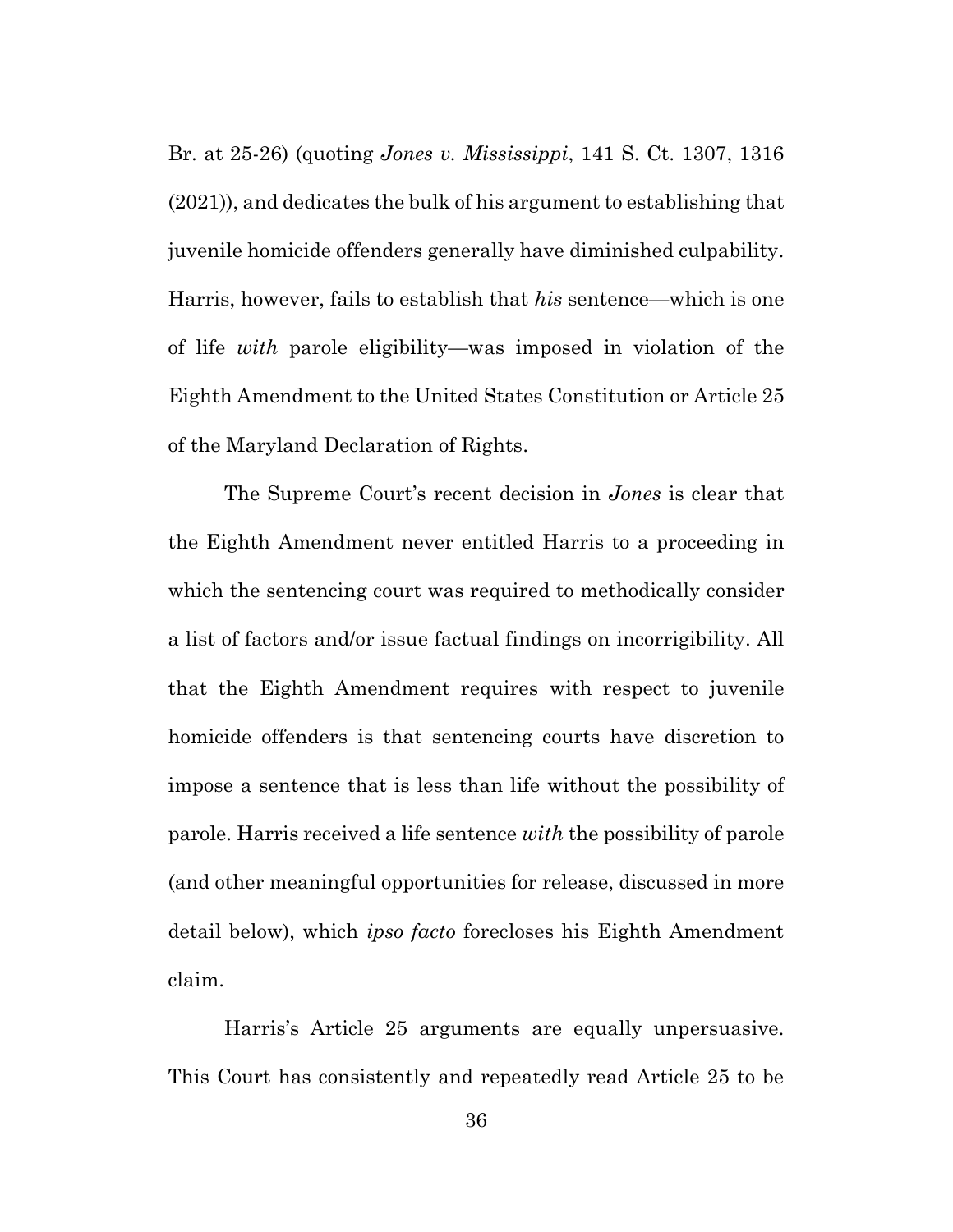*in pari materia* with the Eighth Amendment. There is no compelling reason to depart from that tradition now.

Even if Harris were correct that he was entitled to a sentencing procedure during which the court was required to expressly consider factors related his youth and attendant characteristics, the sentencing court did so.

Finally, Harris has not established that his life-with-parole sentence is unconstitutional as applied to him. His sentence is not grossly disproportionate to his crimes.

# **A. Harris's sentence of life** *with* **the possibility of parole does not violate the Eighth Amendment.**

#### 1. *Pertinent Eighth Amendment Jurisprudence*

The Eighth Amendment bars the infliction of "cruel and unusual punishments," including "sentences that are disproportionate to the crime committed." *Solem v. Helm*, 463 U.S. 277, 284 (1983). The Eighth Amendment does not require strict proportionality, however; it "forbids only extreme sentences that are 'grossly disproportionate' to the crime." *Harmelin v. Michigan*, 501 U.S. 957, 1001 (1991) (Kennedy, J., concurring in part and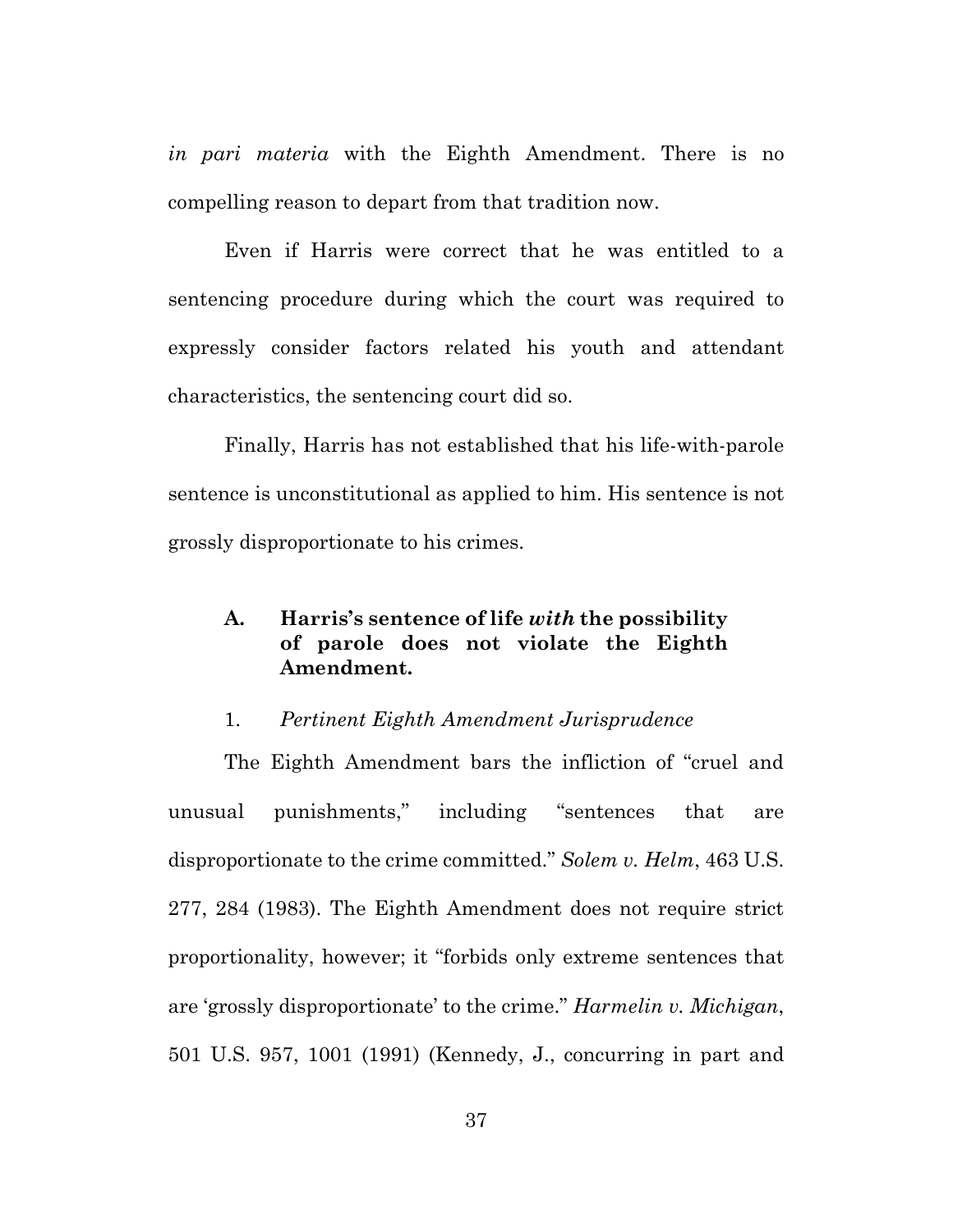concurring in the judgment); *see generally Thomas v. State*, 333 Md. 84, 94-96 (1993) (distilling as-applied disproportionality standard under Eighth Amendment and Article 25).

In addition to barring grossly disproportionate sentences in individual cases, the Eighth Amendment bars some punishments as categorically disproportionate. Pertinent here, in a series of four cases, the Supreme Court has addressed whether and under what circumstances the Eighth Amendment bars imposing a sentence of life without parole on a juvenile offender.

#### iii. Graham

First, in *Graham v. Florida*, 560 U.S. 48 (2010), the Supreme Court held that the Eighth Amendment categorically bars sentencing a juvenile offender to life without parole for a nonhomicide crime. *Id.* at 74. The Court thus held that a juvenile nonhomicide offender's sentence must provide "some meaningful opportunity to obtain release based on demonstrated maturity and rehabilitation." *Id.* at 75. The Court did not detail the nature of a "meaningful opportunity," leaving it to the states "in the first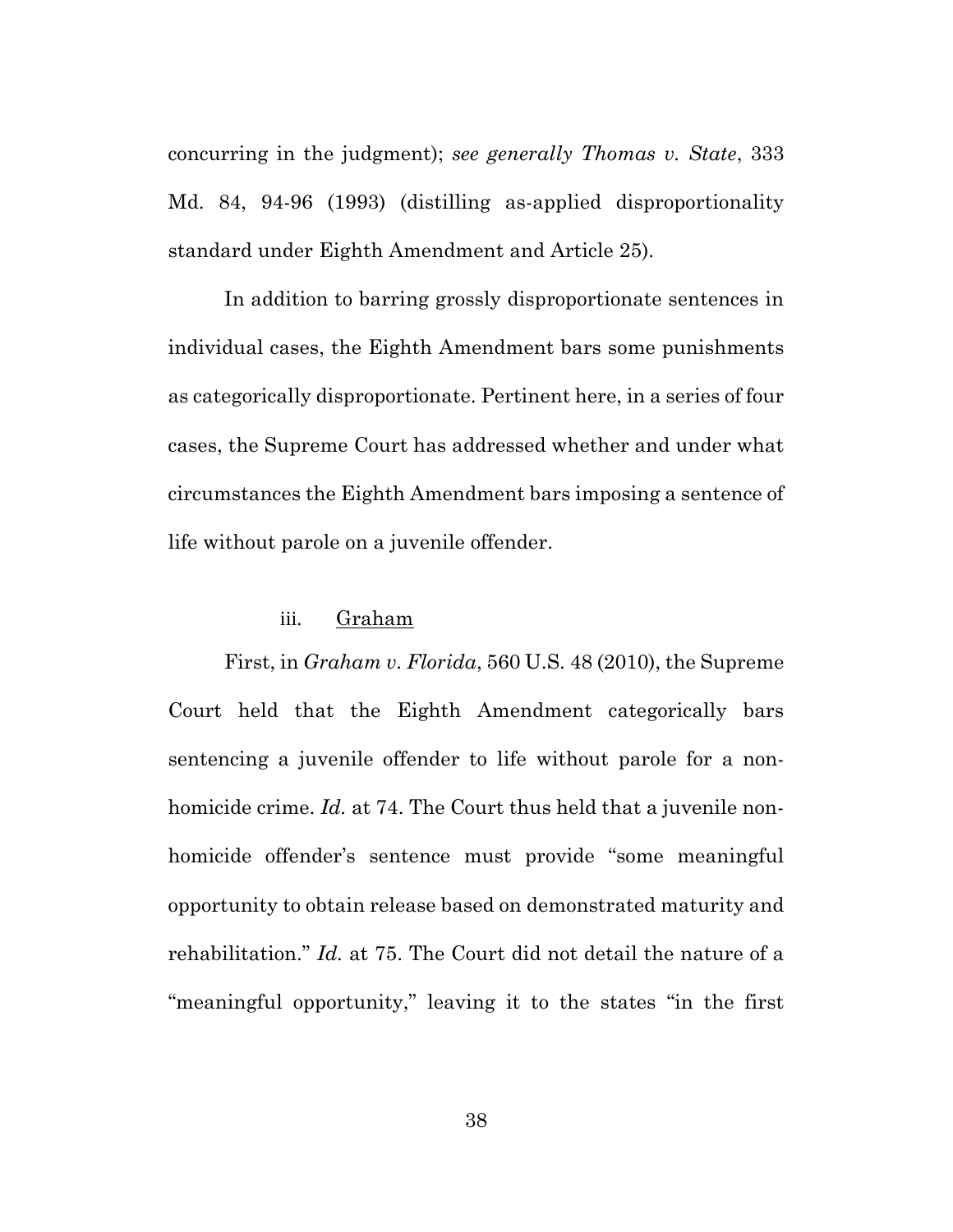instance, to explore the means and mechanisms for compliance." *Id.*

## iv. Miller

In the second case, *Miller*, the Supreme Court held that the Eighth Amendment prohibits sentencing juvenile homicide offenders to *mandatory* sentences of life *without* parole. 567 U.S. at 465. Unlike in *Graham*, the Court did not categorically bar lifewithout-parole sentences for juveniles convicted of homicide crimes. Rather, it "mandate[d] only that a sentencer follow a certain process—considering an offender's youth and attendant characteristics—before imposing" that penalty. *Id.* at 483. Lifewithout-parole sentences under mandatory sentencing regimes are barred for juveniles because the sentencer cannot "consider[] a juvenile's 'lessened culpability' and greater 'capacity for change[.]'" *Id.* at 465 (citation omitted).

## v. Montgomery

In the third case, *Montgomery v. Louisiana*, 577 U.S. 190 (2016), the Supreme Court held that *Miller* applies retroactively to convictions already final, explaining that *Miller* "announced a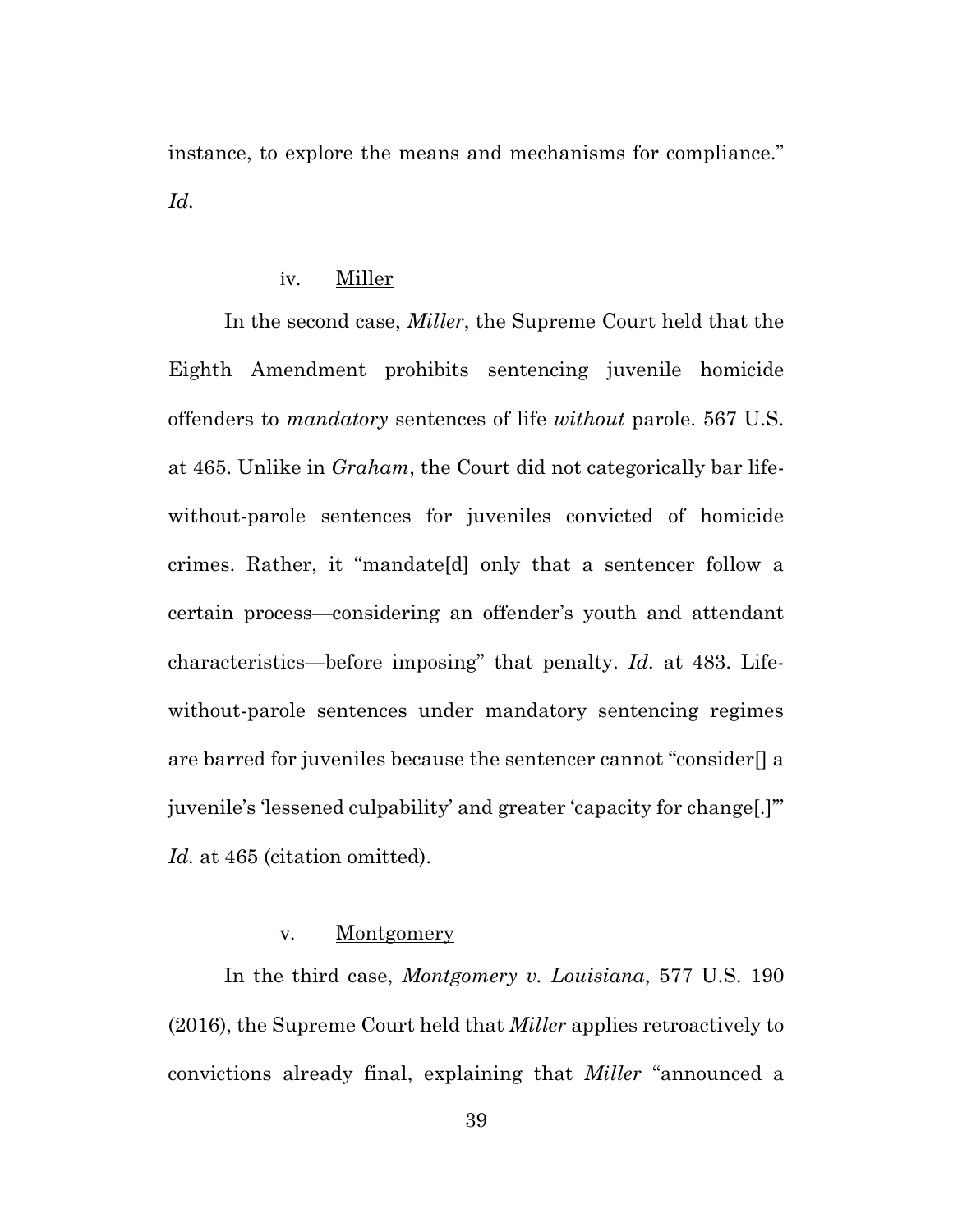substantive rule of law," *id.* at 208, albeit one with "a procedural component," *id.* at 209.

"*Miller*'s substantive holding," the Court said, is that "life without parole is an excessive sentence for children whose crimes reflect transient immaturity." *Id.* at 210. Or, put differently: that life without parole may be imposed only on "the rarest of juvenile offenders, those whose crimes reflect permanent incorrigibility." *Id.* at 209.

The "procedural component" of *Miller*'s holding, which was "necessary to implement [its] substantive guarantee," is that a "hearing where 'youth and its attendant characteristics' are considered as sentencing factors" is "necessary to separate those juveniles who may be sentenced to life without parole from those who may not." *Id.* at 209-10. Yet, the *Montgomery* Court also agreed that "*Miller* did not require trial courts to make a finding of fact regarding a child's incorrigibility," declaring that "*Miller* did not impose a formal factfinding requirement." *Id.* at 211.

In order to give *Miller* retroactive effect, the Court said that juvenile homicide offenders who had been sentenced to mandatory life-without-parole "must be given the opportunity to show their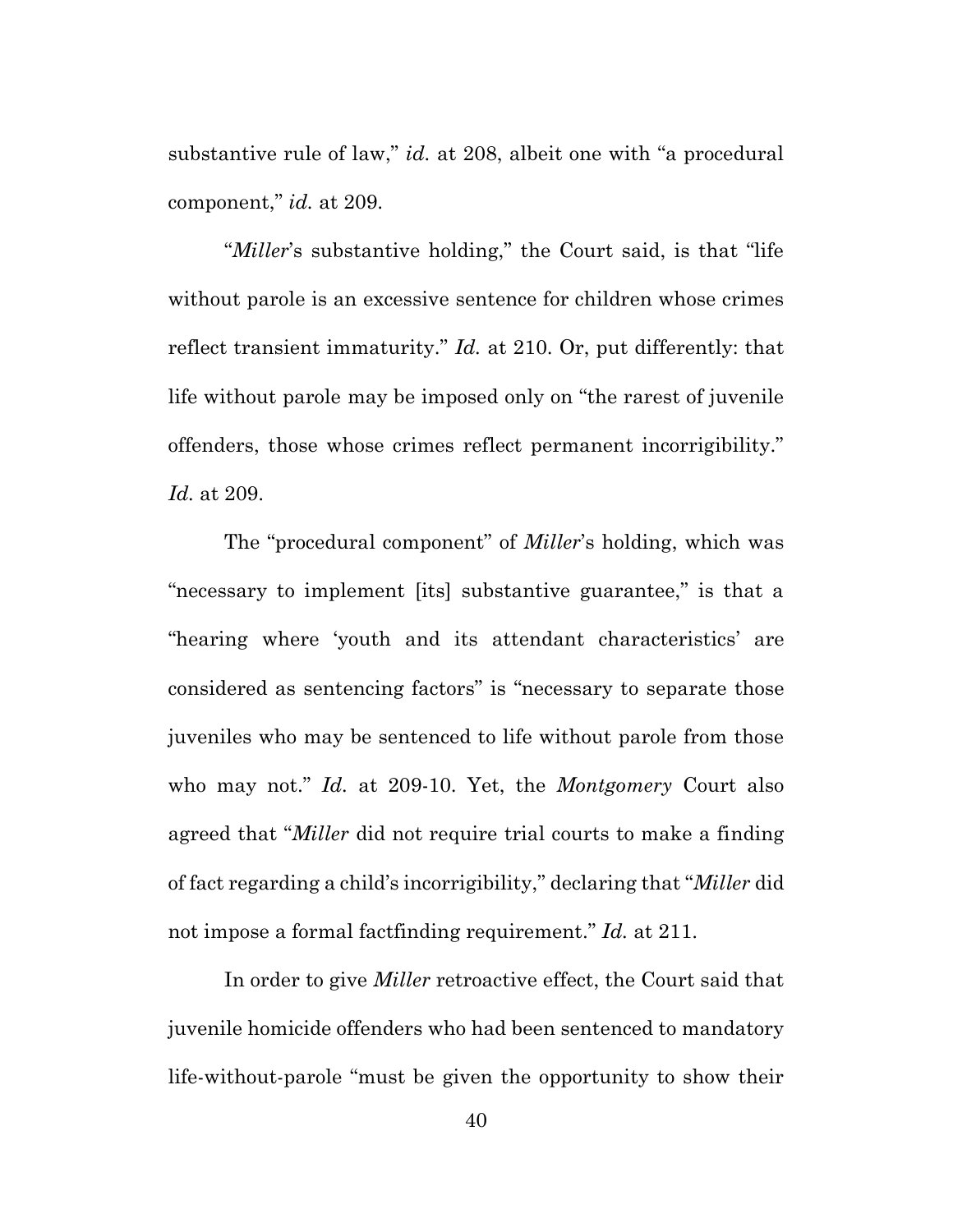crime did not reflect irreparable corruption[.]" *Id.* at 213. But the Court did not require that opportunity necessarily to take the form of resentencing. *Id.* at 212. Rather, states could rely on their parole systems: "A State may remedy a *Miller* violation by permitting juvenile homicide offenders to be considered for parole[.]" *Id.*

#### vi. Jones

Last year, in *Jones*, the Supreme Court resolved disagreement over what is necessary for a life-without-parole sentence to be validly imposed under *Miller* and *Montgomery*. 141 S. Ct. at 1311. It rejected the claim that a sentencer must either make an express "factual finding of permanent incorrigibility" or "provide an on-the-record sentencing explanation with an 'implicit finding' of permanent incorrigibility." *Jones*, 141 S. Ct. at 1318-19. Rather, the Court insisted, the only requirement is that lifewithout-parole is "not mandatory," such that the sentencer has "discretion to impose a lesser punishment in light of [the defendant's] youth." *Id.* at 1322. According to the Court, the sentencer's discretion not to impose life-without-parole "suffices to ensure individualized consideration of a defendant's youth" as a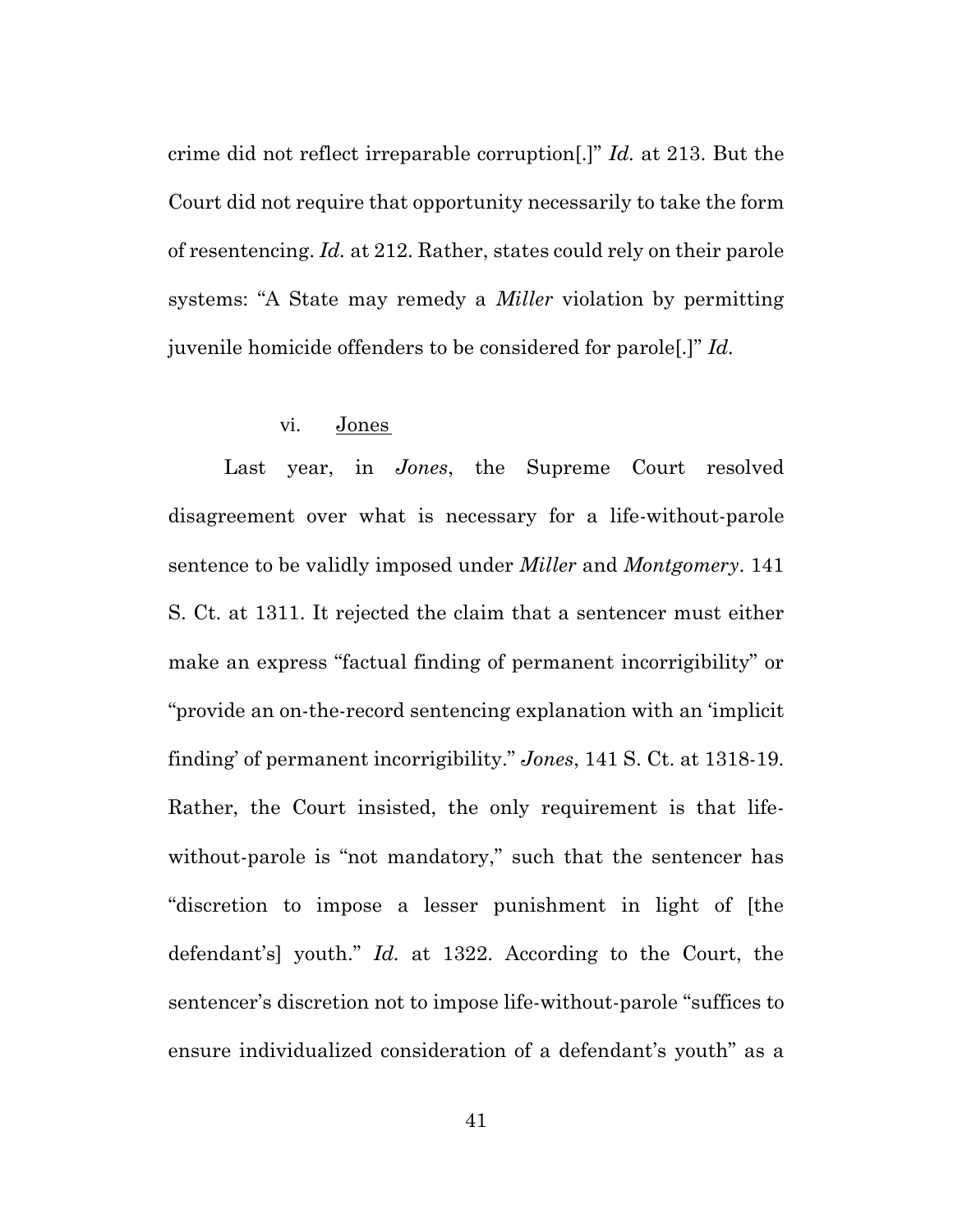mitigating factor. *Id.* at 1321. Thus, a state's ordinary "discretionary sentencing system"—*i.e.*, one "where the sentencer can consider the defendant's youth and has discretion to impose a lesser sentence than life without parole," *id.* at 1318—is "both constitutionally necessary and constitutionally sufficient." *Id.* at 1313.

## vii. Carter

This Court decided *Carter v. State*, 461 Md. 295 (2018), after *Montgomery* but before *Jones*. *Carter* did not involve mandatory life-without-parole, which Maryland has never required for homicide offenses, nor did it involve formal sentences of life without parole at all. Rather, *Carter* involved three defendants serving parole-eligible sentences of different kinds. *Carter*, 461 Md. at 326-33. All three claimed that their sentences were illegal because, despite their formal eligibility for parole, they allegedly lacked a meaningful opportunity for release.

At the outset, the Court distilled key principles from the Supreme Court's then-existing caselaw, including the right of the "vast majority" of juvenile homicide offenders to have a meaningful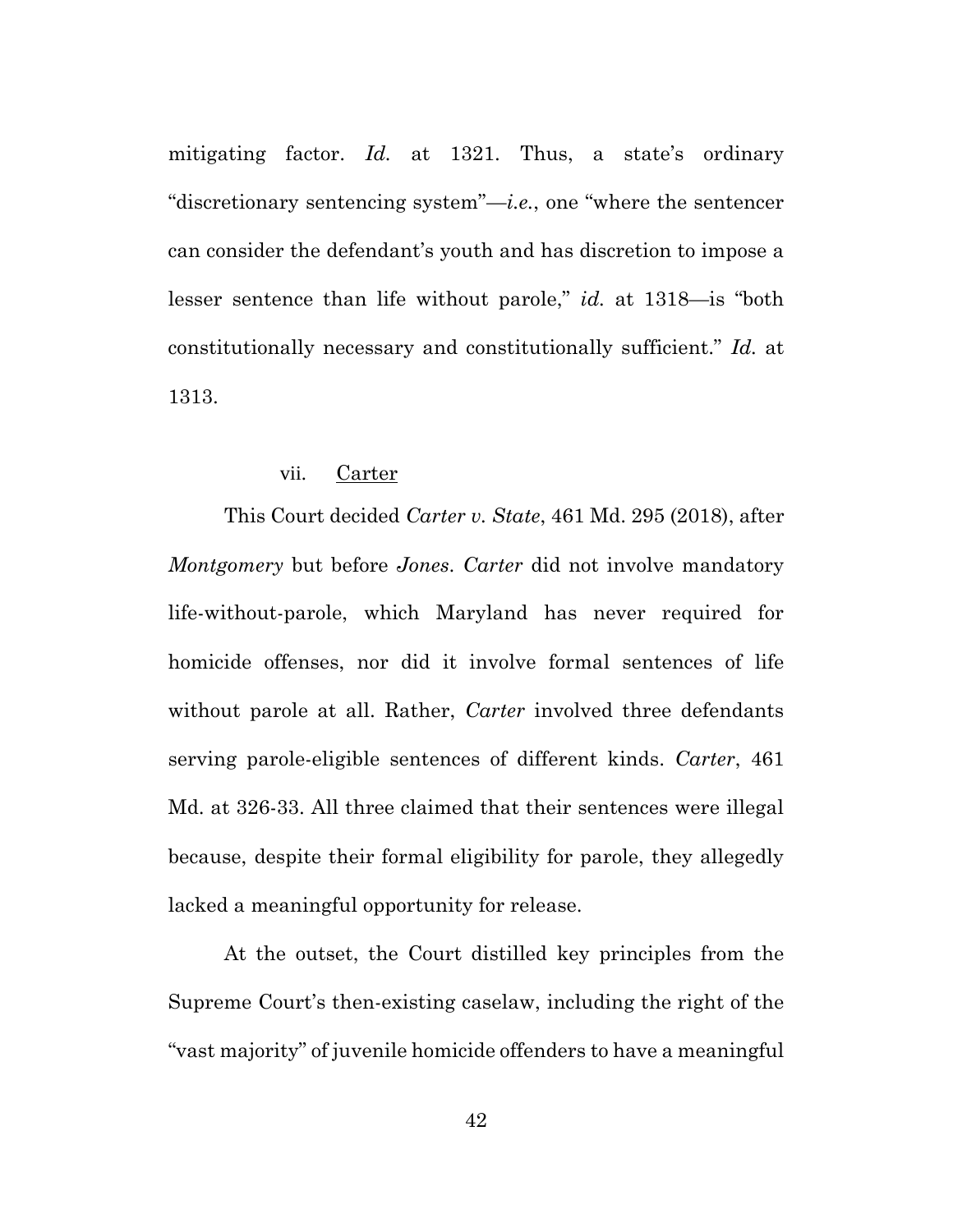opportunity for release. *Id.* at 317. The Court also recognized that it is a meaningful opportunity for release, not parole *per se*, that matters. *Id.* at 318, 340. A "parole system that takes into account the offender's youth at the time of the offense and demonstrated rehabilitation" satisfies the meaningful opportunity requirement but is not the exclusive means to do so. *Id.* at 318.

Relevant here is the *Carter* Court's analysis of the claims of the two defendants (Carter and Bowie) who were serving life sentences (unlike the third petitioner, McCullough, who was serving several term-of-years sentences). The Court concluded that regulations of the Parole Commission that effectively required the Commission "to apply the factors identified by the Supreme Court in *Graham* and *Miller*" left "no doubt" that the Commission was required to "take into account an inmate's youth and demonstrated rehabilitation in making parole decisions." *Id.* at 343. It held that the "Maryland law governing parole, including the statutes, regulations, and executive order, provides a juvenile offender serving a life sentence with a 'meaningful opportunity to obtain release based on demonstrated maturity and rehabilitation.'" *Id.*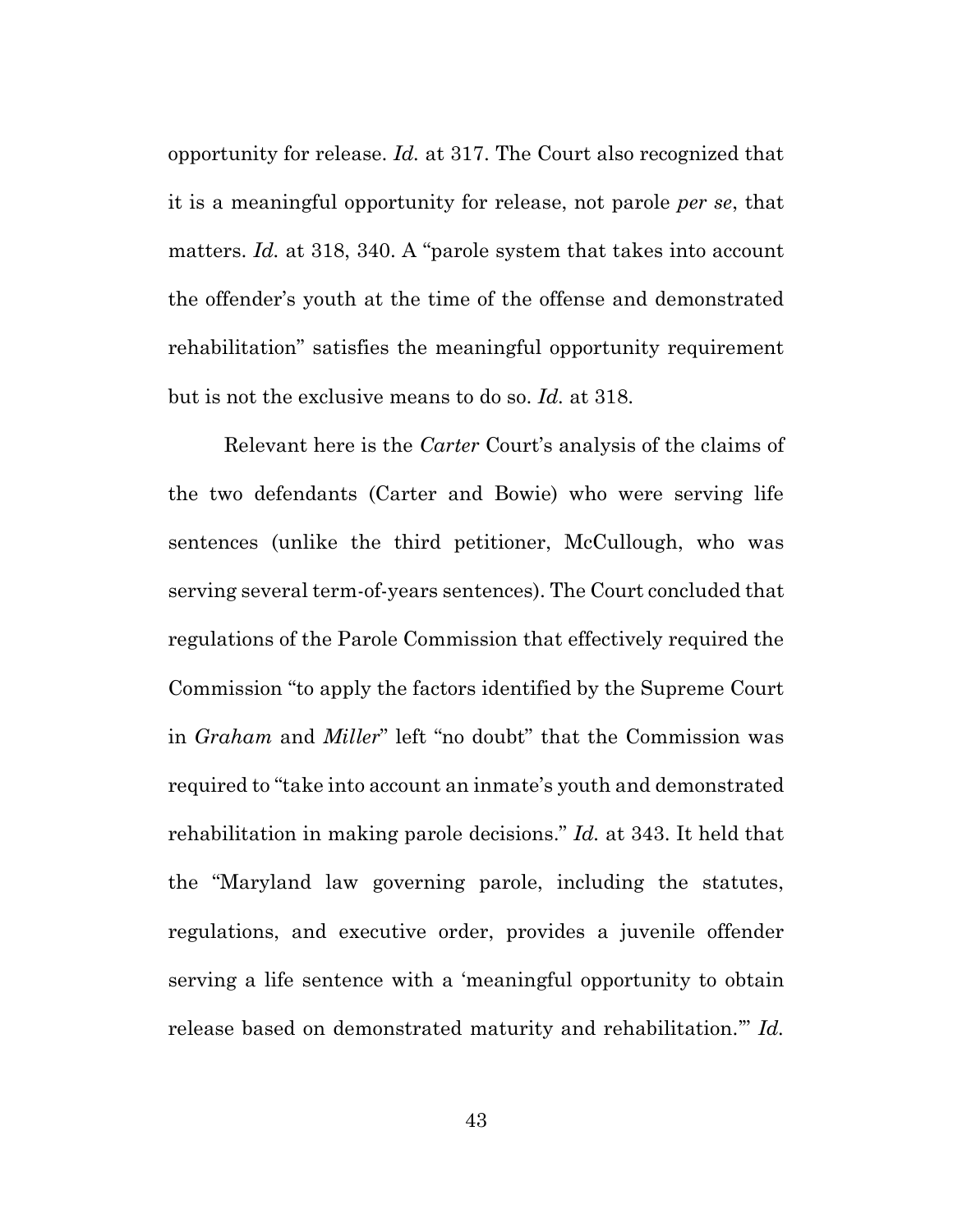at 365. Thus, it held that Carter's and Bowie's sentences were legal. *Id.*

2. *The Eighth Amendment does not require a sentencing court to expressly consider a list of youth-related factors or make any findings when imposing a life-with-parole sentence.*

Harris argues that juveniles who are convicted of felony murder for an "unintentional killing" are "entitled to a constitutionally-heightened sentencing procedure to include consideration of the juvenile's youth, the attendant circumstances, and penological justifications for a life sentence upon a juvenile for an unintentional killing." (Petitioner's Br. at 23). That constitutionally-heightened sentencing procedure, as Harris envisions it, would require the sentencing court to methodically consider a list of factors for evaluating the juvenile's youth and its attendant characteristics before a life-with-parole sentence may be imposed. (Petitioner's Br. at 47-50).

There are three fatal flaws in Harris's argument. The first is that the Supreme Court in *Jones* stated unequivocally that "an onthe-record sentencing explanation with an implicit finding of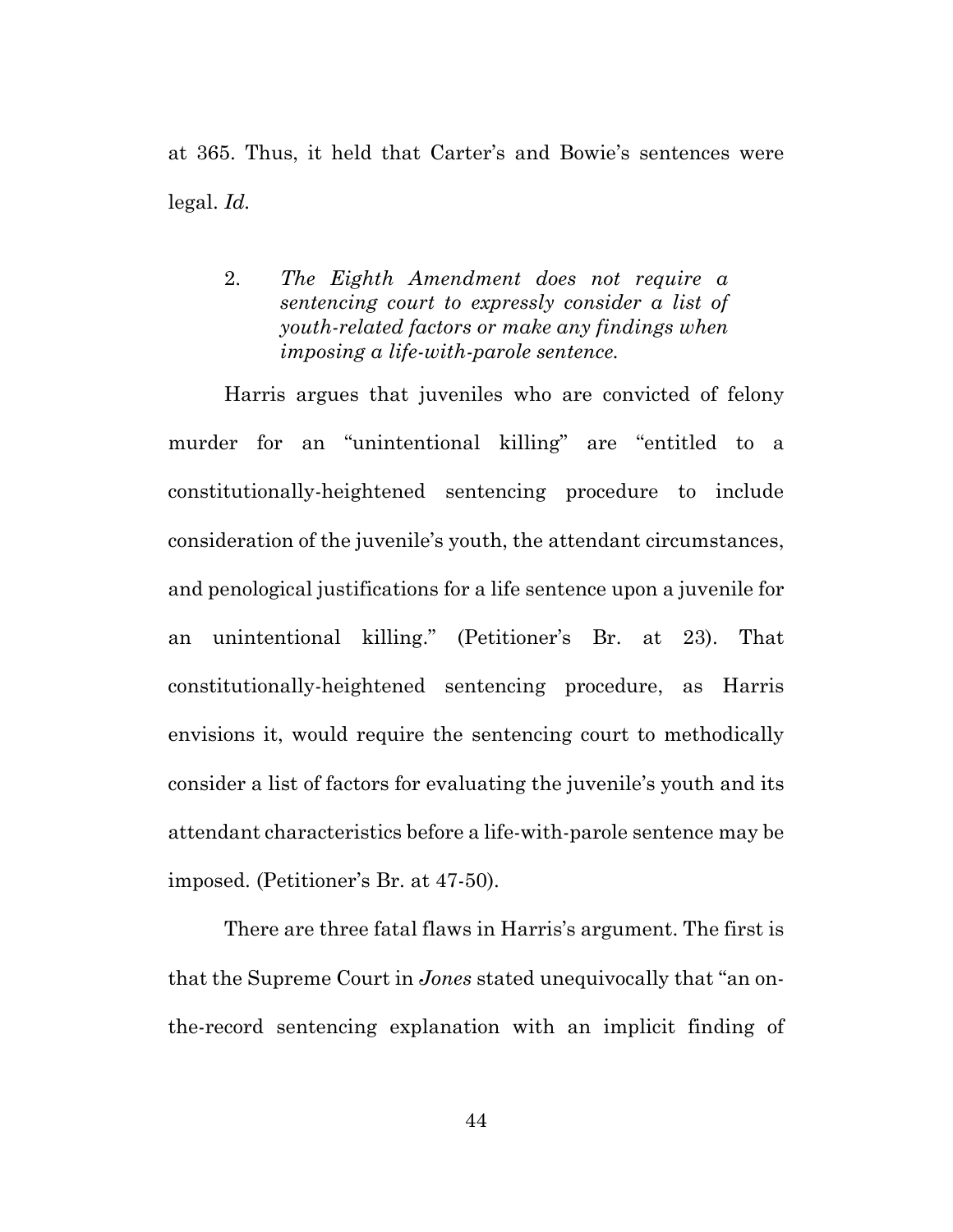permanent incorrigibility is not required by or consistent with *Miller.*" *Jones*, 141 S. Ct. at 1320.

Harris counters that "*Jones* did not change the principle that 'the sentencer' still must 'consider the murderer's diminished culpability and heightened capacity for change' along with the juvenile's 'chronological age and its hallmark features.'" (Petitioner's Br. at 41) (quoting *Jones*, 141 S. Ct. at 1320 (internal quotation marks omitted)). Although that may be true when a court sentences a juvenile to life *without* parole, regardless, *Jones* makes clear that the record need not reflect that the court considered the offender's youth; a sentencing court's discretion to impose a sentence less than life without parole satisfies the Eighth Amendment. *Jones*, 141 S. Ct. at 1313, 1317-18.

Indeed, the Supreme Court expressly rejected Jones's argument (similar to the one that Harris makes here) that the record must reflect that the sentencing court considered the offender's youth. It stated that Jones's argument "rest[ed] on the assumption that meaningful daylight exists between (i) a sentencer's discretion to consider youth, and (ii) the sentencer's actual consideration of youth," a proposition that the Court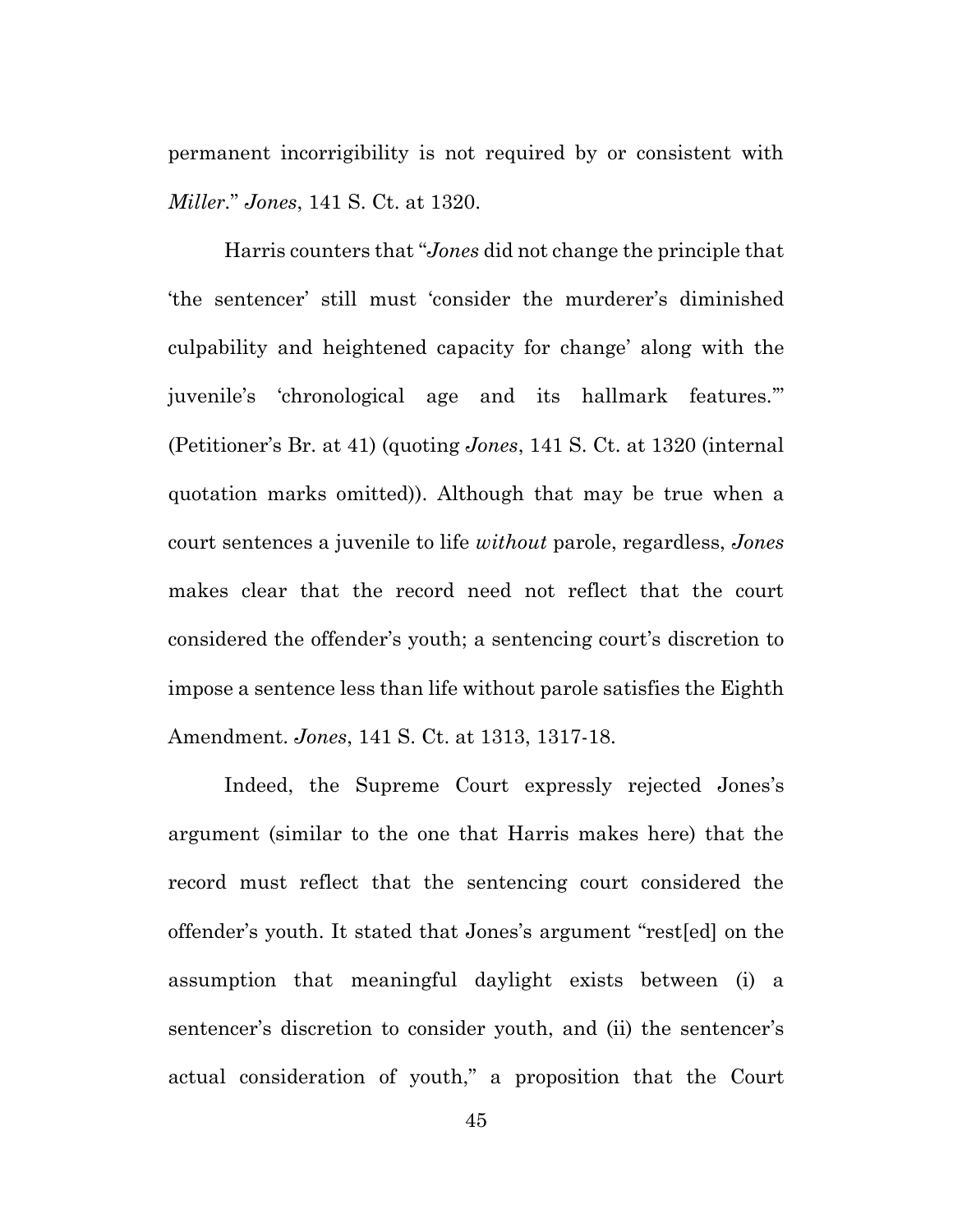rejected because "if the sentencer has discretion to consider the defendant's youth, the sentencer necessarily *will* consider the defendant's youth, especially if defense counsel advances an argument based on the defendant's youth." *Id.* at 1319.

Furthermore, the Supreme Court's acknowledgement that States may "impose[] additional sentencing limits in cases involving defendants under 18 convicted of murder," including "requir[ing] sentencers to make extra factual findings before sentencing an offender under 18 to life without parole" or "direct[ing] sentencers to formally explain on the record why a lifewithout-parole sentence is appropriate notwithstanding the defendant's youth," *id.* at 1323, makes it abundantly clear that the Eighth Amendment does not require the extra factual findings or explanations that Harris demands here.

The second fatal flaw in Harris's argument is that *Graham*, *Miller*, *Montgomery*, and *Jones* each addressed the constitutional implications of imposing mandatory life-*without*-parole sentences on juveniles. That line of cases does not entitle a juvenile to a constitutionally-heightened sentencing proceeding when he or she is sentenced to life with parole eligibility.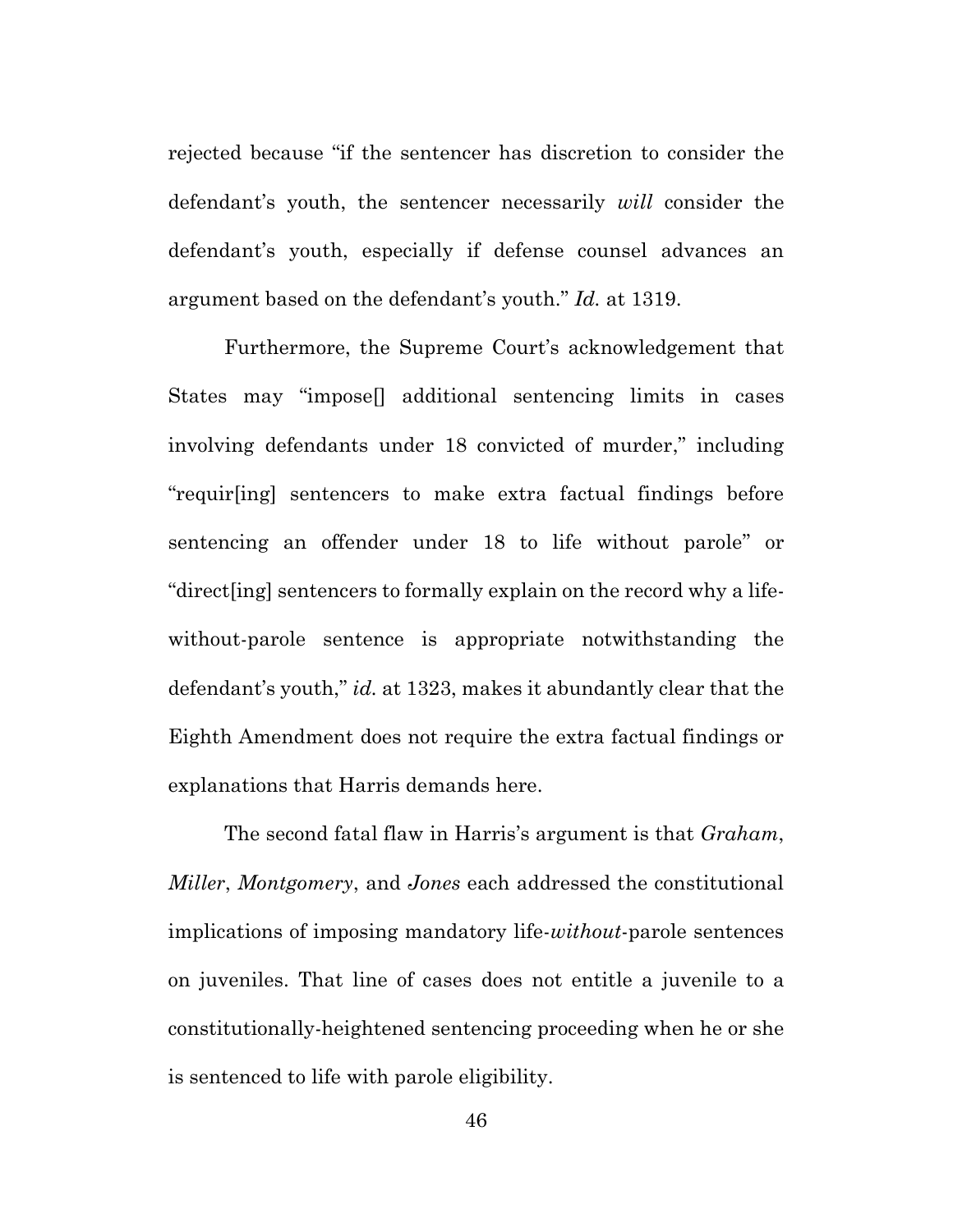In *Carter*, Daniel Carter challenged his sentence of life plus 20 consecutive years, entailing parole eligibility after 25 years (reduced by diminution credits). 461 Md. at 327. The Court concluded that Maryland's parole system provided him a meaningful opportunity for release and thus held that his sentence was lawful. *Id.* at 365. Notably, the Court stated that if Maryland's parole system had not offered Carter a meaningful opportunity for release, then Carter would have been "entitled to a new sentencing proceeding at which the court would consider whether he was one of the few juvenile homicide offenders who is incorrigible and may therefore be sentenced constitutionally to life without parole." *Id.* at 341. The Court, however, did *not* remand Carter's case for a resentencing because his life-with-parole sentence (which encompassed a meaningful opportunity for release via Maryland's constitutionally-sufficient parole system) was lawful.

Like Carter, Harris was sentenced to life *with* the possibility of parole. He will be eligible for parole after serving 15 years (ten less than Carter), reduced by diminution credits. Md. Code Ann., Corr. Servs. § 7-301(d)(1). His sentence is therefore not unconstitutional.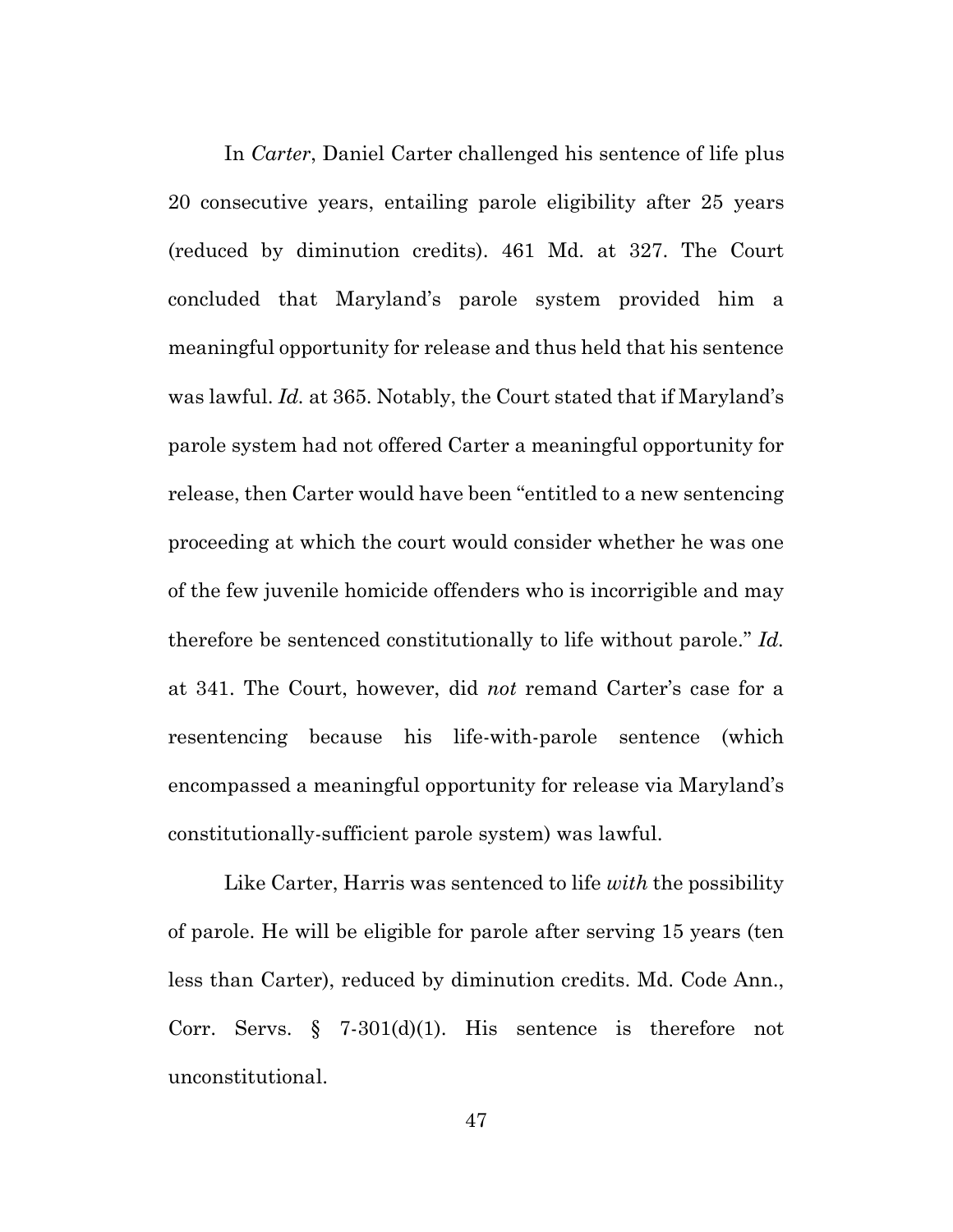Harris attempts to characterize life-with-parole sentences as "one of the State's 'most severe punishments'" in a transparent attempt to establish a legal equivalency between life-with-parole and life-without-parole sentences. (Petitioner's Br. at 26) (quoting *Miller*, 567 U.S. at 472). He does so by taking the Supreme Court's language out of context and ignoring its holding: "We therefore hold that the Eighth Amendment forbids a sentencing scheme that *mandates* life in prison *without* possibility of parole for juvenile offenders." *Miller*, 567 U.S. at 479 (emphasis added). There is no doubt that life imprisonment is a "severe" sentence, but *Miller* and its progeny offer no relief when the court has imposed a sentence of life *with* parole eligibility. *See Montgomery*, 577 U.S. at 210 ("A hearing where 'youth and its attendant characteristics' are considered as sentencing factors is necessary to separate those juveniles who may be sentenced to life without parole from those who may not.") (quoting *Miller*, 567 U.S. at 465)). The *Miller* line of cases offers Harris no relief.

The third fatal flaw in Harris's argument is that his claimed entitlement to a constitutionally-heightened *sentencing proceeding*  is contrary to Eighth Amendment jurisprudence, which, at most,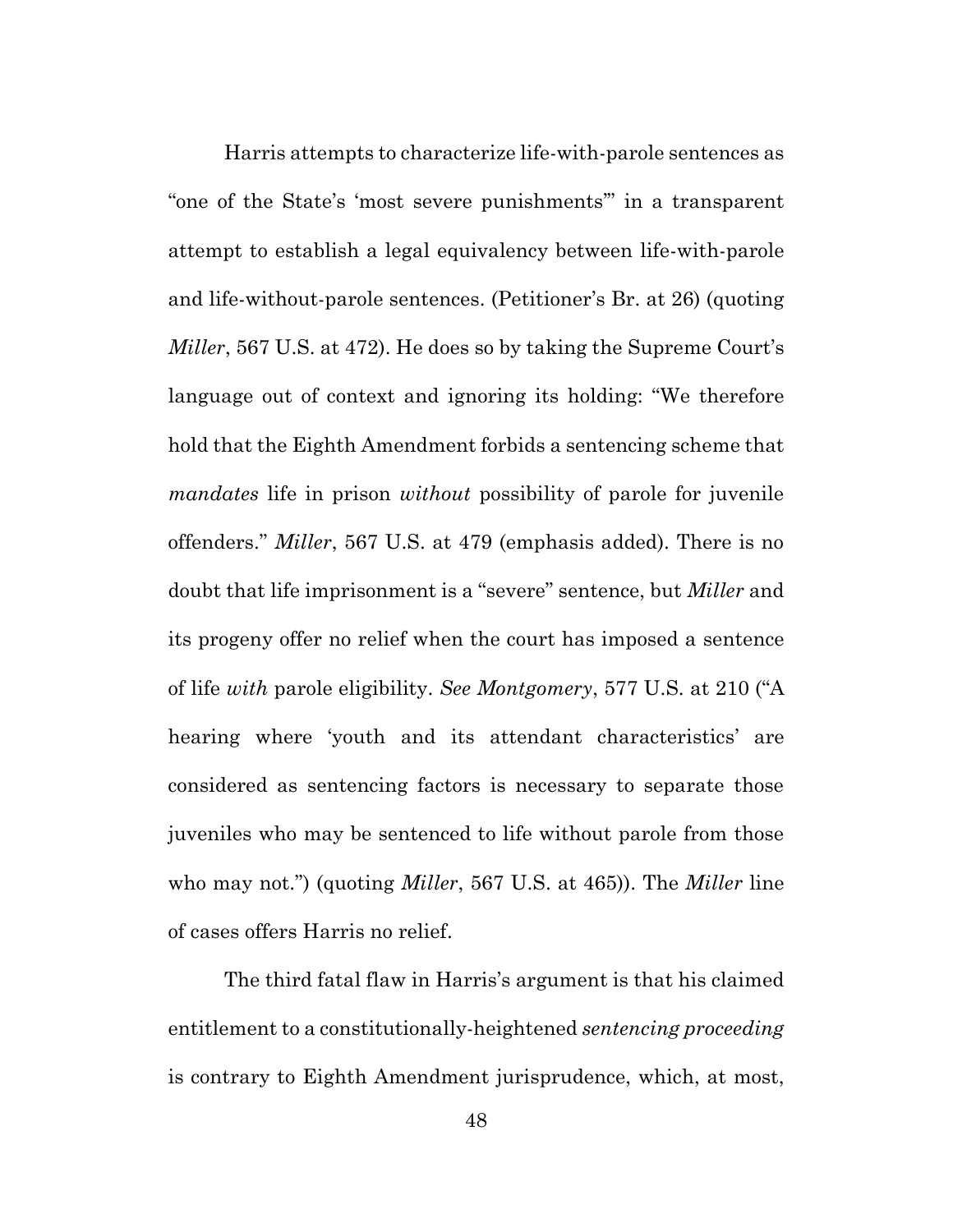requires states to afford non-incorrigible juvenile offenders a "meaningful opportunity for release based on demonstrated maturity and rehabilitation," not a particular sentencing procedure. *See Graham*, 560 U.S. at 75 ("What [a] State must do . . . is give defendants like Graham some meaningful opportunity to obtain release based on demonstrated maturity and rehabilitation. It is for the State, in the first instance, to explore the means and mechanisms for compliance."); *Carter*, 461 Md. at 318 (echoing the same). Indeed, the Supreme Court explained that a "State may remedy a *Miller* violation by permitting juvenile homicide offenders to be considered for parole, rather than by resentencing them." *Montgomery*, 577 U.S. at 212.

Providing a meaningful opportunity for release through parole is one way of satisfying the Eighth Amendment, *id.*, but that is not the only way, *Graham*, 560 U.S. at 75. In addition to Maryland's parole system, the General Assembly has recently created another mechanism that provides a meaningful opportunity for release to Harris and other juvenile offenders serving lengthy sentences: the Juvenile Restoration Act ("JUVRA"). 2021 Md. Laws, Ch. 61 (SB 494). JUVRA codified two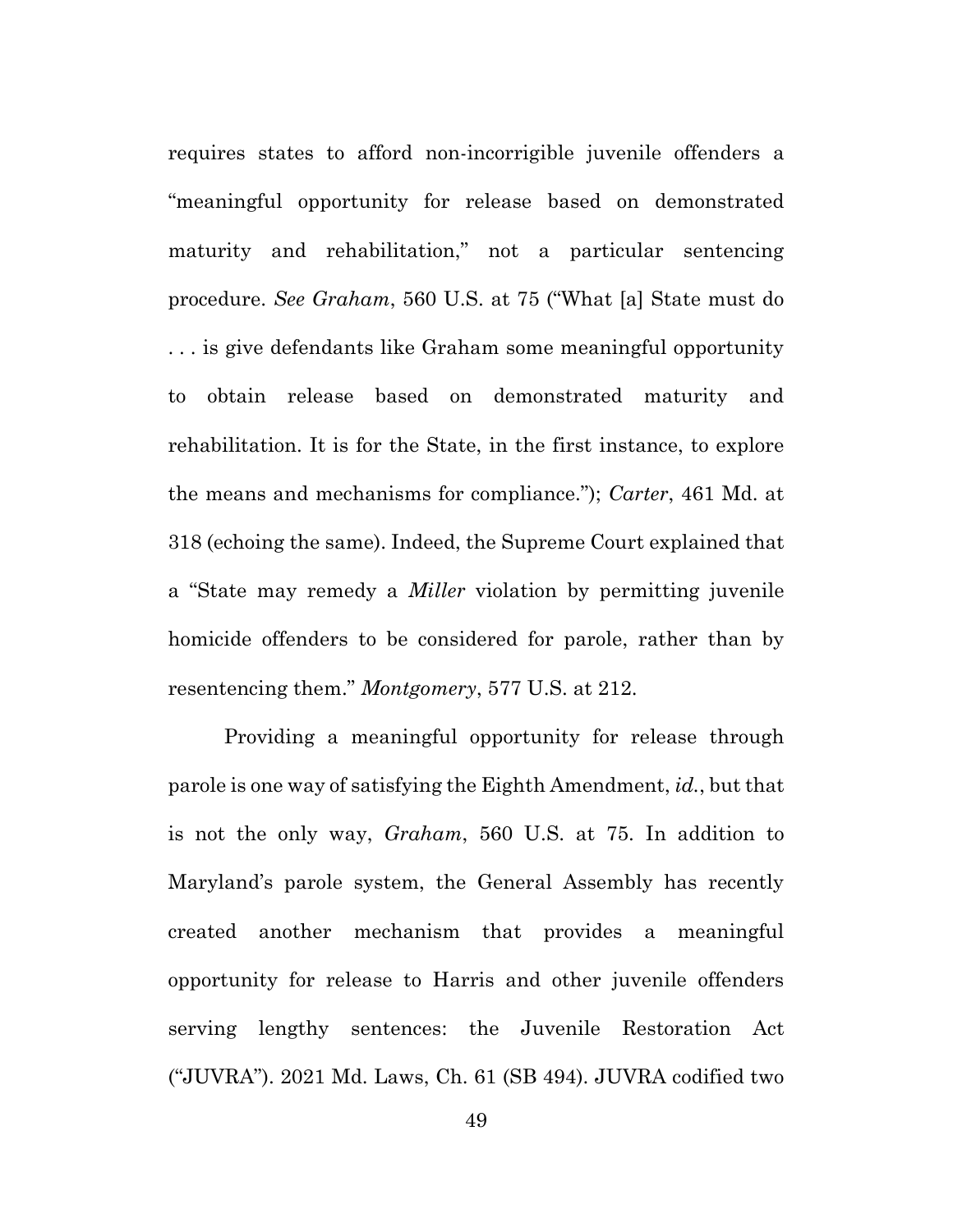new provisions of the Maryland Code, Criminal Procedure Article ("CP"). Relevant here, CP  $\S$  8-110 establishes a robust mechanism for reduction of juveniles' sentences that independently satisfies the Eighth Amendment regardless of whether the sentencing court failed to take into consideration Harris's youth and its attendant characteristics.

JUVRA allows Harris (and eligible juvenile offenders like him) who have been imprisoned for at least 20 years for an offense to file up to three motions "to reduce the duration of the sentence." CP  $\S$  8-110(b)(1), (f). The statute requires the court to hold a hearing on each motion, where the offender and the State may present evidence,  $\text{CP} \S 8-110(b)(2)$ , (b)(4), and dictates that a court "shall" consider an enumerated list of factors in determining whether to reduce the sentence. CP  $\S$  8-110(d). The factors encompass substantially the same criteria that the Parole Commission and the Governor consider (by regulations and executive order, respectively) when deciding whether to grant an inmate parole. *See* COMAR 01.01.2018.06C; COMAR 12.08.01. 18A(3)-(4); *see also Carter*, 461 Md. at 320-23 (listing criteria). Consideration of those criteria "provides a juvenile offender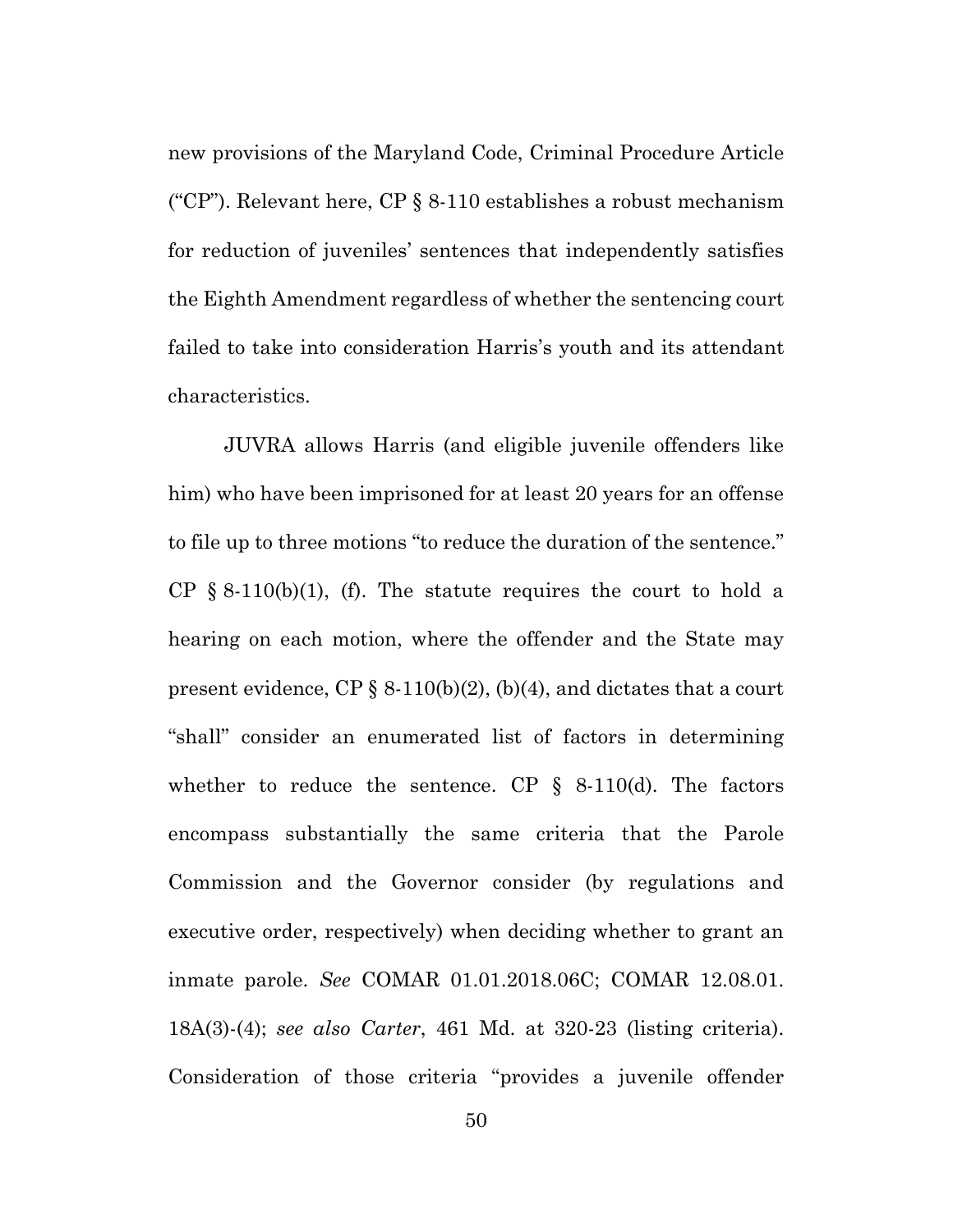serving a life sentence with [the] 'meaningful opportunity to obtain release'" that the Eighth Amendment contemplates. *Carter*, 461 Md. at 365.

Most fundamentally, JUVRA requires the court to assess whether the offender "has demonstrated maturity, rehabilitation, and fitness to reenter society sufficient to justify a sentence reduction." CP  $\S$  8-110(d)(5). That is, of course, the paramount concern of a meaningful opportunity for release. *See Graham*, 560 U.S. at 75 ("What the State must do ... is give ... some meaningful opportunity to obtain release based on demonstrated maturity and rehabilitation.").

Upon consideration of those factors, the court "may reduce the duration of a sentence imposed on an individual for an offense committed when the individual was a minor" if it determines that the individual is not a danger to the public and that a reduced sentence will "better serve[ ]" the "interests of justice." CP § 8- 110(c). The court must issue its decision in writing and must address the mandatory factors in its decision. CP § 8-110(e).

In sum, Harris's insistence that he is entitled to a sentencing hearing in which the court is required to methodically and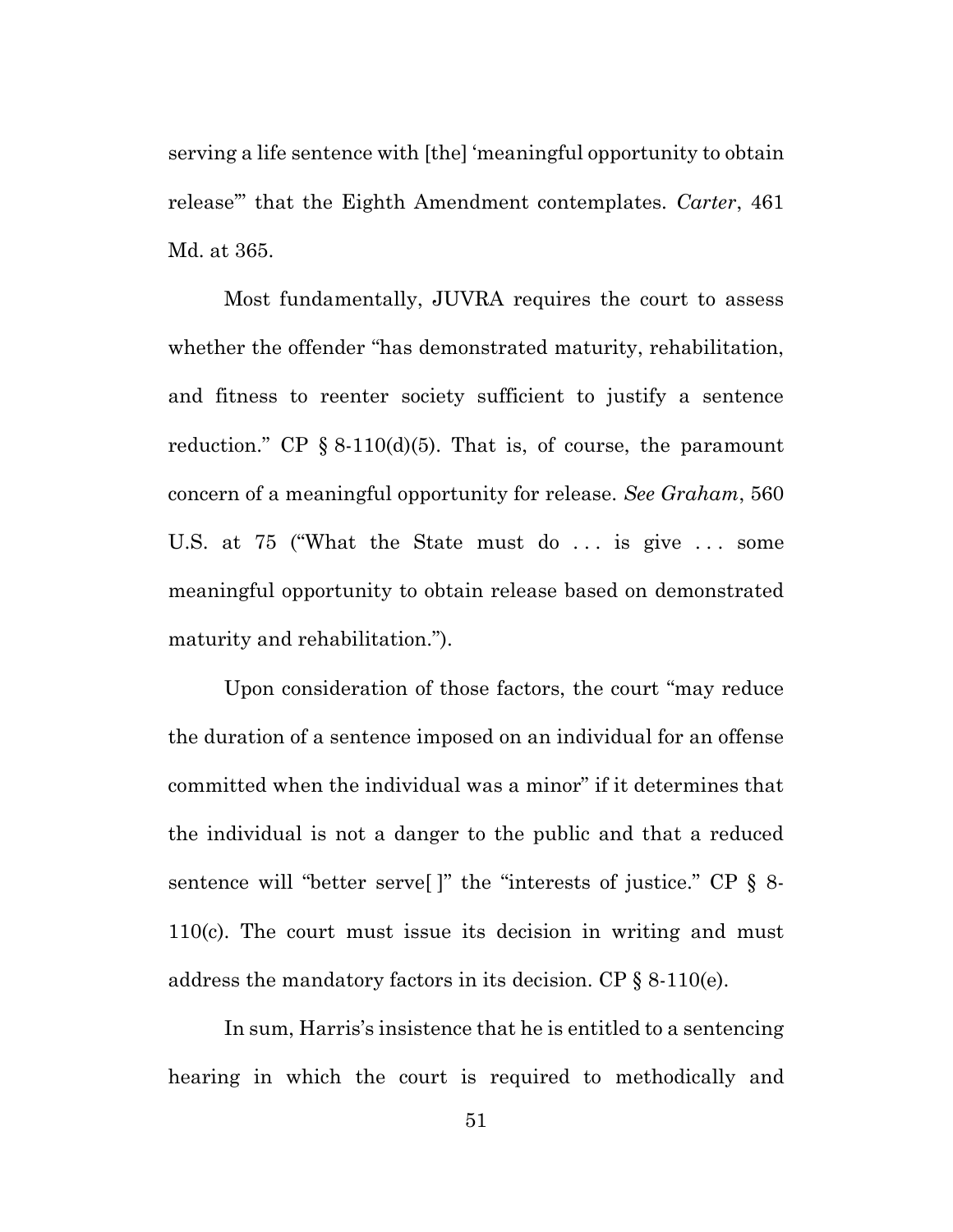expressly consider a list of factors and/or comment on whether he is incorrigible is foreclosed by prevailing Eighth Amendment case law. He has been sentenced to life with parole eligibility, and he has been afforded meaningful opportunities for release through two statutory mechanisms, both of which require the reviewer to consider youth and its attendant characteristics. Harris's sentence does not violate the Eighth Amendment.

# 3. *Harris's felony-murder conviction does not entitle him to a constitutionally-heightened sentencing procedure.*

Harris describes the felony-murder doctrine as "controversial," and he appears to argue that juveniles convicted of felony murder, at least where the homicide was unintended, deserve greater sentencing protections than those convicted of intentional homicides. (Petitioner's Br. at 27-35) (citation omitted). In support, Harris cites *Graham*, *Miller*, and similar cases, (Petitioner's Br. at 28-31), but those cases prohibit the imposition of life-*without-*parole sentences on "juvenile offenders whose crimes reflect the transient immaturity of youth," *Montgomery*, 136 S. Ct. at 734 (citations and quotation marks omitted).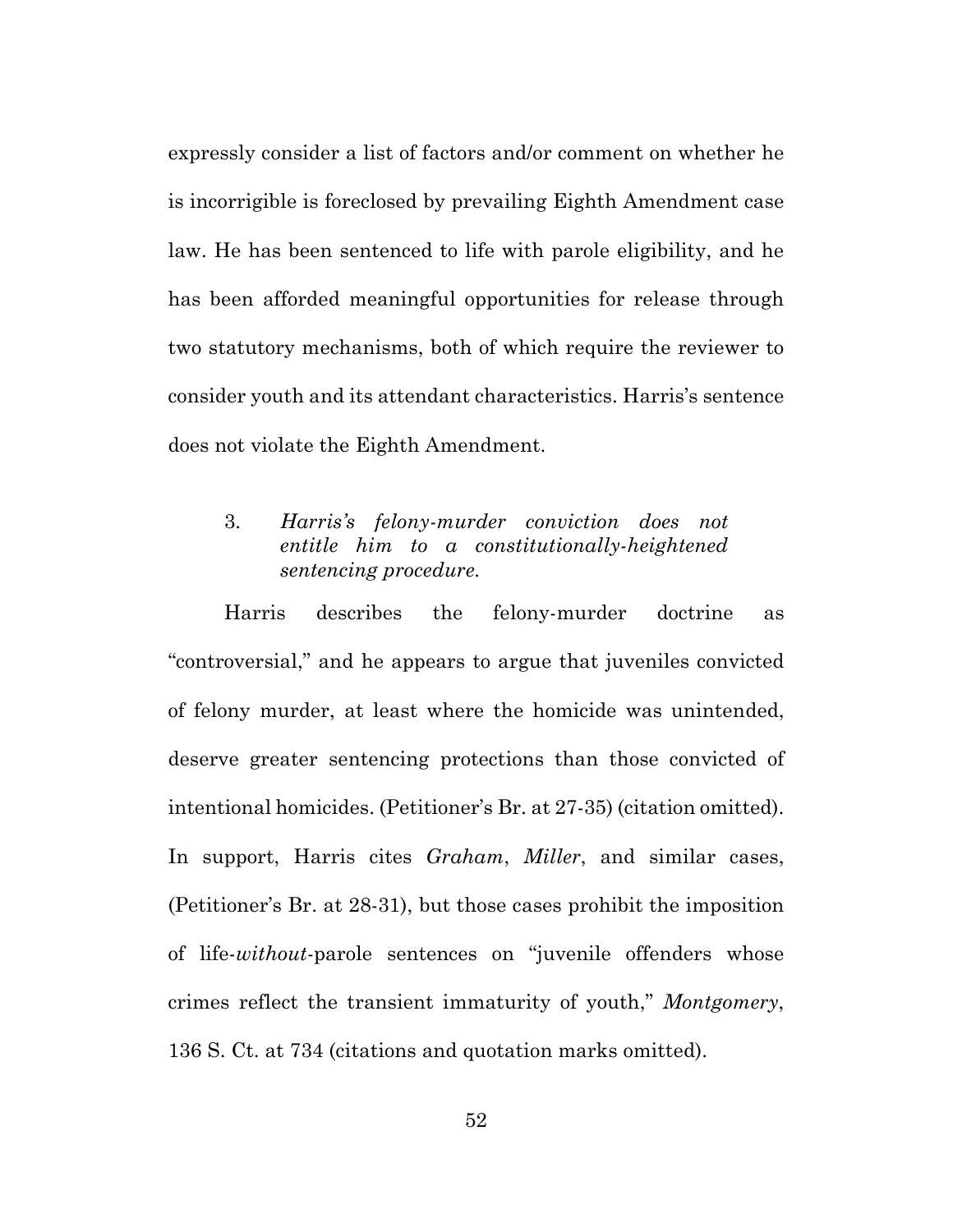Harris received a life-with-parole sentence. Maryland's parole system includes special consideration of factors related to juvenile offenders' youth and backgrounds. *Carter*, 461 Md. at 321. Therefore, sentences of life with parole in Maryland do not "mak[e] youth (and all that accompanies it) irrelevant," *Miller*, 567 U.S. at 479, but, rather, Maryland law accommodates the possible transience of Harris's youthful immaturity and includes "meaningful opportunity to obtain release based on demonstrated maturity and rehabilitation," *Graham*, 560 U.S. at 75. Harris is not subject to "life incapacitation" because he has a meaningful opportunity to show that he has the "'capacity for change'" and to be released. (Petitioner's Br. at 31) (quoting *Miller*, 567 U.S. at 473).

Simply put, neither this Court nor the Supreme Court has ever held that the Eighth Amendment categorically bars life-withparole sentences for unintentional homicides committed by juveniles. To the contrary, Kuntrell Jackson, one of the juvenile petitioners in *Miller*, was convicted of felony murder because he participated in a robbery during which an accomplice shot and killed a store clerk. *Miller*, 567 U.S. at 465-66. Jackson's less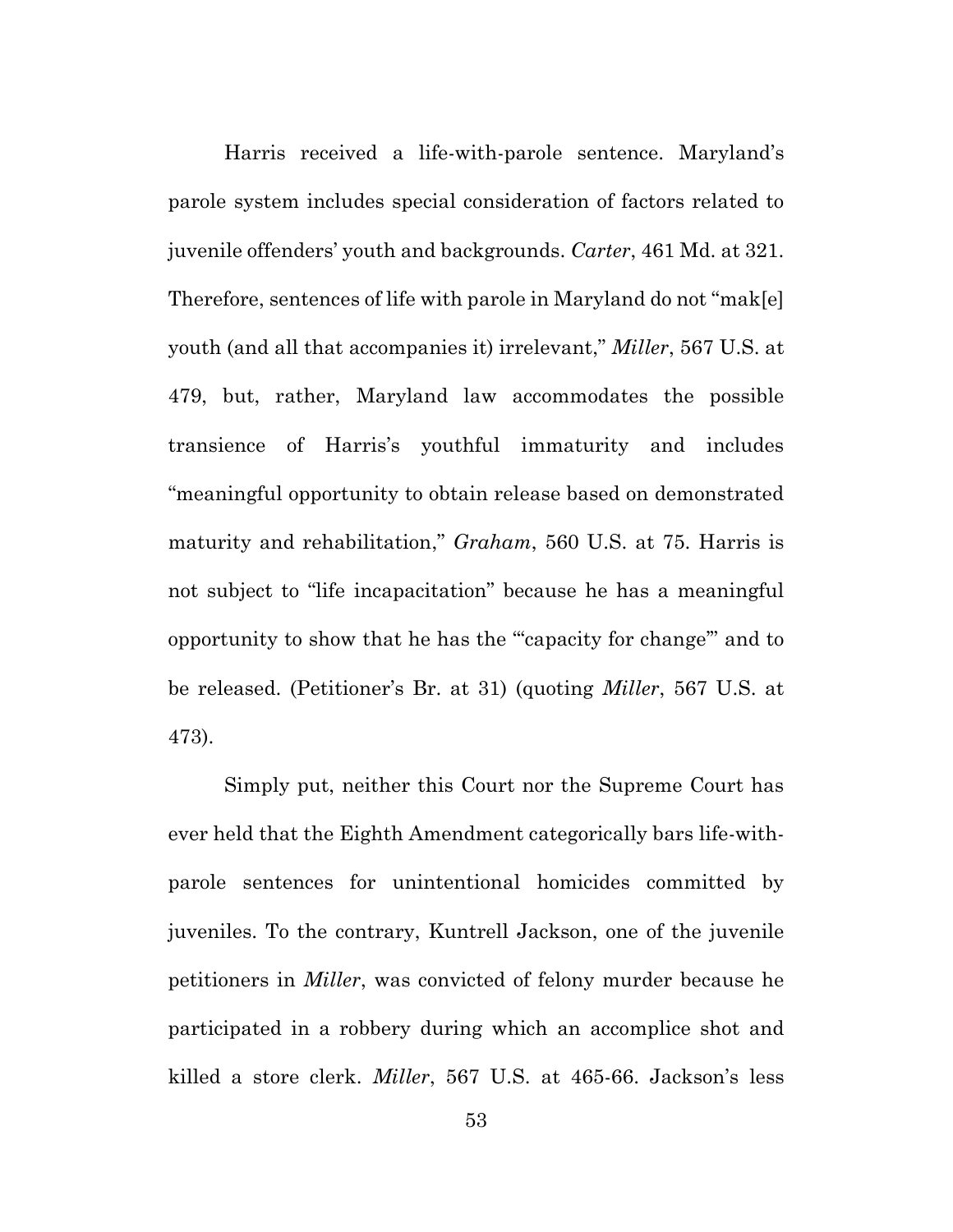culpable role in the homicide was not overlooked by the Supreme Court—it noted that "Jackson did not fire the bullet that killed [the clerk]; nor did the State argue that he intended her death. Jackson's conviction was instead based on an aiding-and-abetting theory . . . . All these circumstances go to Jackson's culpability for the offense." *Id.* at 478. The Supreme Court could have held that a sentencing proceeding in which the court must expressly consider the offender's youth and attendant characteristics is always mandatory before sentencing a juvenile to life-*with*-parole for an unintentional felony murder, but it did not. *Id.* at 478.

Granted, Justice Breyer wrote a concurring opinion in *Miller* in which he argued that, "[g]iven *Graham*'s reasoning, the kinds of homicide that can subject a juvenile offender to life without parole must exclude instances where the juvenile himself neither kills nor intends to kill the victim." *Id.* at 490 (Breyer, J., concurring). Harris's reliance on Justice Breyer's concurrence is misplaced. (Petitioner's Br. at 28).

To begin, Justice Breyer's concurrence, joined by only one other Justice, is not the controlling opinion. Second, the sentence to which Justice Breyer was referring was "life *without* parole."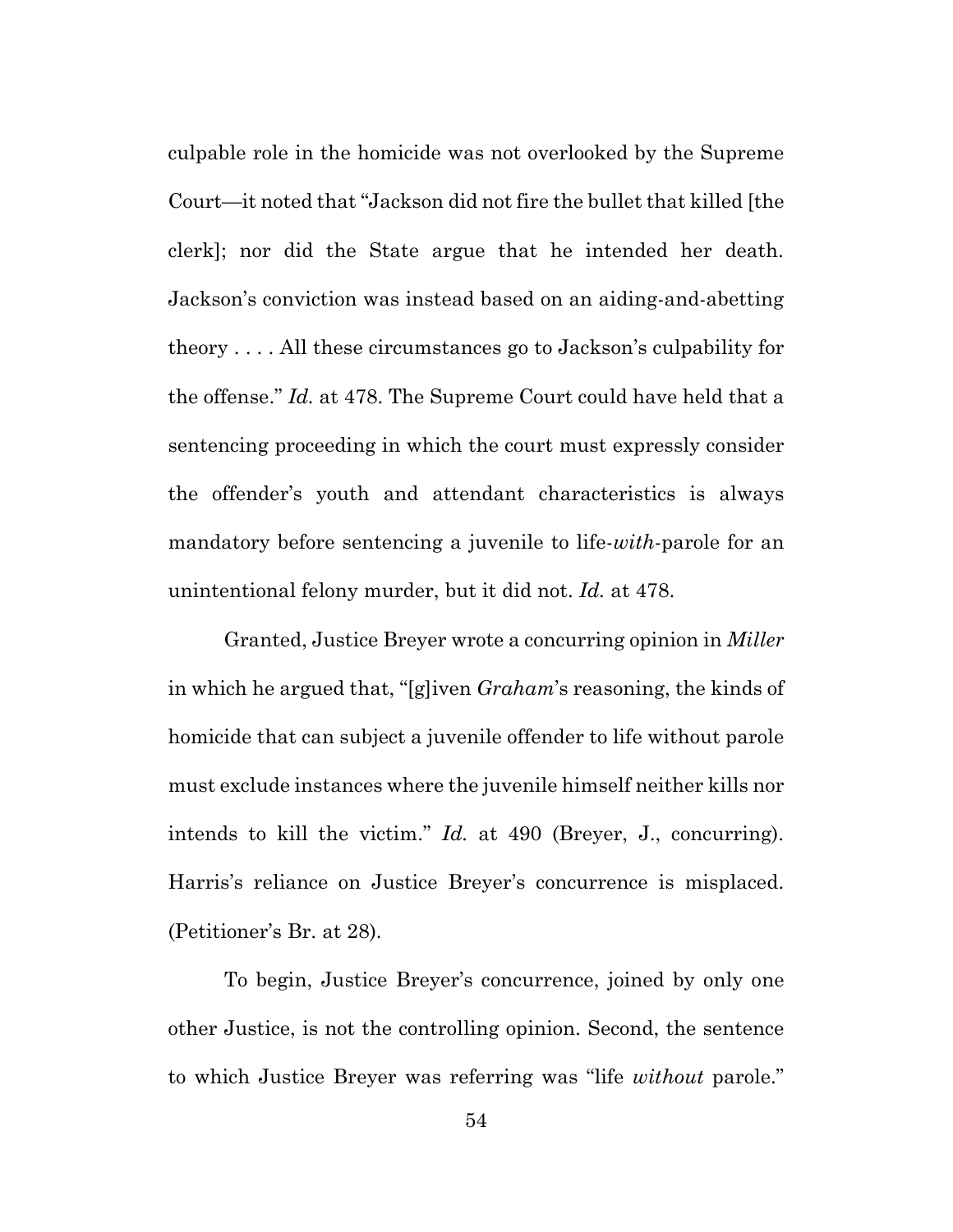*Miller*, 567 U.S. at 491 (emphasis added). Lastly, even Justice Breyer recognized that juveniles could be sentenced to life without parole if, as Harris did, they personally killed someone. *Id.* at 492.

Harris also misses the mark with his related argument that a "juvenile convicted of felony murder has twice diminished culpability than an adult." (Petitioner's Br. at 29). The *Graham* Court said that "defendants who *do not kill*, intend to kill, *or foresee that life will be taken* are categorically less deserving of the most serious forms of punishment" and, "when compared to an adult murderer, a juvenile offender who did not *kill or* intend to kill has a twice diminished moral culpability." 560 U.S. at 69 (emphasis added). Thus, even if the Eighth Amendment might bar the imposition of a life-without*-*parole sentence on a juvenile who did not kill, intend to kill, or foresee that a life will be taken, that is not a concern here because Harris has been afforded meaningful opportunities for release, he personally killed Officer Caprio, and the consequences of his actions leading to her death were direct, clear, and foreseeable, even for a 16-year-old.

Harris also fails to establish that there is a "national consensus" against sentencing juveniles to life with parole for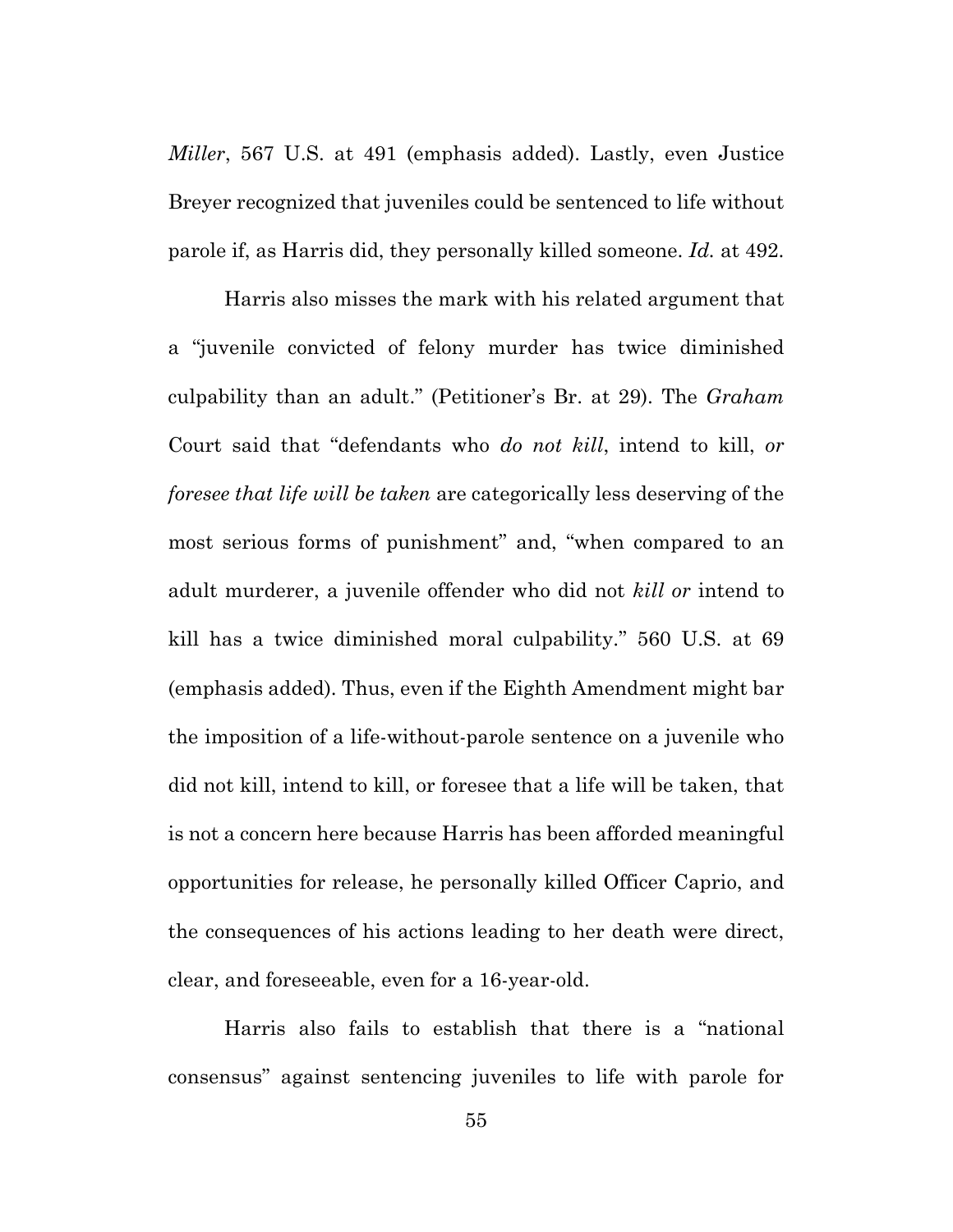felony murder. Among the states that he cites, only four (Hawaii,**<sup>6</sup>** Minnesota,**<sup>7</sup>** Wisconsin,**<sup>8</sup>** and Florida**9**) would offer a juvenile in Harris's position an advantage over Maryland's system. (Petitioner's Br. at 32).

A juvenile convicted of felony murder could receive the same sentence of life with parole eligibility after 15 years that Maryland prescribes if convicted in Colorado,**<sup>10</sup>** New York, **<sup>11</sup>** North Carolina,**<sup>12</sup>** Oregon, **<sup>13</sup>** Pennsylvania,**<sup>14</sup>** (and even Florida if the "*Miller*-type factors" were satisfied). A juvenile would fare no

**<sup>6</sup>** Haw. Rev. Stat. § 707-701 (abrogated felony murder).

**<sup>7</sup>** Minn. Stat. Ann. § 609.19 (imposing 40-year maximum for most unintentional felony murders).

**<sup>8</sup>** Wis. Stat. Ann. § 940.03 (limiting punishment for felony murder).

**<sup>9</sup>** Fla. Stat. Ann. § 921.1401 (requiring consideration of the "*Miller*-type factors" before a juvenile may be sentenced to life imprisonment for felony murder).

**<sup>10</sup>** Colo. Rev. Stat. Ann. § 18-3-103.

**<sup>11</sup>** N.Y. Penal Law § 70.05.

**<sup>12</sup>** N.C. Gen. Stat. Ann. § 15A-1340.19B.

**<sup>13</sup>** Or. Rev. Stat. Ann. § 144.397.

**<sup>14</sup>** 18 Pa. Stat. and Cons. Stat. Ann. § 1102.1.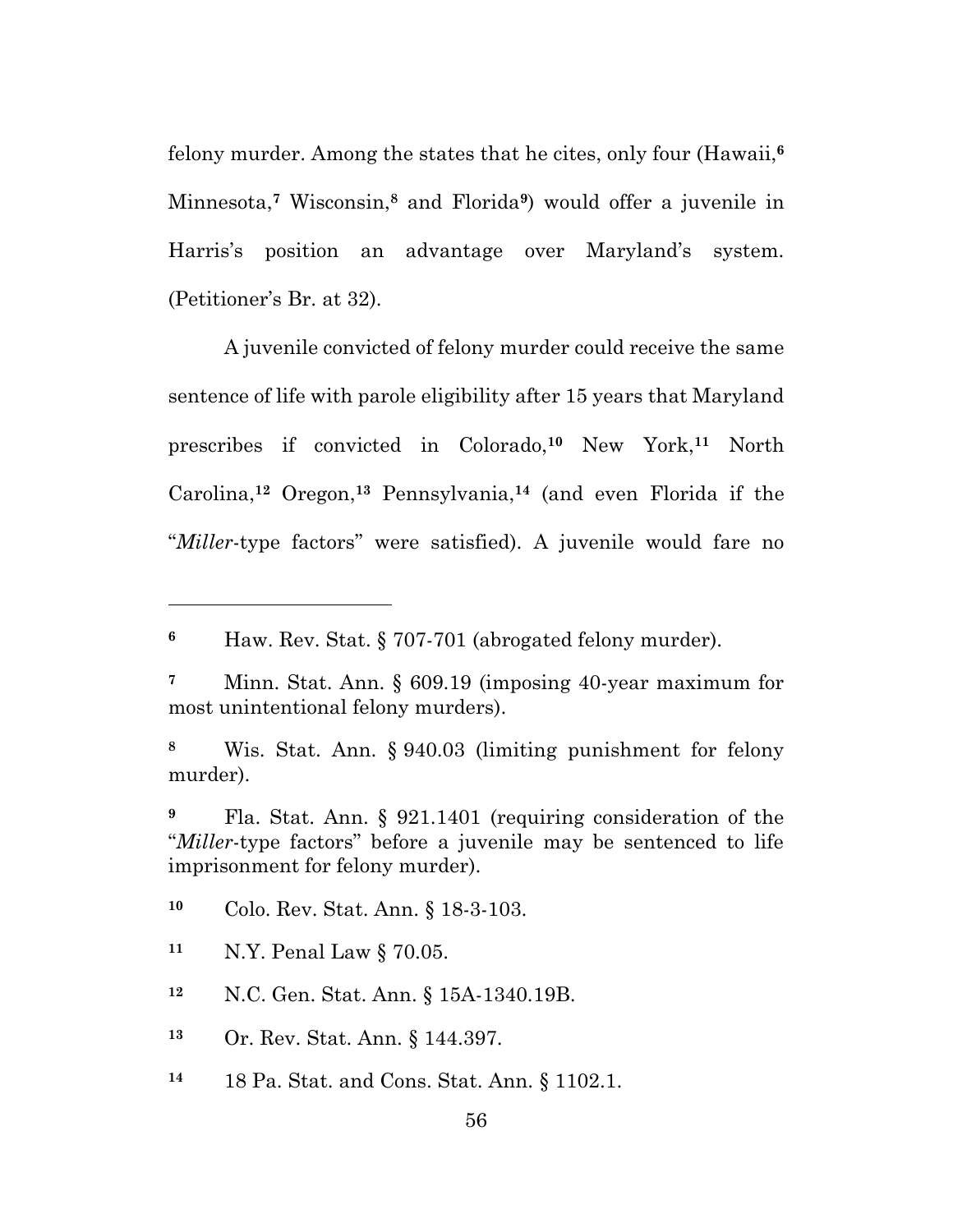better in Alaska, which permits a "definite term" of up to 99 years for most felony murders. Alaska Stat. Ann. § 12.55.125(b); *see Carter*, 461 Md. at 352 (indicating that a sentence of 50-years or more is *de facto* life without parole).

To be sure, many of the states cited by Harris grant sentencing courts discretion to impose non-life sentences in cases where juveniles (and adults in some cases) are convicted of felony murder. But that does not constitute a national consensus *against* such sentences when they are warranted. **15**

With respect to the several states that Harris lists that have amended their laws to "require independent mental states to be proven other than the implied malice from the commission of the underlying offense," (Petitioner's Br. at 33-34), the evidence in this case would support a finding that Harris acted knowingly, recklessly, and/or with extreme indifference to the value of human

**<sup>15</sup>** In Harris's case, the sentencing court had discretion to suspend *any portion* of Harris's life sentence, *Bratt v. State*, 468 Md. 481, 503 n.17 (2020), but it chose not to. Therefore, it stands to reason that the court would not have imposed a sentence less than life even if it had been authorized to do so.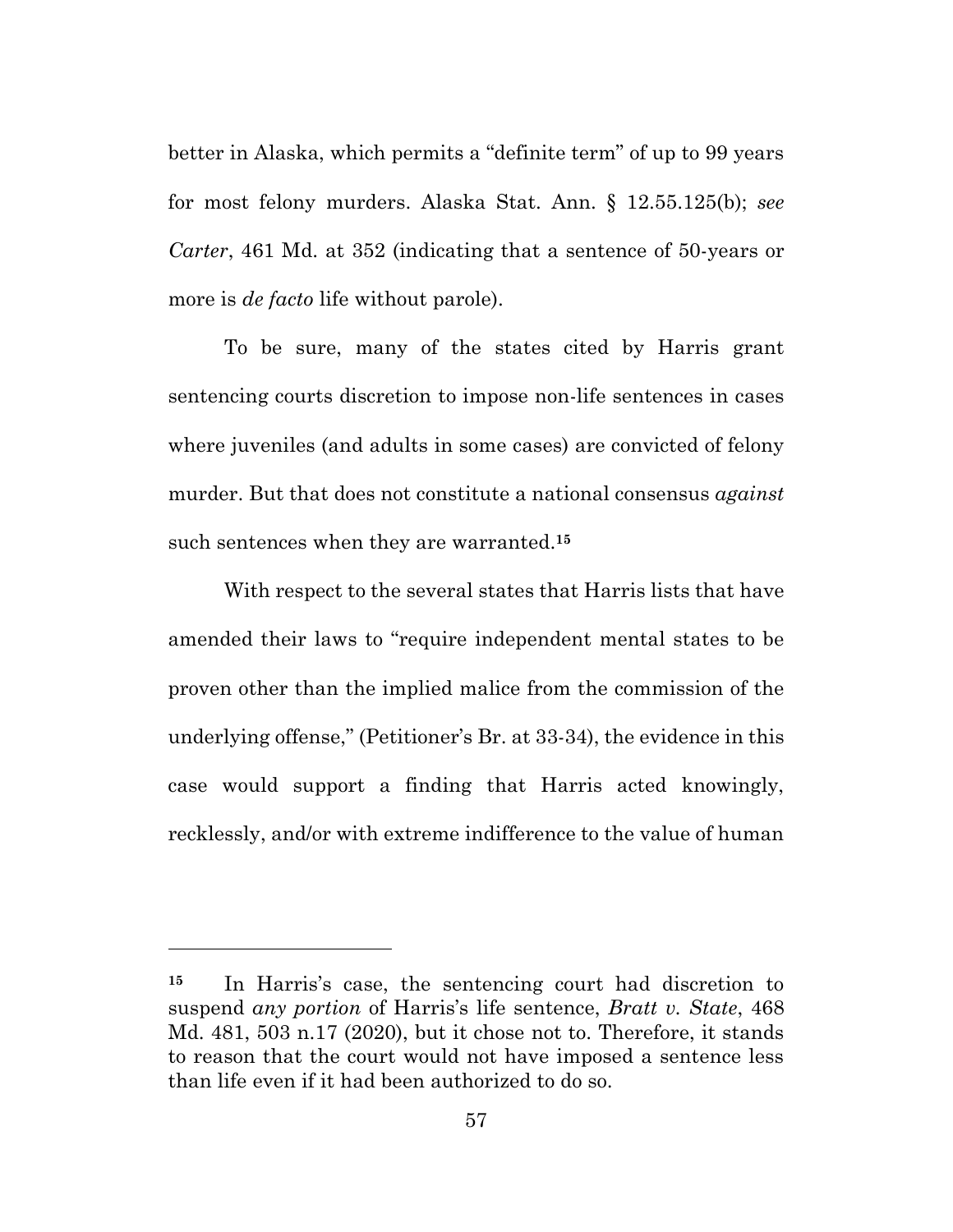life. Therefore, even if Maryland joined the minority "consensus" of those states, it would not warrant relief in Harris's case.

Curiously, Harris also points out that ten states have "limited the felony murder rule to the actual perpetrators of the homicide." (Petitioner's Br. at 35). Here, it is undisputed that Harris was the actual perpetrator of the homicide.

In 2018, the Supreme Court of Iowa considered essentially identical sentencing claims to those that Harris raises here. *State v. Harrison*, 914 N.W.2d 178 (Iowa 2018). It concluded that the "national consensus remains in favor of subjecting juvenile offenders convicted of first-degree murder under the felonymurder rule—regardless of whether an offender was aiding and abetting or the principal actor—to the same sentencing options as juvenile offenders convicted of premeditated first-degree murder." *Id.* at 197-98.

Maryland has, thus far, decided to remain part of that national consensus. The General Assembly has decided that a murder committed in the course of a first-degree burglary should be treated the same as premeditated homicide, CR 2-201(a)(4)(iii), and that 16-year-old juveniles charged with first-degree murder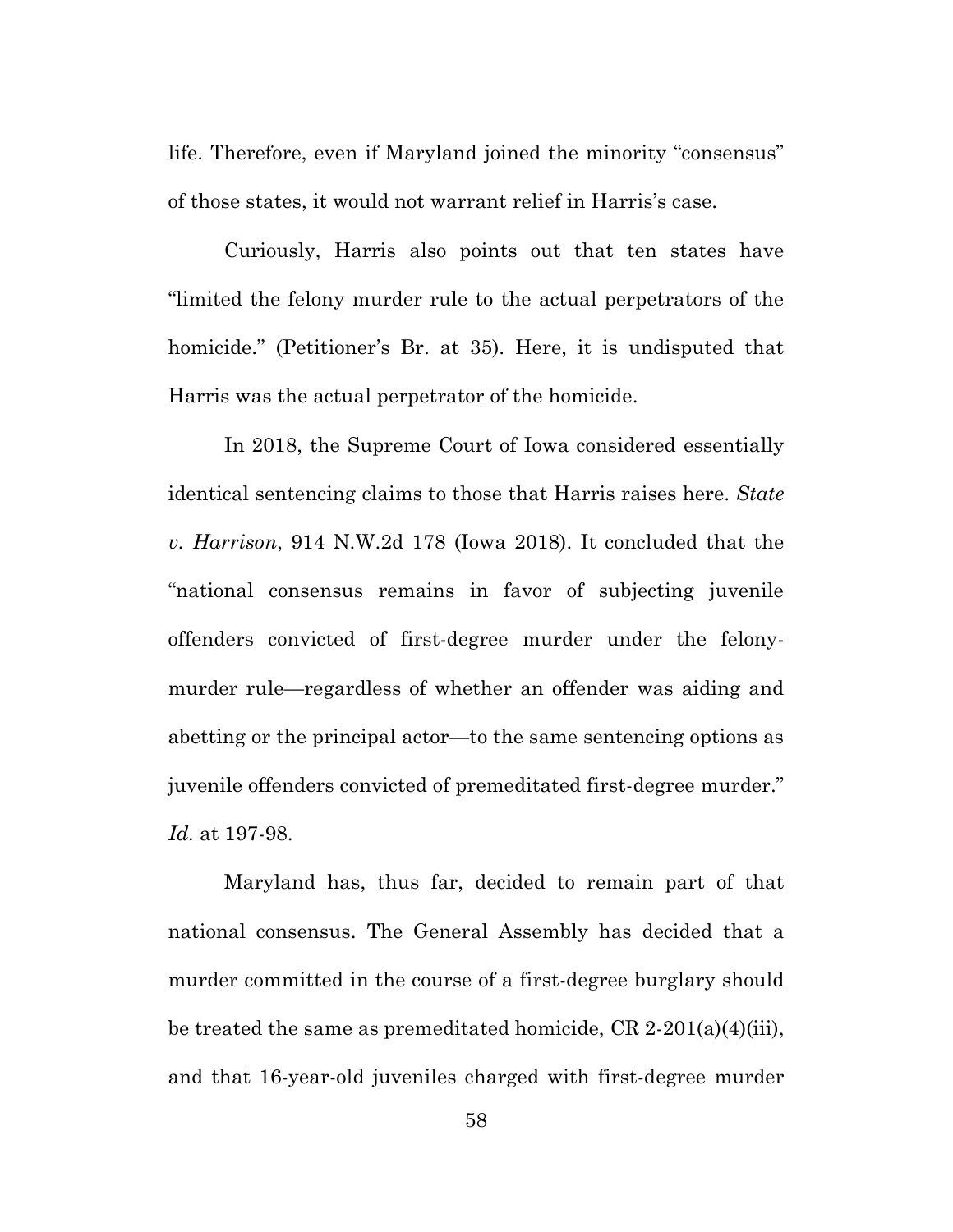should be prosecuted the same as adults, CP  $\S$  4-202(c)(2); Md. Code Ann., Cts. & Jud. Proc. § 3-8A-03(d)(1), except that JUVRA now grants sentencing courts unfettered discretion to impose juvenile sentences below the minimum, CP § 6-235. These statutes reflect the General Assembly's considered view of the appropriate treatment of juvenile felony murder offenders, which this Court should not override. Harris's criticism is more appropriately directed to the legislature than this Court.

## **B. Harris's life with parole sentence does not violate Article 25 of the Maryland Declaration of Rights.**

Harris argues that the Court should expand sentencing protections for juveniles convicted of felony murder under State law. He claims that the "protections of Article 25 of the Maryland Declaration of Rights are broader than their federal counterpart." (Petitioner's Br. at 41).**<sup>16</sup>**

**<sup>16</sup>** Unlike Article 25, which is "directed at action by the courts," Article 16 of the Maryland Declaration of Rights, which prohibits the making of "Law[s] to inflict cruel and unusual pains and penalties," is "directed toward legislative action." *Thomas*, 333 Md. at 92.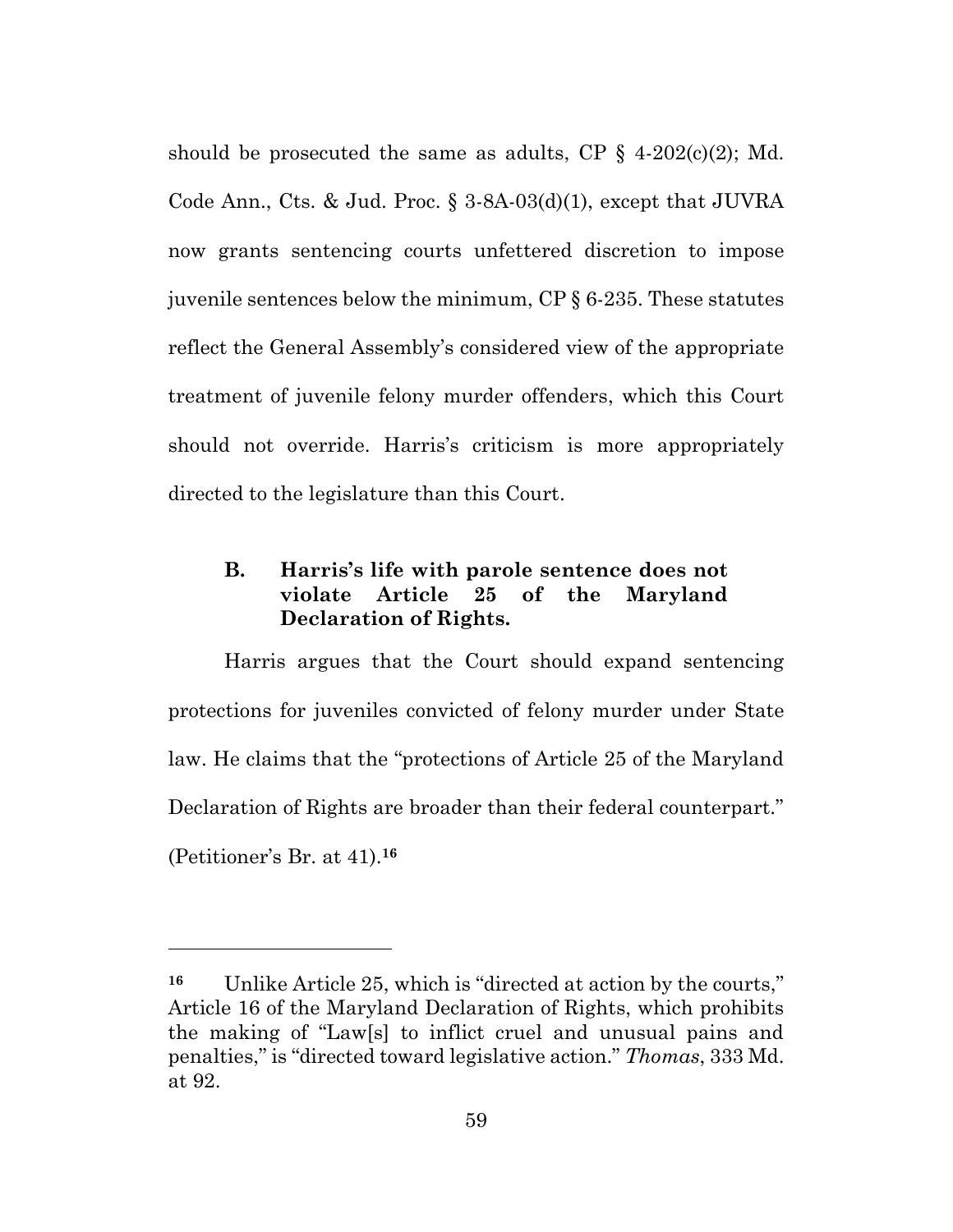Although the Court stated in *Carter* that there may be "some textual *support for finding* greater protection in the Maryland provisions," 461 Md. at 308 n.6 (emphasis added), it has not held that Article 25 *in fact* provides broader protections than the Eighth Amendment. *Id.* ("These provisions of the Maryland Declaration of Rights have usually been construed to provide the same protection as the Eighth Amendment."). It should not do so now.

Article 25 of the Maryland Declaration of Rights is considered an analog of the Eighth Amendment's protection from cruel and unusual punishment, and this Court has, even in the face of requests for departure, "consistently construed" Article 25 "as being *in pari materia* with [its] Federal counterpart[]." *Evans v. State*, 396 Md. 256, 327 (2006).

Harris relies on the "disjunctive phrasing" of Article 25, which bars "cruel *or* unusual punishment," to argue that it provides more protection than the Eighth Amendment. (Petitioner's Br. at 42). This Court, however, has dismissed that argument. *Thomas*, 333 Md. at 103 n.5. While first noting that support exists for a potential difference between "cruel *and*  unusual" and "cruel *or* unusual" punishment, this Court went on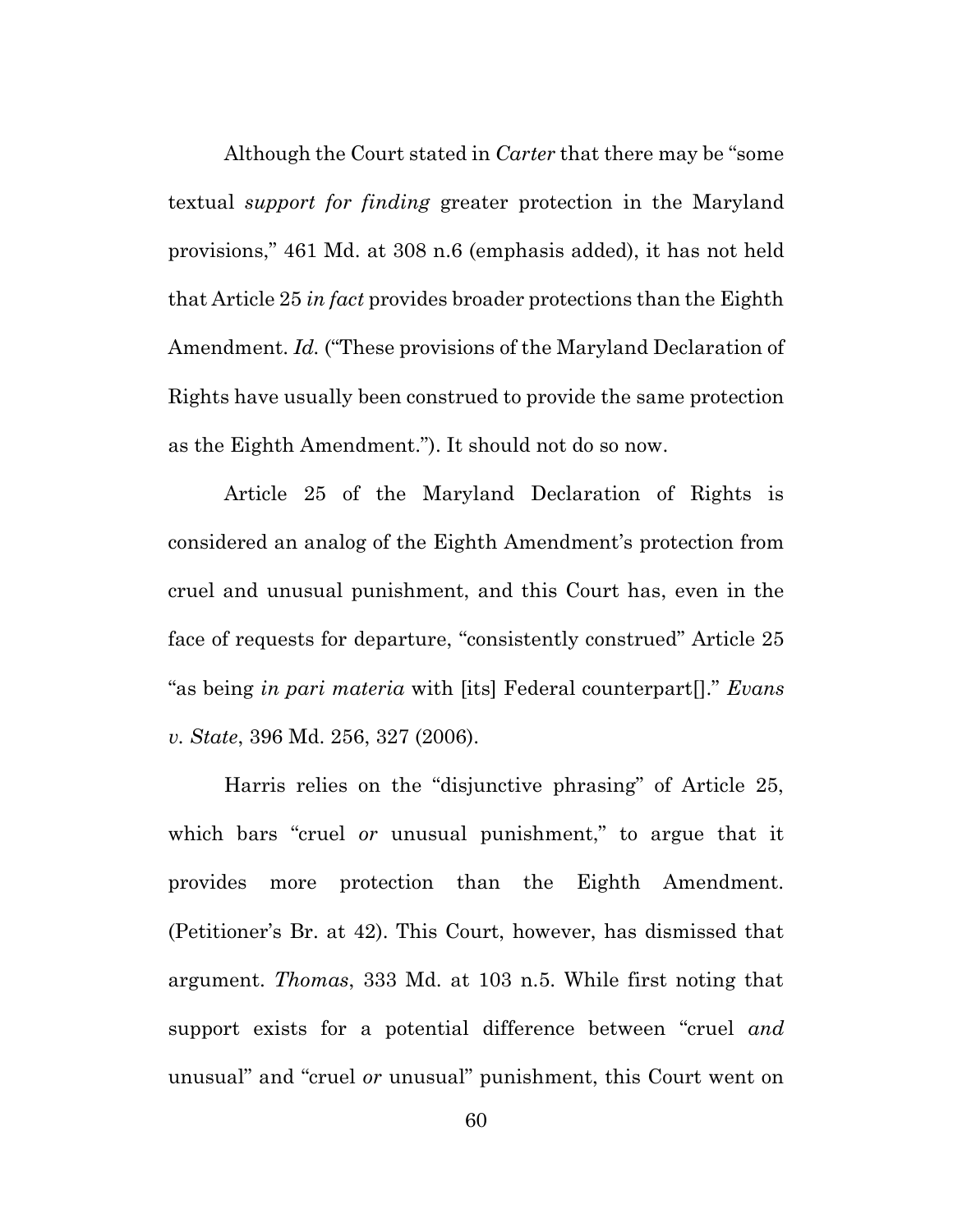to say that its "cases interpreting Article 25 of the Maryland Declaration of Rights have generally used the terms 'cruel and unusual' and 'cruel or unusual' interchangeably." *Id*. Moreover, this Court noted the Court of Special Appeals' conclusion that "the adjective 'unusual' adds nothing of constitutional significance to the adjective 'cruel' which says it all, standing alone." *Id*. (internal quotation marks omitted) (quoting *Walker v. State*, 53 Md. App. 171, 193 n.9 (1982)). This Court stated that it perceived "no difference between the protection afforded by that amendment and by the 25th Article of our Declaration of Rights." *Thomas*, 333 Md. at 103 n.5; *see also Aravanis v. Somerset County*, 339 Md. 644, 656 (1995) ("Article 25 is, textually and historically, substantially identical to the Eighth Amendment. Indeed, both of them were taken virtually verbatim from the English Bill of Rights of 1689.").

Harris's reliance on *Leidig v. State*, 475 Md. 181, 235-36 (2021), in which the Court expanded the protections of Article 21 of the Maryland Declaration of Rights beyond the Sixth Amendment, is unpersuasive. As the Court explained in *Leidig*, the Supreme Court failed, over several years and multiple cases, to garner a majority holding articulating a coherent standard in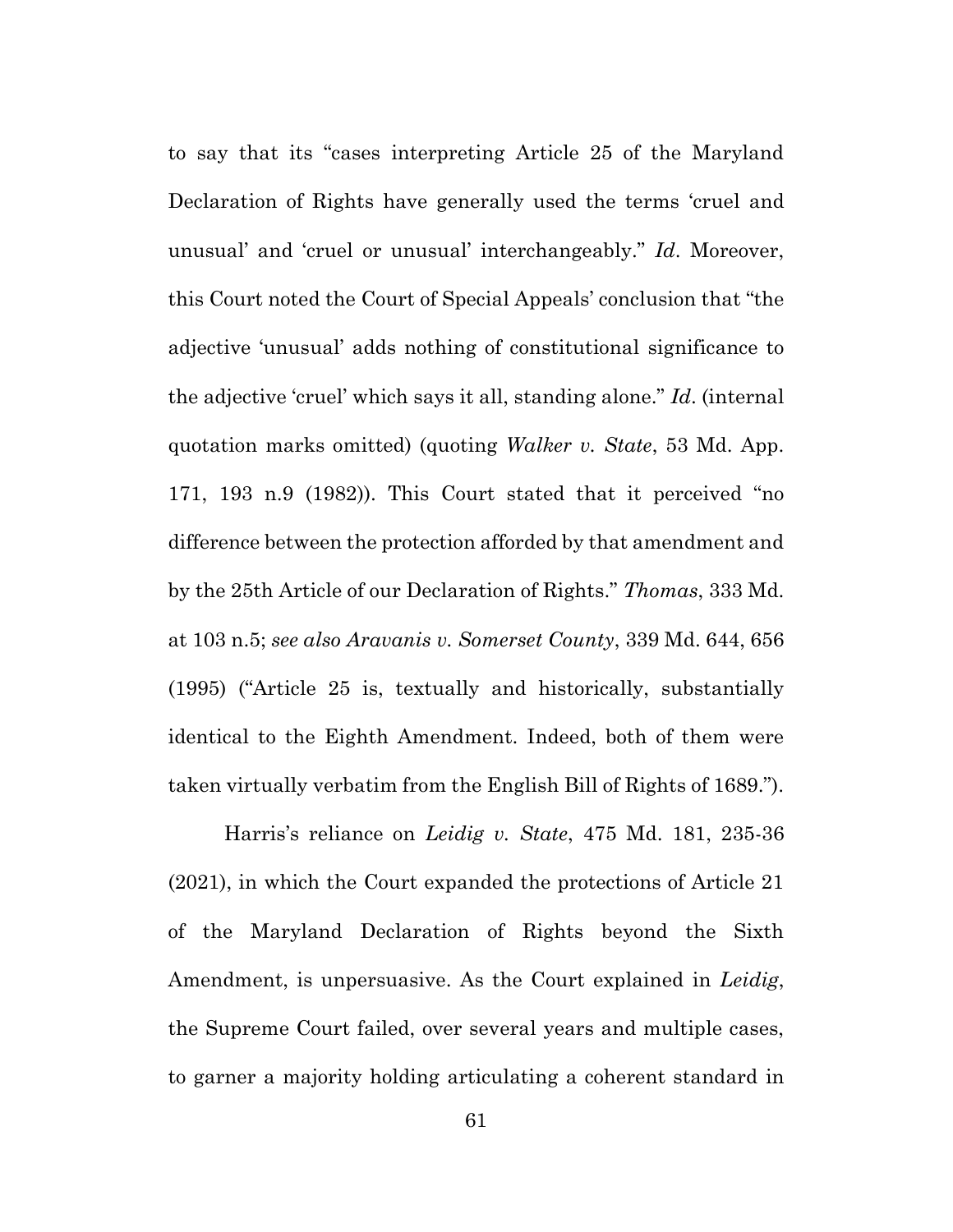that doctrinal area. *Id.* at 902-04. This Court in *Leidig* chose to break the "gridlock as a matter of state constitutional law." *Id.* at 905. On the issue of whether the Eighth Amendment demands express consideration of a list of factors before a juvenile may be sentenced to life with parole, there is no such gridlock. *Jones*  squarely held that express considerations and findings are not required, even if the court is imposing life *without* parole.

Moreover, the General Assembly has spoken with regard to juvenile life sentences and determined that the appropriate response was to enact JUVRA, which bans juvenile life without parole prospectively and allows individuals serving long prison terms for crimes committed as juveniles to seek modification of the sentence. CP §§ 6-235, 8-110.

This Court should decline to find that Article 25 provides Harris more protections than the Eighth Amendment.

# **C. Harris's youth and its attendant characteristics were considered by the sentencing court.**

Even if the circuit court was required to consider Harris's youth and its attendant characteristics at sentencing before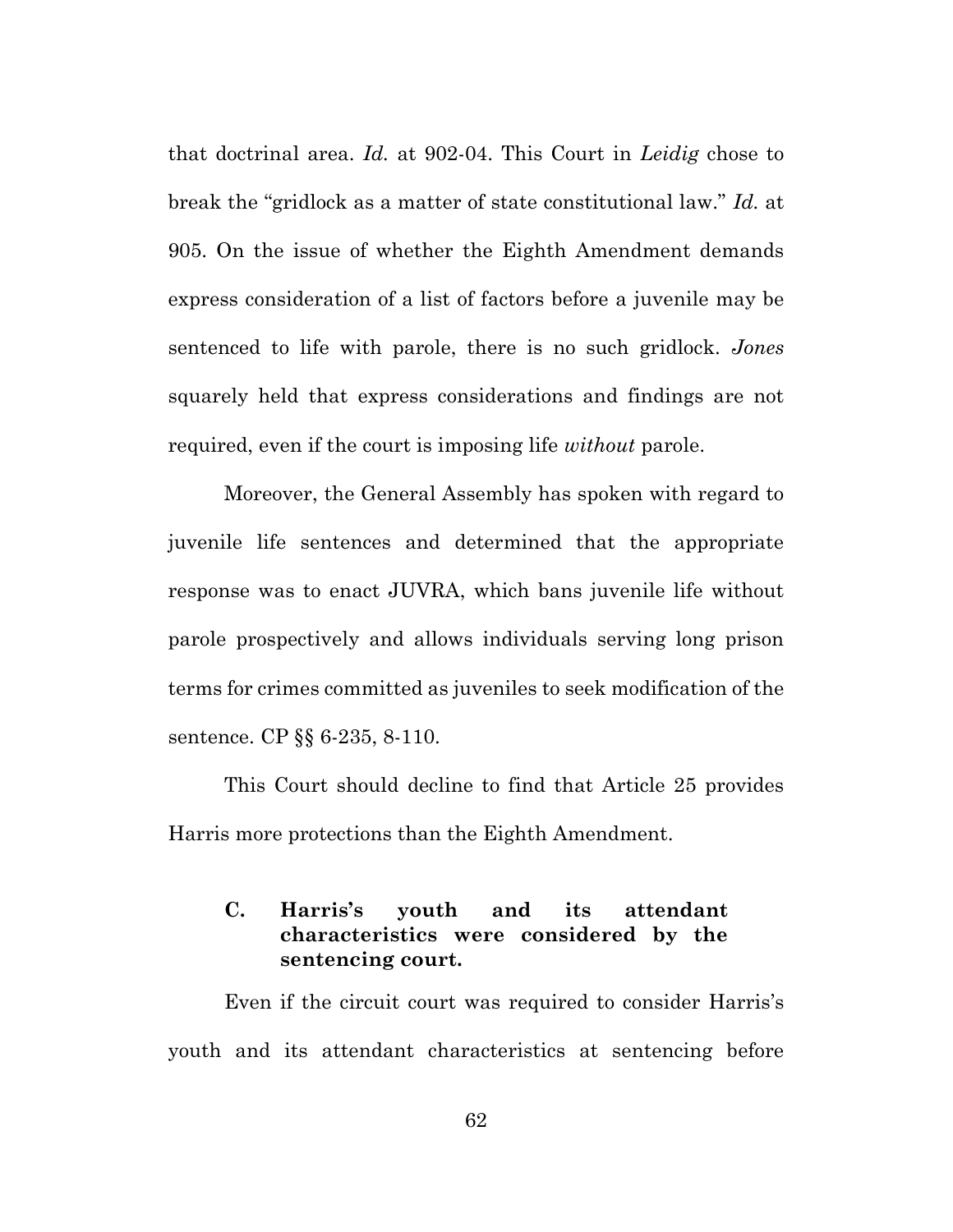imposing a life-with-parole sentence, the Court of Special Appeals correctly concluded in the alternative that Harris effectively received such a sentencing proceeding. Specifically, as the Court of Special Appeals noted, Harris's "youth was presented to the court for consideration in the presentence investigation report ('PSI') and by defense counsel" at sentencing, and the "circuit court said it had considered all the evidence and all factors." (E. 66). This was beyond what is required by the Eighth Amendment as interpreted by *Jones*.

Harris retorts that his ""age,' not his 'youth,' was presented to the sentencing court," and the sentencing court "was not presented the information on youth and its hallmark features in a meaningful way." (Petitioner's Br. at 24, 46). He also suggests that the absence of a statute compelling the sentencing court to consider "the *Miller*-type factors" implies that the court did not consider such factors. (Petitioner's Br. at 46-47). Harris is wrong on both points.

Before imposing Harris's sentences, the court explained that it "considered the presentence investigation, the victim impact, the Defendant's prior record, the arguments of counsel, the allocution,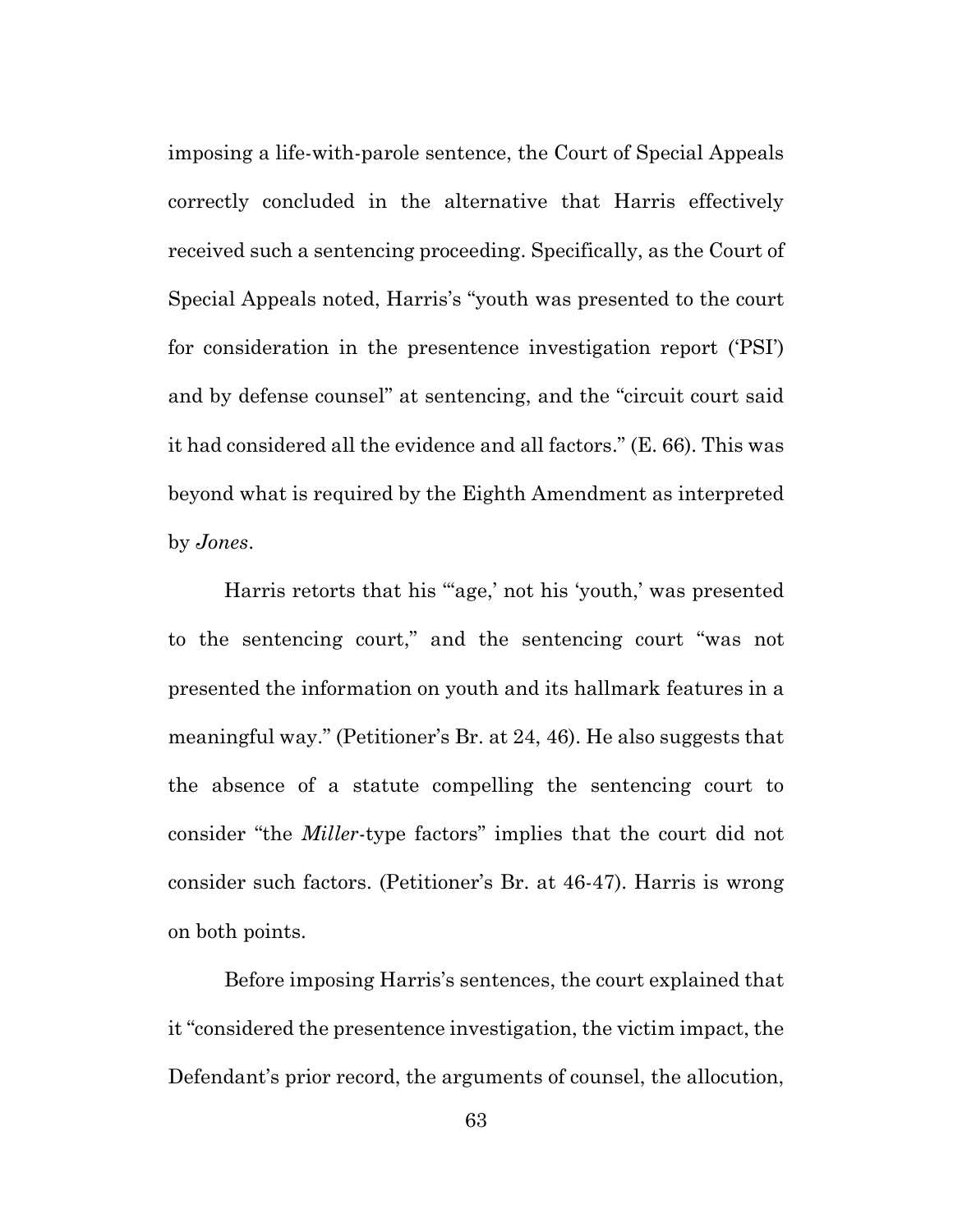. . . [and] all factors[.]" (E. 399). The presentence investigation (PSI) cited by the court provided a nearly 50-page review of Harris's age, home life, family, upbringing, physical health, mental health, education, finances, criminal history, school disciplinary history, employment, and exposure to criminal activity. (E. 403- 51). The evaluator considered Harris's youth—which included his involvement in the crimes, his reaction to the homicide, influence from peers, and comments from his mother—and the report opined whether Harris was incorrigible. (E. 424-26).

Additionally, at the sentencing hearing, defense counsel insisted that Harris was not "a young man, he's a boy," that it is difficult to know "what's going on in the mind of a 16-year-old in the way they see things," *i.e.*, juveniles are often irrational and immature, "but to determine that [Harris was] beyond redemption is absolutely absurd and ridiculous." (E. 368, 373). Counsel highlighted Harris's troubled family life, noted the negative influences on him (*i.e.*, "he was the follower" of "more streetwise guys"), and argued the harshness of applying the felony-murder doctrine to an incident that both Harris and counsel described as an "accident." (E. 368-77, 391). Counsel asked the court to impose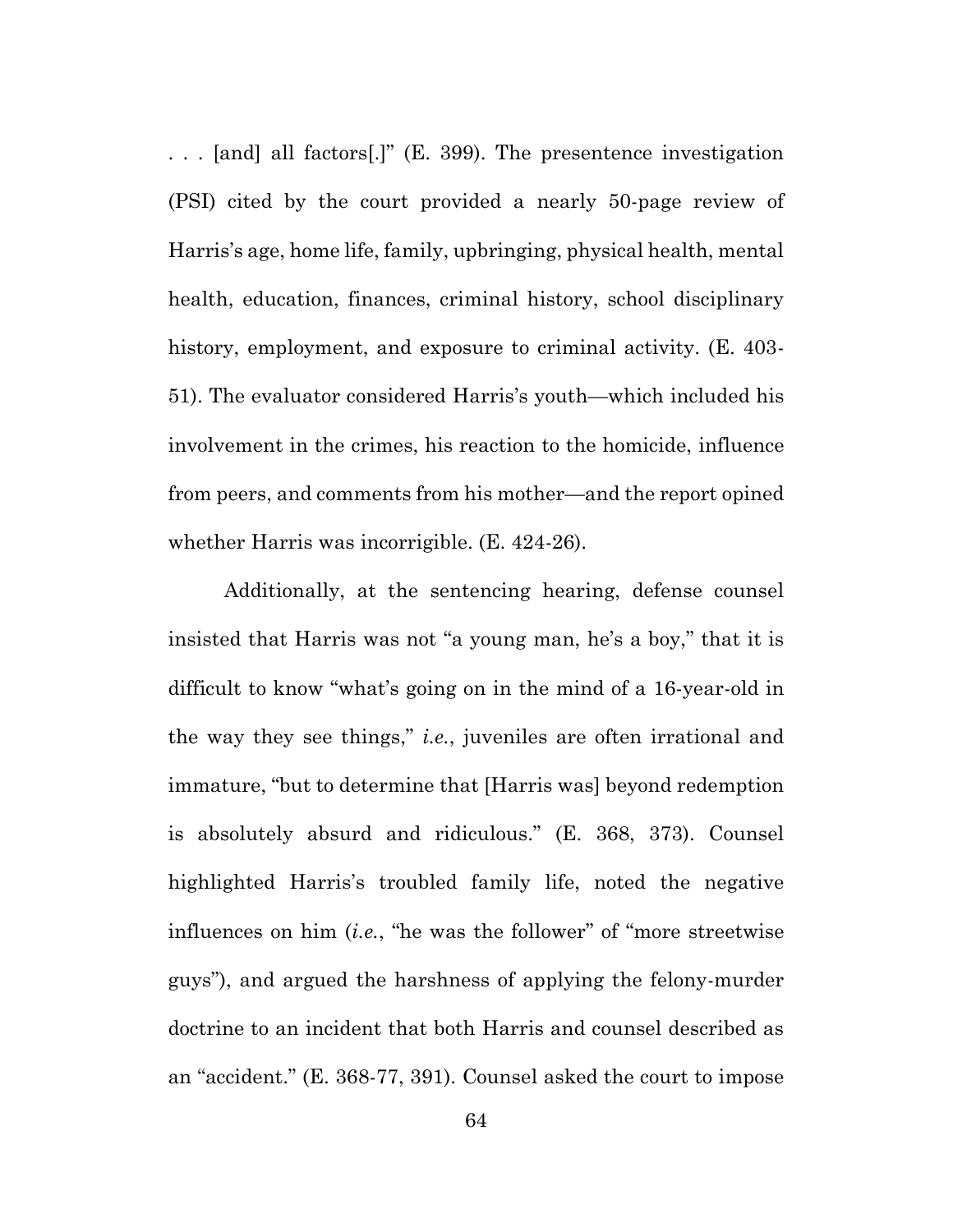a partially suspended sentence to match the sentences of his codefendants. (E. 479-80).

Harris, however, claims that the sentencing court did not "adequately consider" the information presented because, although Harris's background was detailed in the PSI "and discussed at the hearing, [those facts] were not identified in relation to how they impact a juvenile's behavior." (Petitioner's Br. at 49). Harris once again stretches the Eighth Amendment beyond what the Supreme Court has interpreted it to provide. "*Miller* required that sentencing courts *consider* a child's diminished culpability and heightened capacity for change before condemning him or her to die in prison." *Montgomery*, 577 U.S. at 195 (emphasis added) (citation and quotation marks omitted). Neither this Court nor the Supreme Court has ever said that a sentencing court must explain how each fact considered relates to juvenile sentencing theory. And we now know that no factfinding or explanation is required at all. *Jones*, 141 S. Ct. at 1318.

Additionally, "trial judges are presumed to know the law and to apply it properly," and they are "presumed to intend the necessary and legitimate consequences of their actions in its light."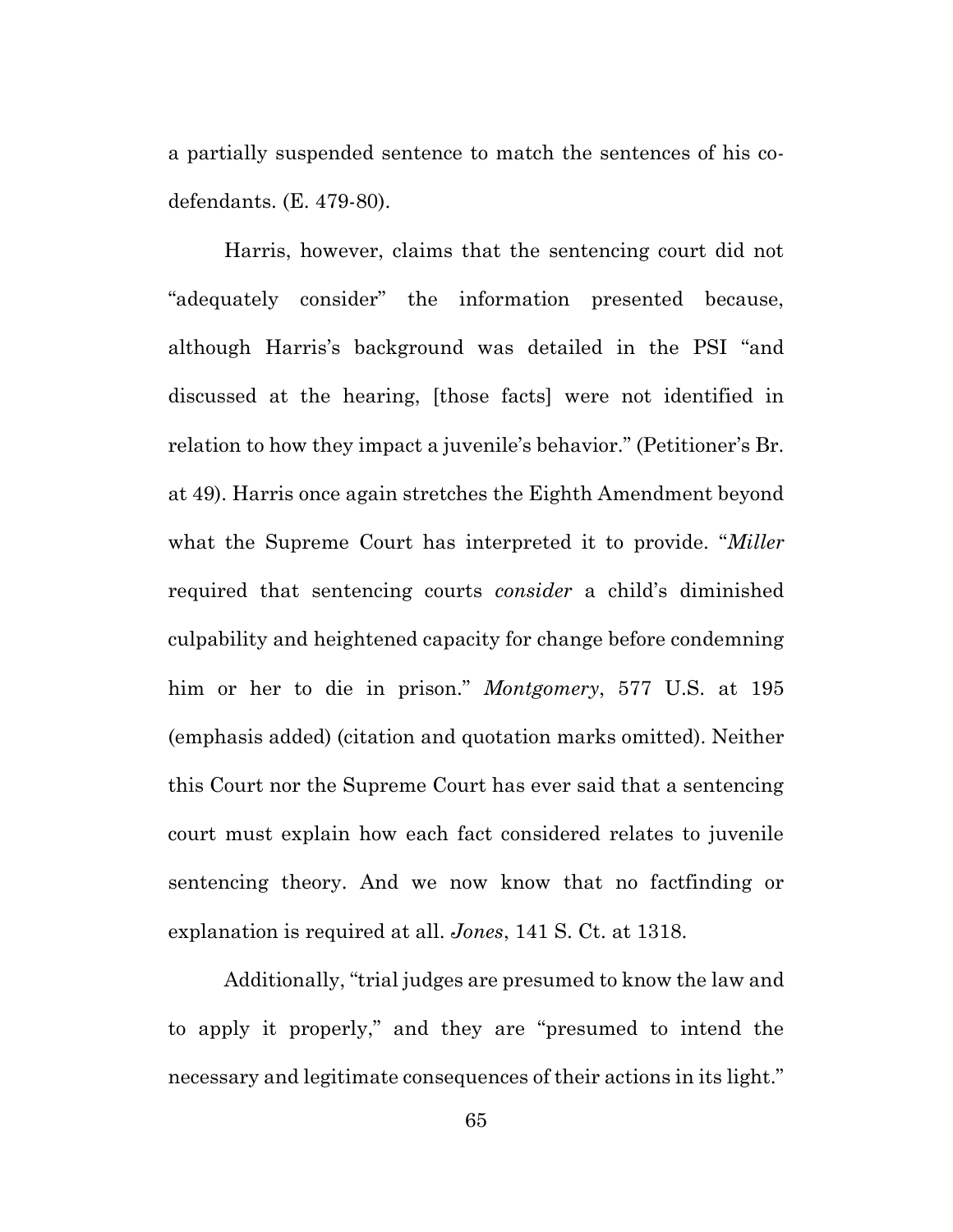*State v. Chaney*, 375 Md. 168, 180-81 (2003) (cleaned up). Harris was sentenced in 2019, years after *Miller* was decided. The sentencing court is presumed to know of *Miller* and how to consider the factors discussed therein.

In sum, the sentencing court did consider Harris's youth and its attendant characteristics, it was aware that it could impose a suspended sentence, and it decided that the "appropriate sentence" was life. (E. 399). Even if the sentencing court was required to consider youth-related factors before sentencing Harris to life with parole, it did so.

## **D. Reviewed for as-applied proportionality under the Eighth Amendment and Article 25, Harris's sentences are not grossly disproportionate.**

Harris also argues that "[a]s applied, [his] automatic life sentence for felony murder is unconstitutional." (Petitioner's Br. at 45). Harris cites *Graham* and *Miller* and once again argues that his sentence is unlawful because the sentencing court failed to consider "the *Miller*-type factors." (Petitioner's Br. at 46). He then describes in detail what he thinks the court "should have . . . considered." (Petitioner's Br. at 47-50).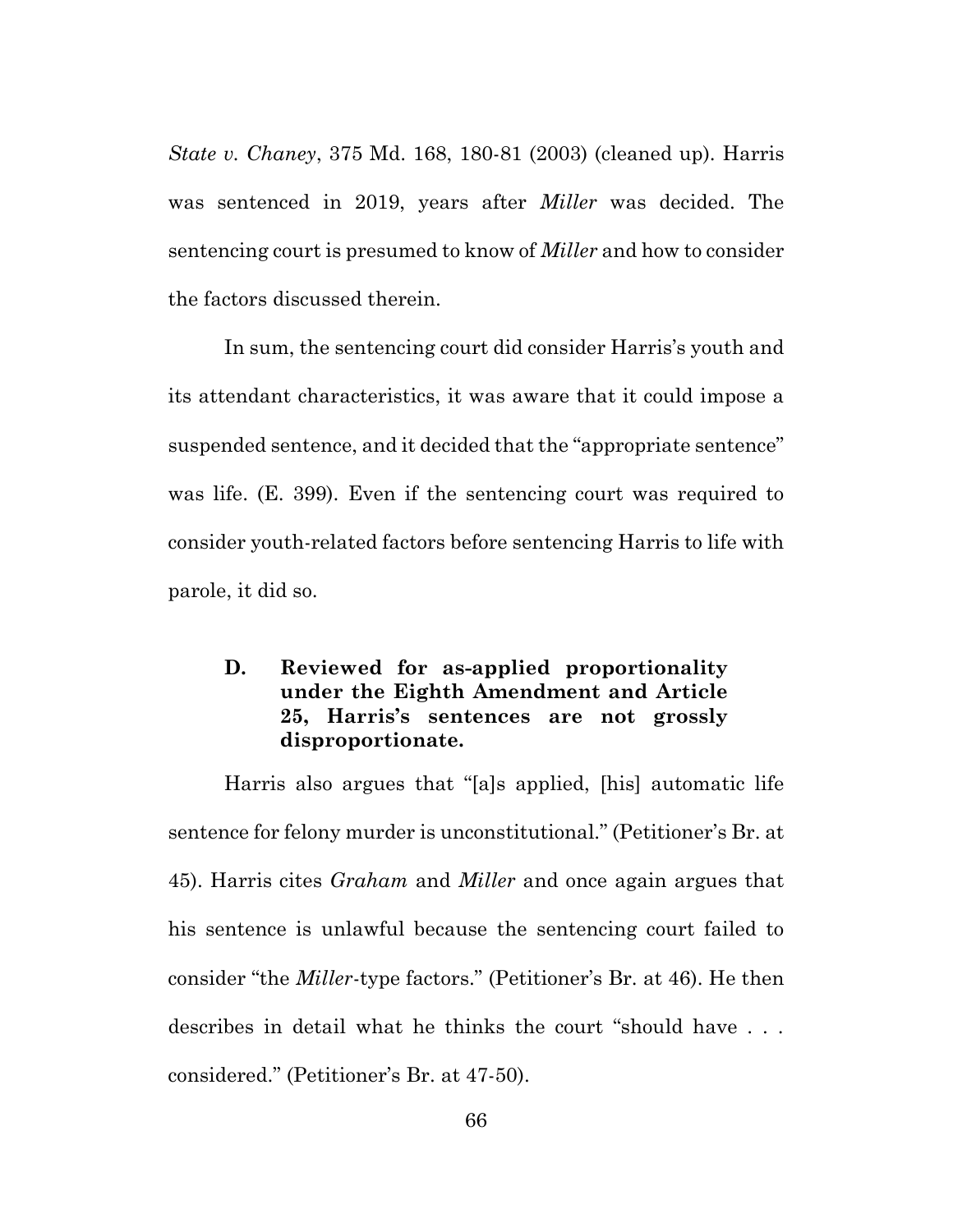There is a distinct body of law, apart from the *Graham/Miller* line of cases that governs as-applied disproportionality claims under the Eighth Amendment and Article 25. That body of law recognizes that the Eighth Amendment "does not require strict proportionality between crime and sentence"; rather, review for as-applied disproportionality reaches "only extreme sentences that are 'grossly disproportionate' to the crime." *Harmelin*, 501 U.S. at 1001 (Kennedy, J., concurring in part and concurring in the judgment) (citing, *inter alia*, *Solem*, 463 U.S. at 2888).

In *Thomas*, this Court summarized the standard, derived from *Harmelin* and *Solem*. It stated that "most cases can be resolved by a threshold comparison of the crime committed to the sentence imposed," which involves considering "the seriousness of the conduct involved, . . . any articulated purpose supporting the sentence, and the importance of deferring to the legislature and to the sentencing court." *Thomas*, 333 Md. 94-96 (emphasis added); *see also id.* at 103 n.5 (same standard applies under Article 25).**<sup>17</sup>**

**<sup>17</sup>** A more extensive "*Solem*-type analysis," necessary only when the threshold comparison suggests gross disproportionality,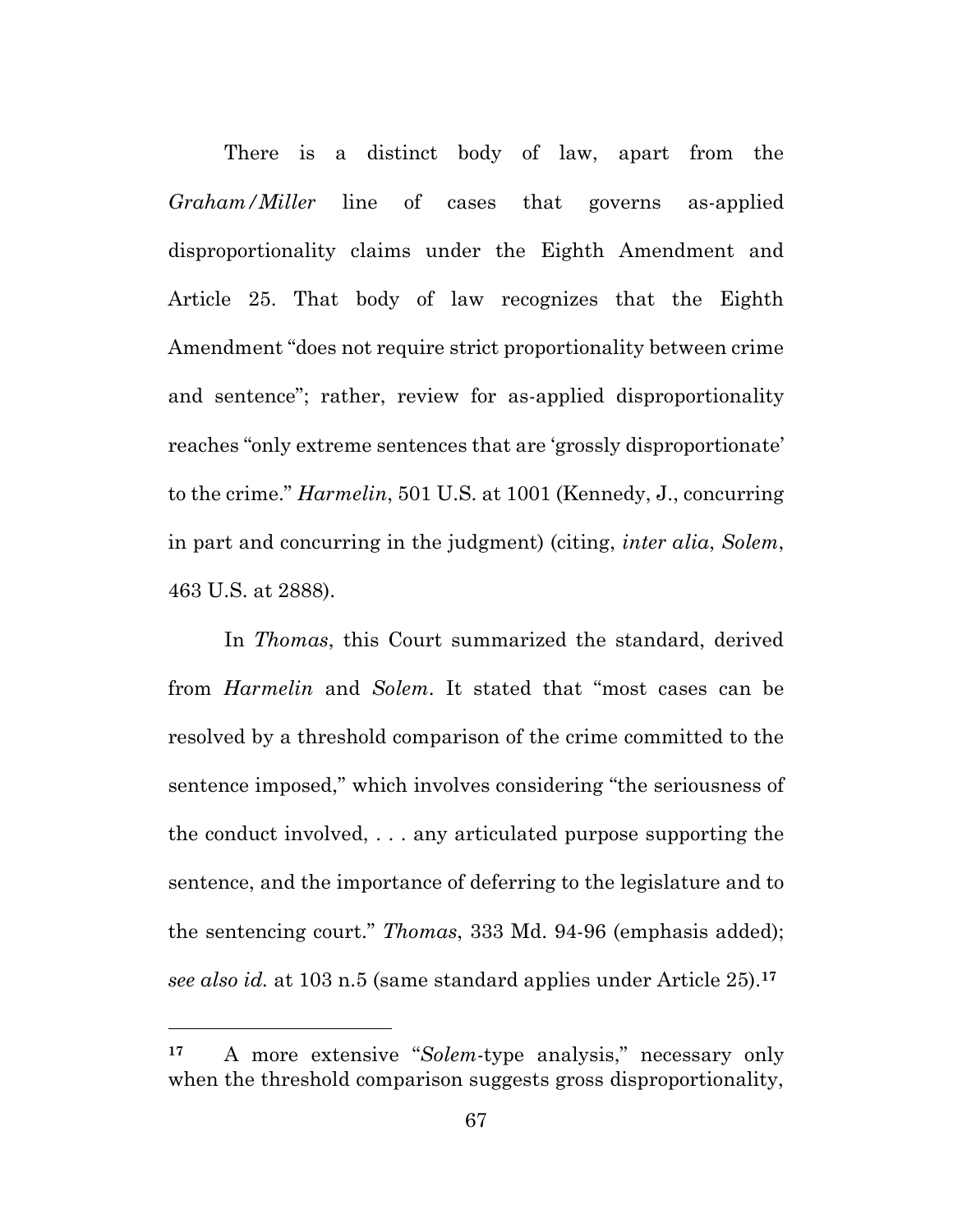There is some support for applying juvenile-specific standards in as-applied Eighth Amendment disproportionality review. In *Graham*, for example, Chief Justice Roberts concurred in the judgment, reasoning that an "offender's juvenile status" and the principle that "juveniles are typically less culpable than adults" can "rightly inform[] the case-specific inquiry" under asapplied disproportionality review; conducting such review, he found Graham's life-without-parole sentence grossly disproportionate. 560 U.S. at 86-96 (Roberts, C.J., concurring in the judgment).**<sup>18</sup>**

Although Harris details some of the youth-related factors that he believes that sentencing court failed to consider, (Petitioner's Br. at 47-49), he has not sought to establish as-applied

considers "(i) the gravity of the offense and the harshness of the penalty; (ii) the sentences imposed on other criminals in the same jurisdiction; and (iii) the sentences imposed for commission of the same crime in other jurisdictions," *Solem*, 463 U.S. at 292, as well as "other relevant factors." *Thomas*, 333 Md. at 96.

**<sup>18</sup>** In addition, the dissent in *Jones* suggested that a nonincorrigible juvenile offender could challenge a life-without-parole sentence through a claim of as-applied Eighth Amendment disproportionality. *Jones*, 141 S. Ct. at 1337 n.6 (Sotomayor, J., dissenting). The majority neither rejected nor endorsed that proposition. *Jones*, 141 S. Ct. at 1322.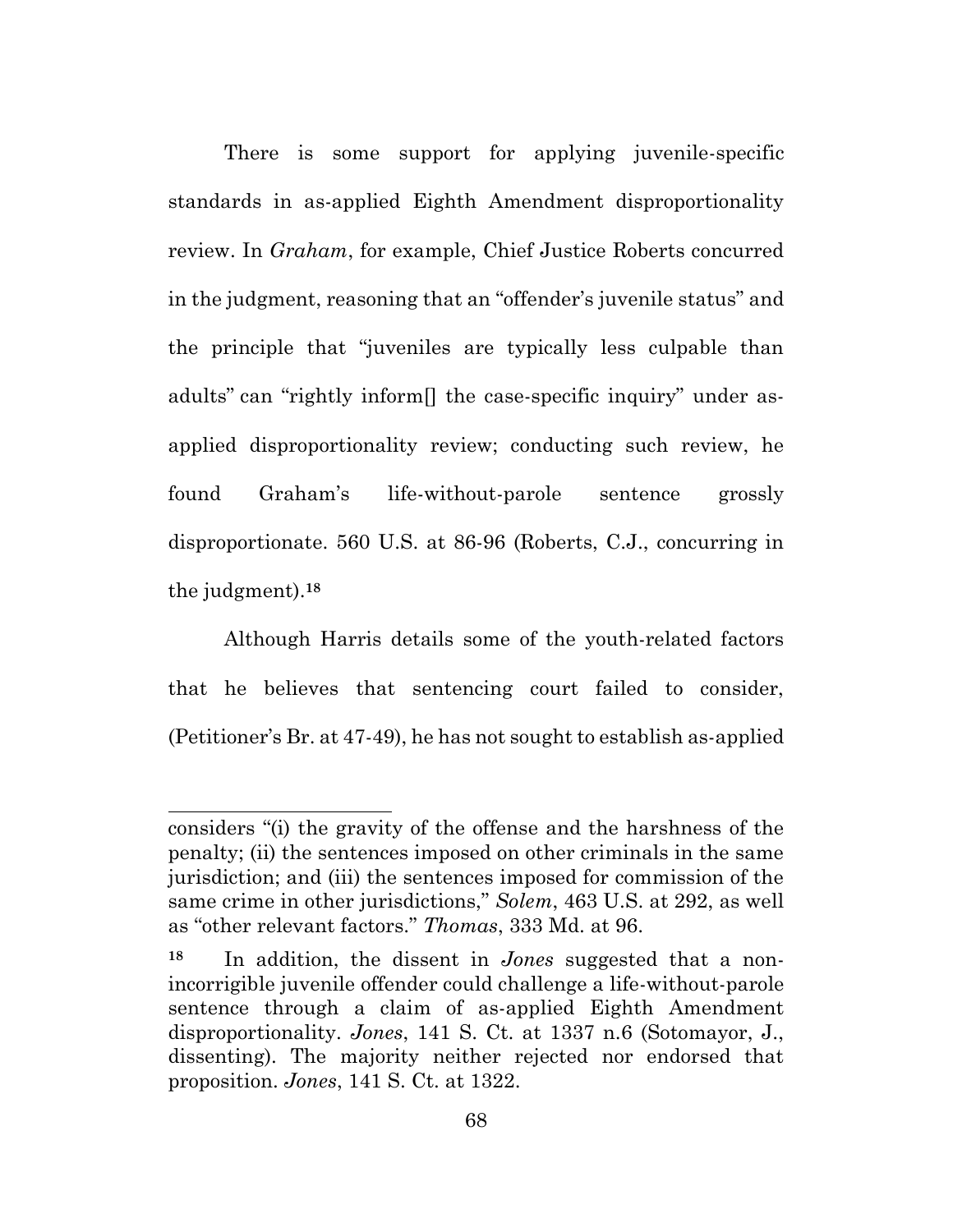disproportionality of his sentences under governing Eighth Amendment standards. Yet even if he did, the claim would fail at the outset based on "threshold comparison of the crime committed to the sentence imposed." *Thomas*, 333 Md. at 94. A life sentence with eligibility for parole after 15 years (and eligibility for JUVRA consideration after 20) simply is not grossly disproportionate for first-degree felony murder—a horrific homicide that Harris personally committed—first-degree burglary, and theft over \$1,000, even considering the "offender's juvenile status" and the principle that "juveniles are typically less culpable than adults," *Graham*, 560 U.S. at 90 (Roberts, C.J., concurring). *Cf. State v. Seam*, 823 S.E.2d 605, 364-65 (N.C. App. 2018) (holding paroleeligible life sentence not grossly disproportionate for felony murder notwithstanding that juvenile defendant was not shooter: "While Defendant did not fire the gun that killed Harold King, he was nonetheless an active participant in the events that resulted in King's murder."), *aff'd*, 837 S.E.2d 870 (N.C. 2020).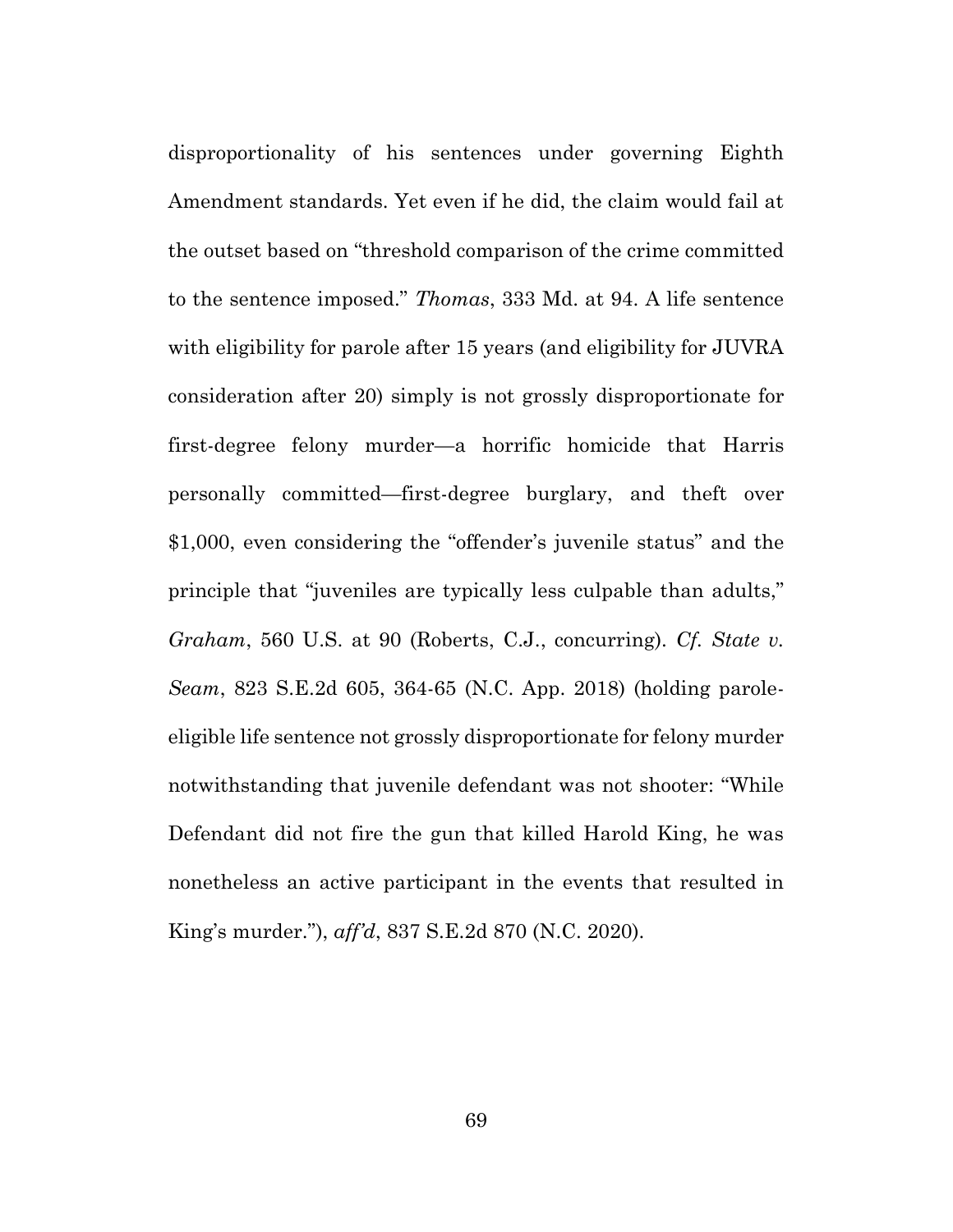### **CONCLUSION**

### The State respectfully asks the Court to affirm the judgment

of the Court of Special Appeals.

Dated: February 1, 2022 Respectfully submitted,

BRIAN E. FROSH Attorney General of Maryland

ANDREW J. DIMICELI Assistant Attorney General Attorney No. 1512150175

Counsel for Respondent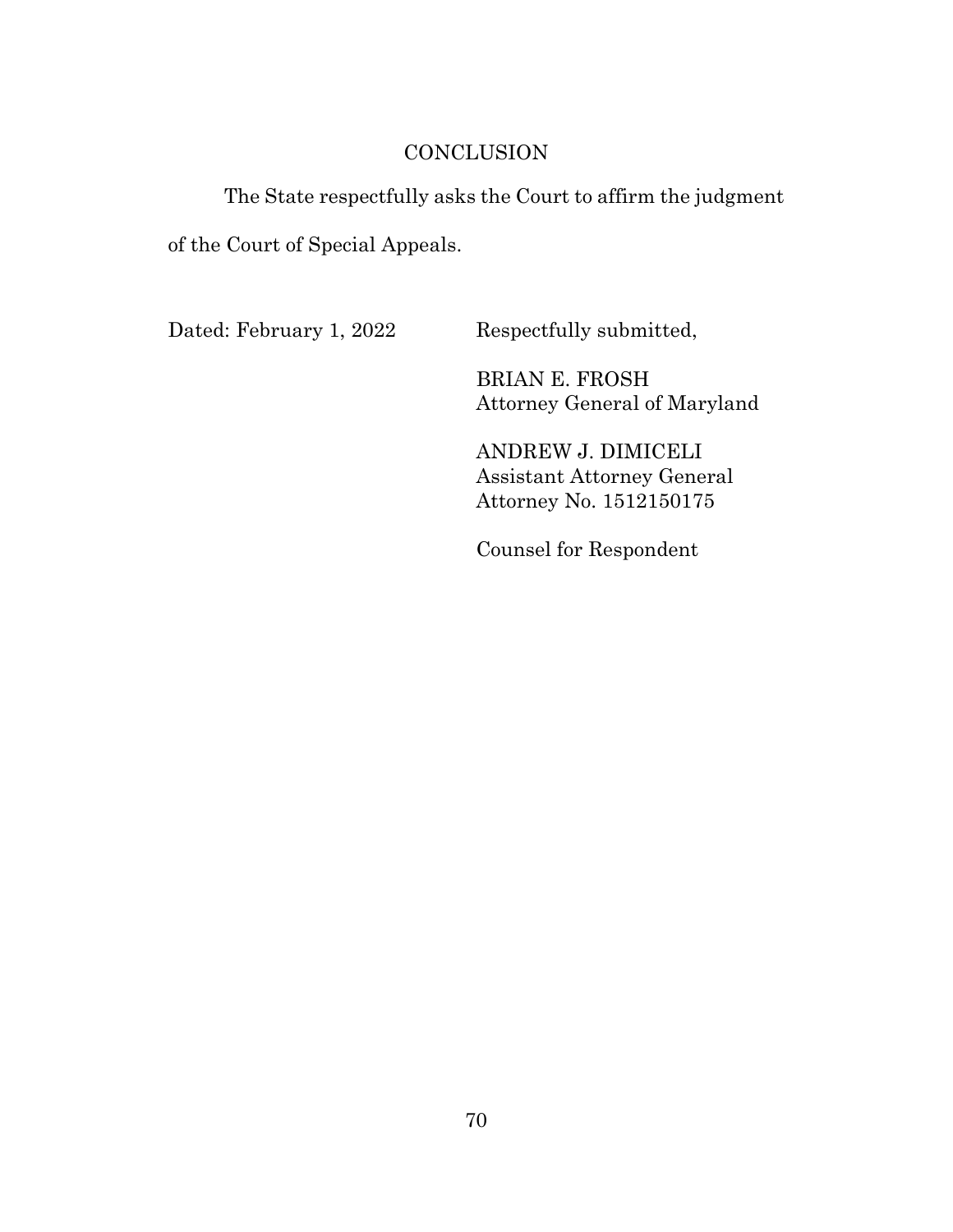## CERTIFICATION OF WORD COUNT AND COMPLIANCE WITH THE MARYLAND RULES

This filing was printed in 13-point Century Schoolbook font; complies with the font, line spacing, and margin requirements of Maryland Rule 8-112; and contains 12,998 words, excluding the parts exempted from the word count by Maryland Rule 8-503.

*/s/ Andrew J. DiMiceli*

ANDREW J. DIMICELI Assistant Attorney General Attorney. No. 1512150175

Counsel for Respondent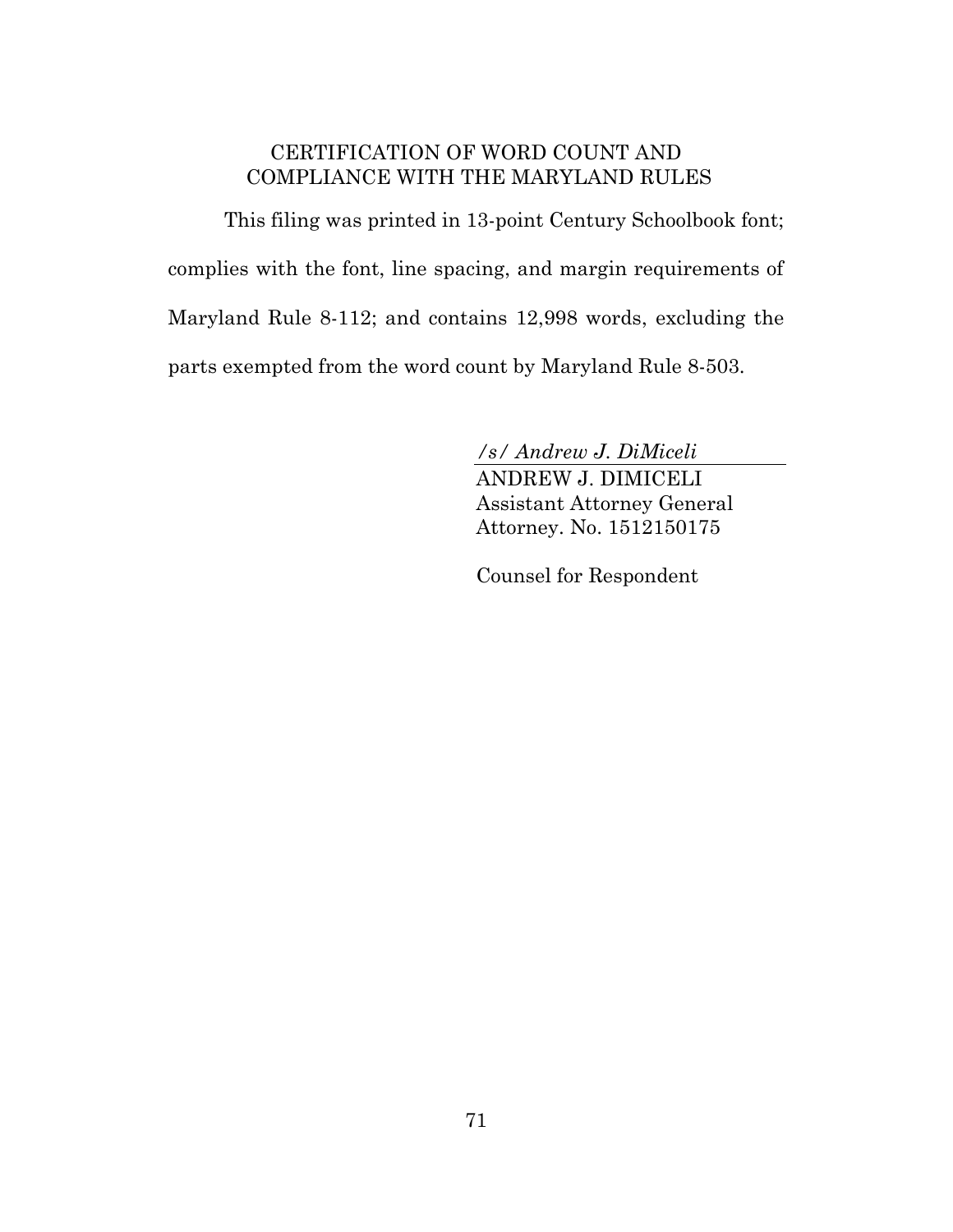# PERTINENT PROVISIONS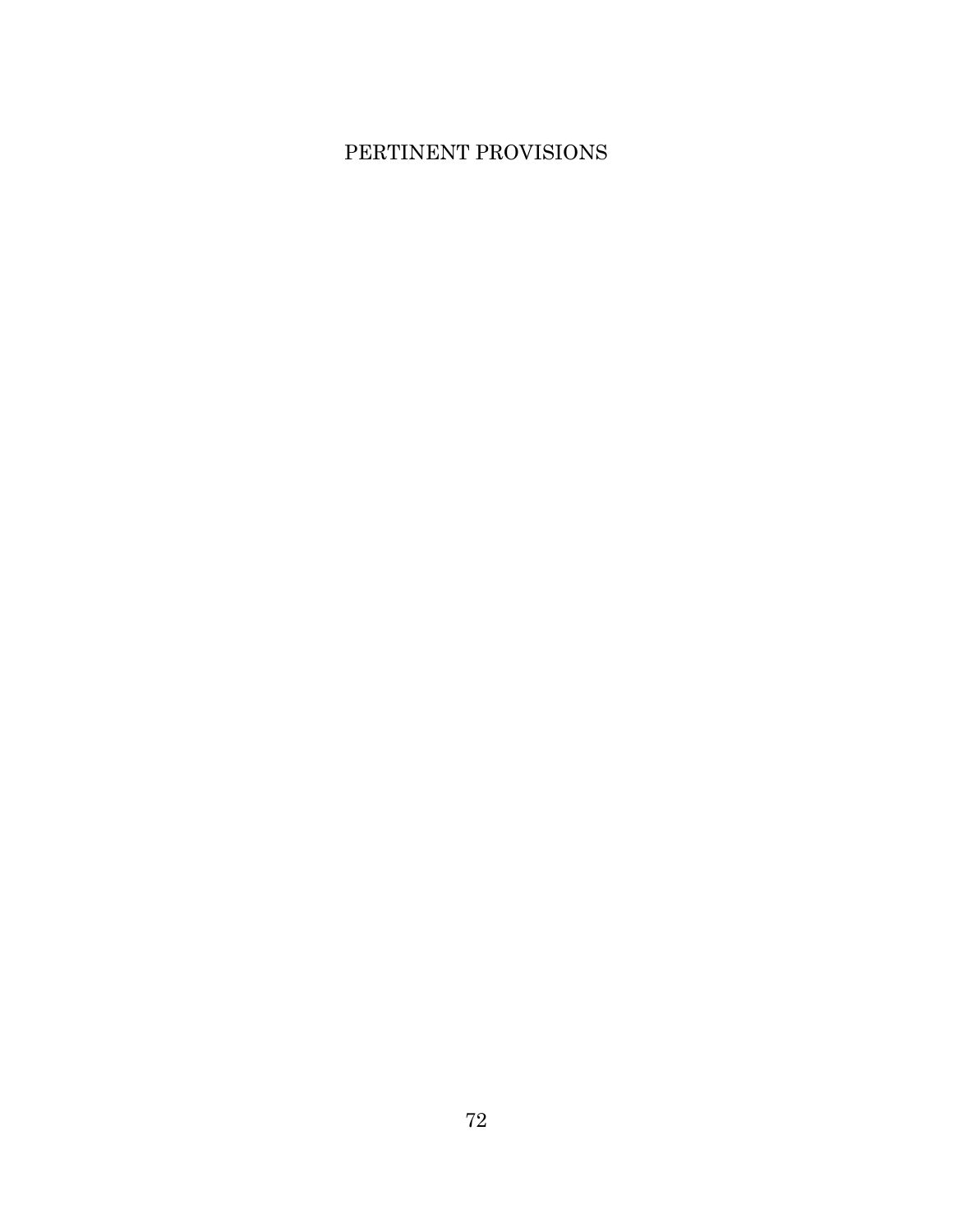KeyCite Yellow Flag - Negative Treatment Proposed Legislation

West's Annotated Code of Maryland Constitution of Maryland Adopted by Convention of 1867 Declaration of Rights

#### MD Constitution, Declaration of Rights, Art. 5

### Article 5. Application of common law and statutes of England; trial by jury

#### Effective: December 1, 2010 **Currentness**

<Article effective until approval of amendments proposed by Acts 2021, c. 809, § 1. See, also, Art. 5 effective after approval of amendments proposed by Acts 2021, c. 809, § 1.>

(a)(1) That the Inhabitants of Maryland are entitled to the Common Law of England, and the trial by Jury, according to the course of that Law, and to the benefit of such of the English statutes as existed on the Fourth day of July, seventeen hundred and seventy-six; and which, by experience, have been found applicable to their local and other circumstances, and have been introduced, used and practiced by the Courts of Law or Equity; and also of all Acts of Assembly in force on the first day of June, eighteen hundred and sixty-seven; except such as may have since expired, or may be inconsistent with the provisions of this Constitution; subject, nevertheless, to the revision of, and amendment or repeal by, the Legislature of this State. And the Inhabitants of Maryland are also entitled to all property derived to them from, or under the Charter granted by His Majesty Charles the First to Caecilius Calvert, Baron of Baltimore.

(2) Legislation may be enacted that limits the right to trial by jury in civil proceedings to those proceedings in which the amount in controversy exceeds \$15,000.

(b) The parties to any civil proceeding in which the right to a jury trial is preserved are entitled to a trial by jury of at least 6 jurors.

(c) That notwithstanding the Common Law of England, nothing in this Constitution prohibits trial by jury of less than 12 jurors in any civil proceeding in which the right to a jury trial is preserved.

#### **Credits**

Acts 1992, c. 203, ratified Nov. 3, 1992; Acts 1992, c. 204, ratified Nov. 3, 1992. Amended by Acts 2006, c. 422, § 1, ratified Nov. 7, 2006; Acts 2010, c. 480, § 1, ratified Nov. 2, 2010.

#### Notes of Decisions (416)

MD Constitution, Declaration of Rights, Art. 5, MD CONST DECL OF RIGHTS, Art. 5 Current with all legislation from the 2021 Regular Session and 2021 First Special Session of the General Assembly. Some statute sections may be more current, see credits for details.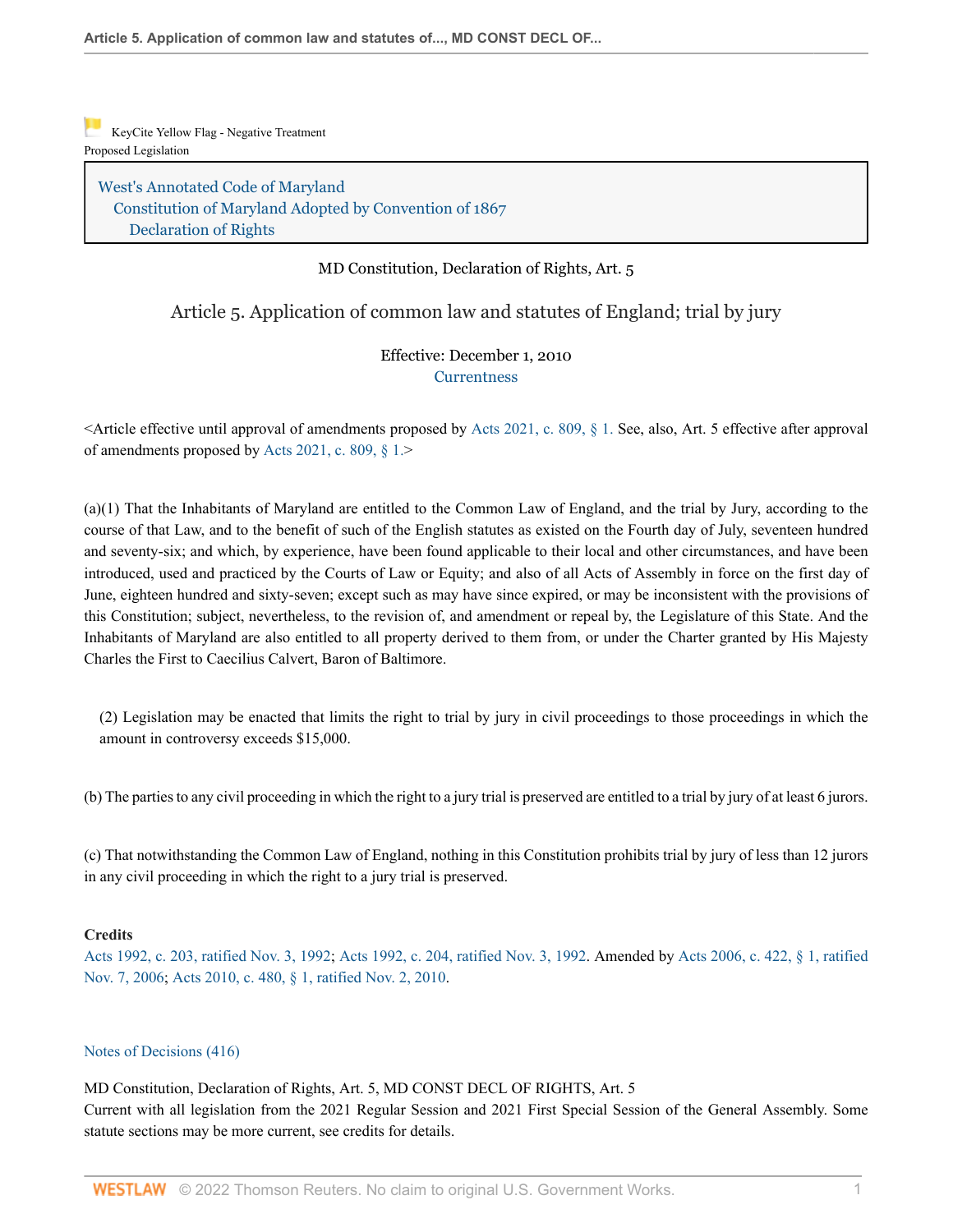**End of Document** © 2022 Thomson Reuters. No claim to original U.S. Government Works.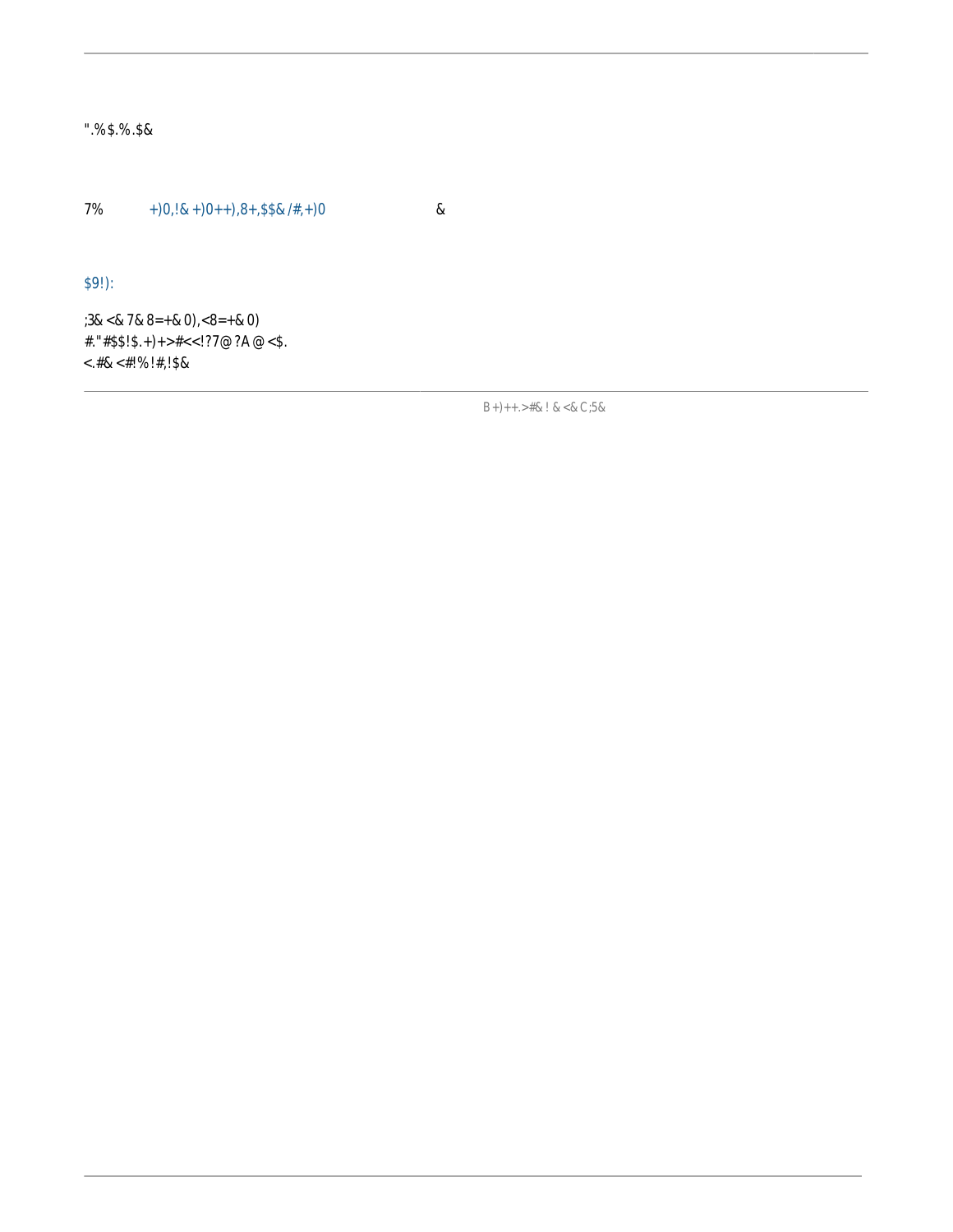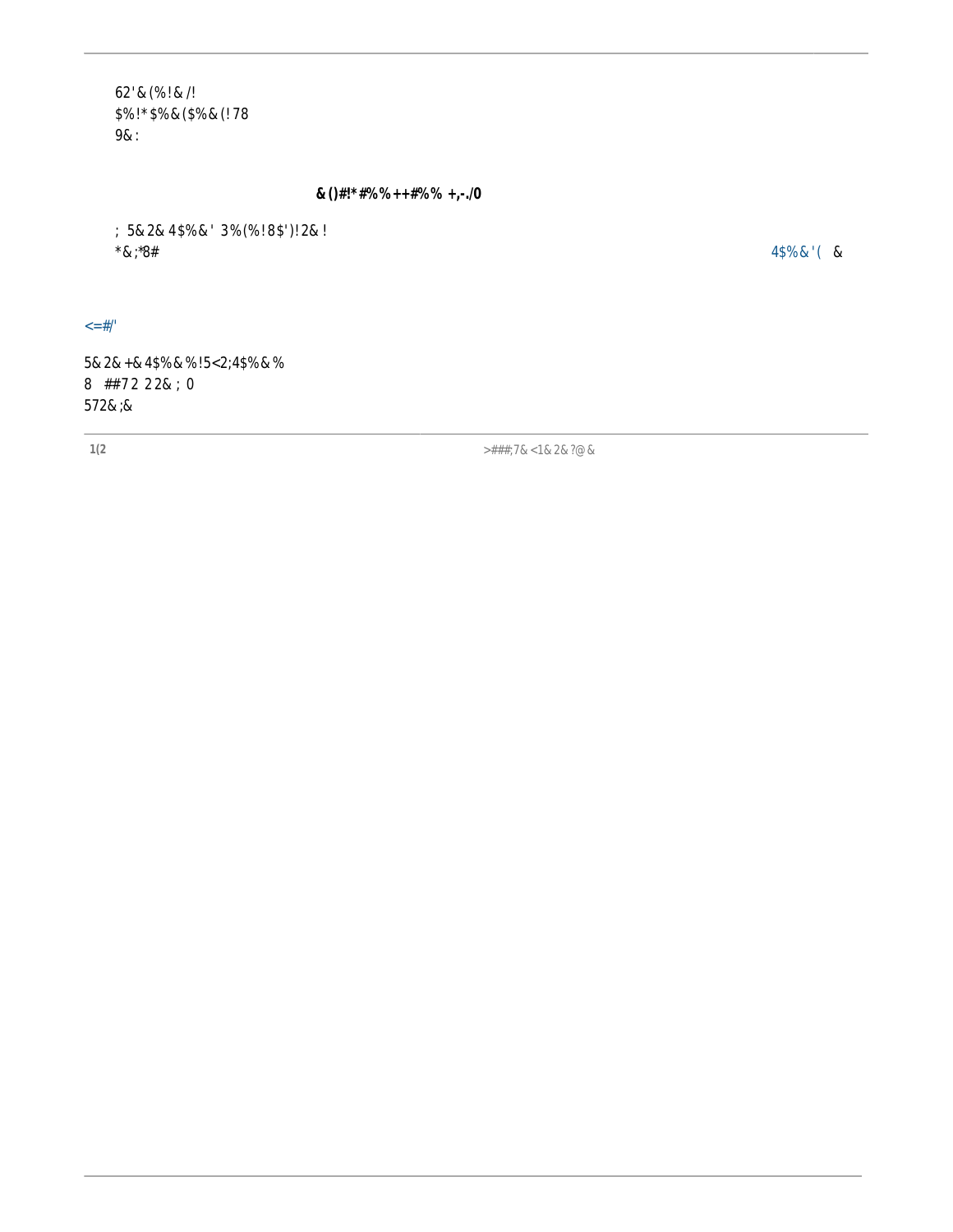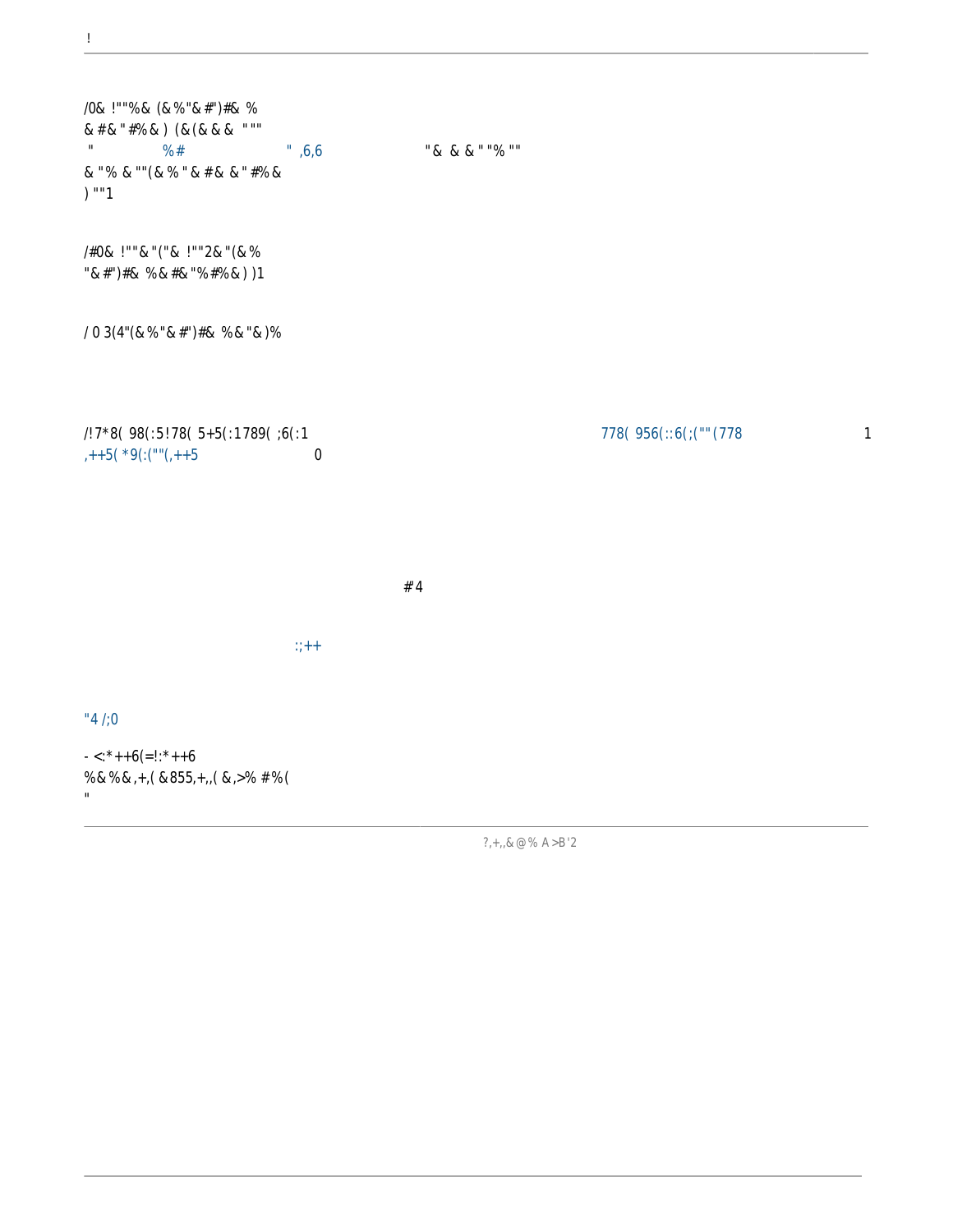